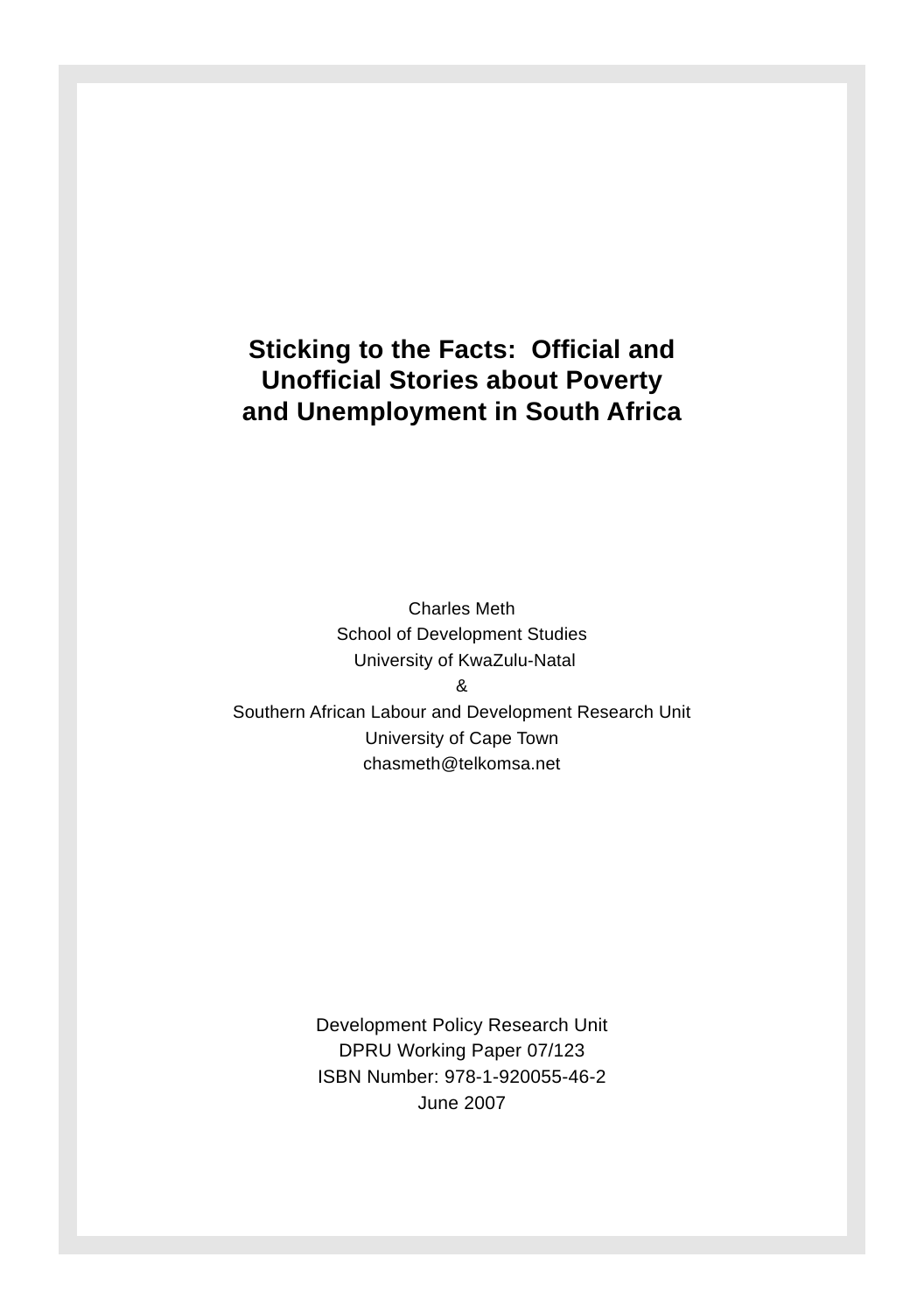### **Abstract**

Poverty's major cause is unemployment. In the unlikely event that unemployment is halved by 2014, there will still be millions of people in South Africa in workerless households. The only way to address this is to develop a truly comprehensive social protection system. This paper looks at aspects of the way government responds to claims that are made, chiefly by academics, about poverty and unemployment. Bearers of good tidings are effusively welcomed while critics are dismissed with a hail of numbers about the achievements, actual or projected, of the democratic government.

Official statistics on poverty and unemployment enjoy little favour among senior politicians and civil servants. 'Unofficial' poverty and unemployment statistics, by contrast, are seized upon with enthusiasm if they contradict the gloomy picture created by numbers that suggest (with monotonous regularity) that improvements in the lives of the poor are not happening fast enough. The first part of the paper explores possible explanations of government's extreme sensitivity to criticism.

The second part of the paper looks at an old chestnut, the repeated claim by government that the severity of the unemployment problem has (in part?) to do with the 'fact' that the number of economically active people has grown faster than the number of working age people. The claim is false, and may readily be seen to be so. It sits awkwardly with the equally frequently repeated claim that 'we are on target to halve unemployment'. The usefulness of the (false) claim is presumably the sympathy and understanding it evokes for the plight of a government faced, in its attempts to solve an immensely difficult problem, by continually moving goalposts.

The third part of the paper looks briefly at the van der Berg *et al* (2005) poverty reduction estimates for the period 2000-2004 (they have the headcount falling from 18.5 to 15.4 million), before reproducing my estimates for the period 2001-2004 (the headcount falls from about 19.5 to somewhere in the region of 18 million). Extracted from two recent papers (Meth 2006a and 2006b), a brief description of the way these figures have been constructed, including a discussion of the many data difficulties faced in doing so, is offered. The van der Berg *et al* finding of a headcount fall of three million, said largely to be the result of massive expansion of the social grant system (and possible improved job creation) is argued to be dubious. My results suggest that the grants lifted an additional 1.2-1.5 million people over the poverty line. They also suggest that job creation benefited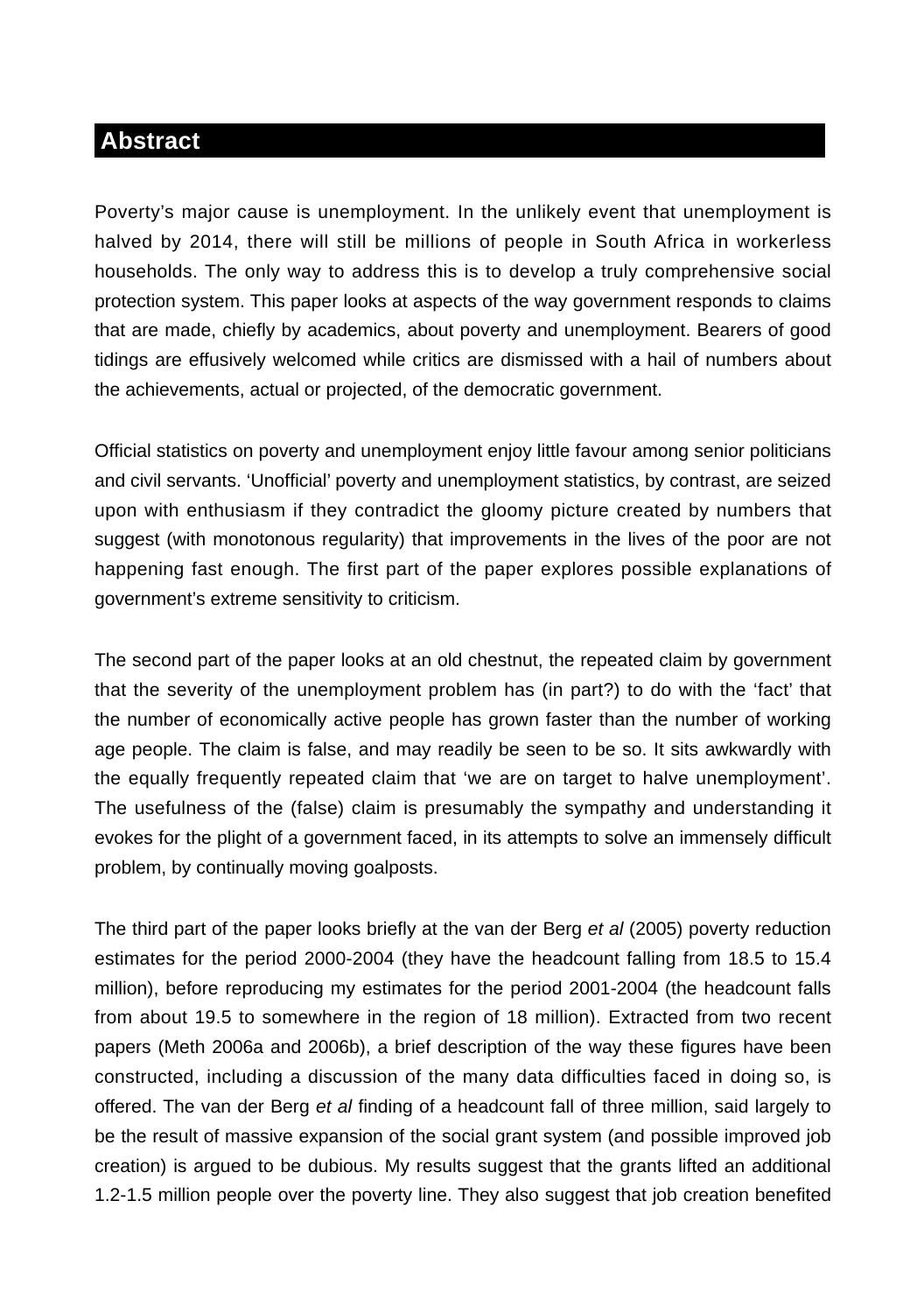the well-off rather than the poor. Figures from a paper by Burger and Yu (2006), two of van der Berg's co-authors, suggest that earnings growth, the only other possible source of income for raising the poor out of poverty, cannot account for more than a trivial proportion of such movement out of poverty as did occur during the period.

Suggestions are offered for the proper academic conduct upon releasing contentious results into a highly-charged political debate.

## **Acknowledgement**

This is a revised version of a paper that was presented at the DPRU/TIPS annual conference, Johannesburg, 18-20th October 2006. I am grateful to Debbie Budlender, who read and commented critically on the conference paper (as she has on so many of the things I have written). Anna McCord was subjected to several rehearsals of my struggle to develop an understanding of why politicians are so addicted to good news. For the rest, unnecessary though it should be to announce it, all errors and omissions in the paper are my very own.

**Development Policy Research Unit Tel: +27 21 650 5705 Fax: +27 21 650 5711**

Information about our Working Papers and other published titles are available on our website at: **http://www.commerce.uct.ac.za/dpru/**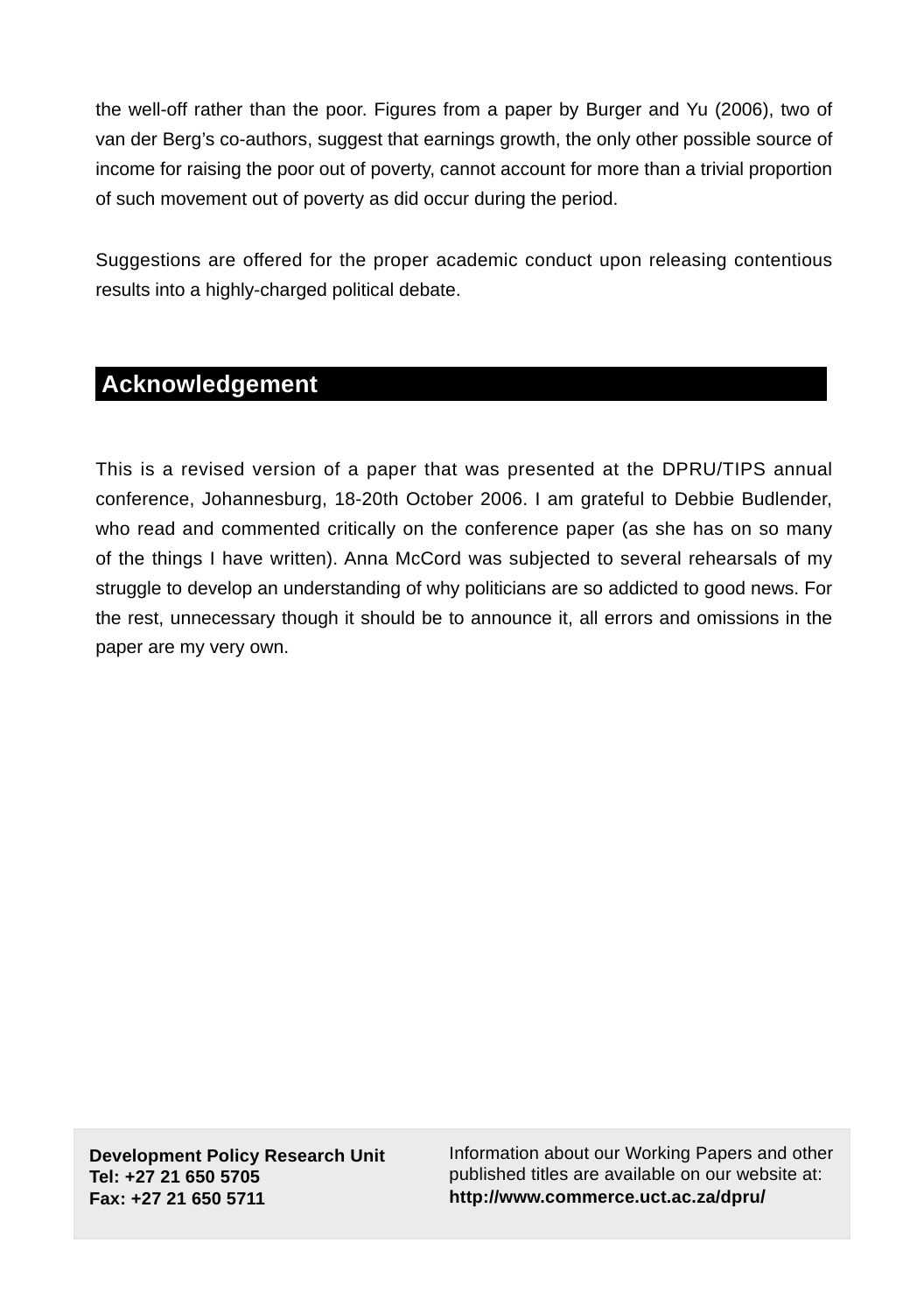# **Table of Contents**

| 1. |    |  |     |  |  |  |  |
|----|----|--|-----|--|--|--|--|
| 2. |    |  |     |  |  |  |  |
| 3. |    |  |     |  |  |  |  |
| 4. |    |  |     |  |  |  |  |
|    | a. |  |     |  |  |  |  |
|    | b. |  |     |  |  |  |  |
|    | C. |  |     |  |  |  |  |
|    | d. |  |     |  |  |  |  |
|    | e. |  |     |  |  |  |  |
| 5. |    |  |     |  |  |  |  |
| 6. |    |  | .57 |  |  |  |  |

## **Index of Tables**

| Table 1: Numbers of Scholars Reporting Problems of Various Sorts at School  |  |
|-----------------------------------------------------------------------------|--|
| Table 2: Numbers of People Reporting Problems at Clinics during June 200520 |  |
|                                                                             |  |
|                                                                             |  |
|                                                                             |  |
|                                                                             |  |
|                                                                             |  |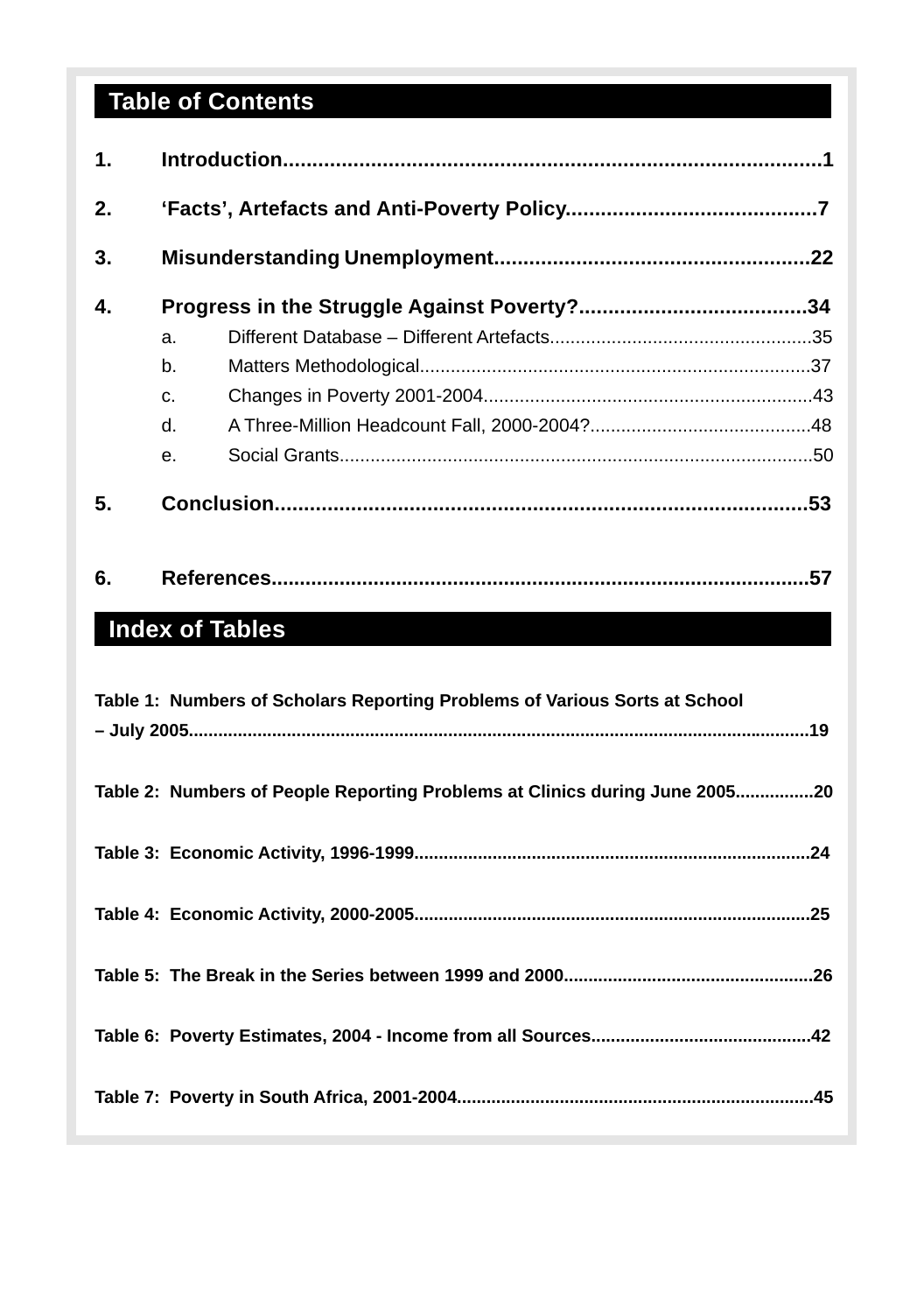## **1. Introduction**

It can come as no surprise to anyone to hear that politicians and government officials are addicted to 'good news' about the efficacy of the policies they devise and attempt to implement; to expect otherwise, would be naïve in the extreme. On the face of it, therefore, a paper devoted to the examination of such an addiction, would seem to hold out little promise of revealing anything new. Since, however, the reasons why good news is craved can vary from the despicable (attempts to justify bad policies pursued by unpopular governments) to the sad (good policies introduced by a sympathetic government succeeding but not receiving the recognition that is their due), there are more than ample grounds for delving into the stories behind particular cravings for good news. Accordingly, this paper attempts to understand the particular reasons for the South African government's addiction to good news about its anti-poverty policies, and its policies to address unemployment. It does so by looking at the way that government communications experts impart a 'spin' to stories when the news they contain is not good enough.

Structural mass poverty has been the lot of most South Africans for a very long time; structural mass unemployment,  $^1$  its somewhat younger cousin, has had the country in its grip for almost three decades.<sup>2</sup> Poverty among the majority of people in the country has been obvious for so long that even if the phenomenon did not attract the concentrated academic attention it deserved until the early 1980s (the Second Carnegie Conference in 1984 marks a turning point at which the trickle of research endeavours in the field, turns into a flood), few would have thought it appropriate to deny poverty's widespread existence. The history of the debate about unemployment is different. There was a time (in the late 1970s and early 1980s) when economists of a conservative (neo-classical) stripe denied the existence of 'involuntary' unemployment in South Africa, claiming that even if the 'going wage' was deplorably low, there was work for all who were prepared to accept

<sup>1</sup> Discussing conditions in the world more generally, Lal and Myint (1996, pp.34-35) observe that structural mass poverty, "for most of our history, has been the natural state of humanity." Eradicated in the advanced capitalist (and for a while, in the advanced former socialist) countries by the two forces underpinning the capitalist 'industrial' revolution, the institutional changes noted by Adam Smith, and the unleashing of the immense power of mineral raw materials, first recognised by Marx, the problem of structural mass poverty gave way, under certain adverse conditions, to mass structural unemployment. The devastating unemployment of the Great Depression that followed the crash of 1929 was 'cured' in many countries only by full employment associated with World War II. The stability and near-full employment of the post-war period, which encouraged the conceit that the business cycle had finally been vanquished, was shattered by the crisis of the late 70s and early 80s, which saw the reemergence of sustained high rates of unemployment in many advanced capitalist countries. For evidence of the unemployment crisis in the OECD countries, see Scharpf and Schmidt (2000), Vol. 1, Table A.4, p.341.

<sup>2</sup> In October 1986 there were already more than one million unemployed Africans in South Africa excluding the so-called 'independent' Bantustans. The unemployment rate for Africans in what was quaintly described as the 'White areas' of South Africa was 13 per cent, while in the 'non-independent' Bantustans, it had reportedly reached 28 per cent. Meth (1988, p.173)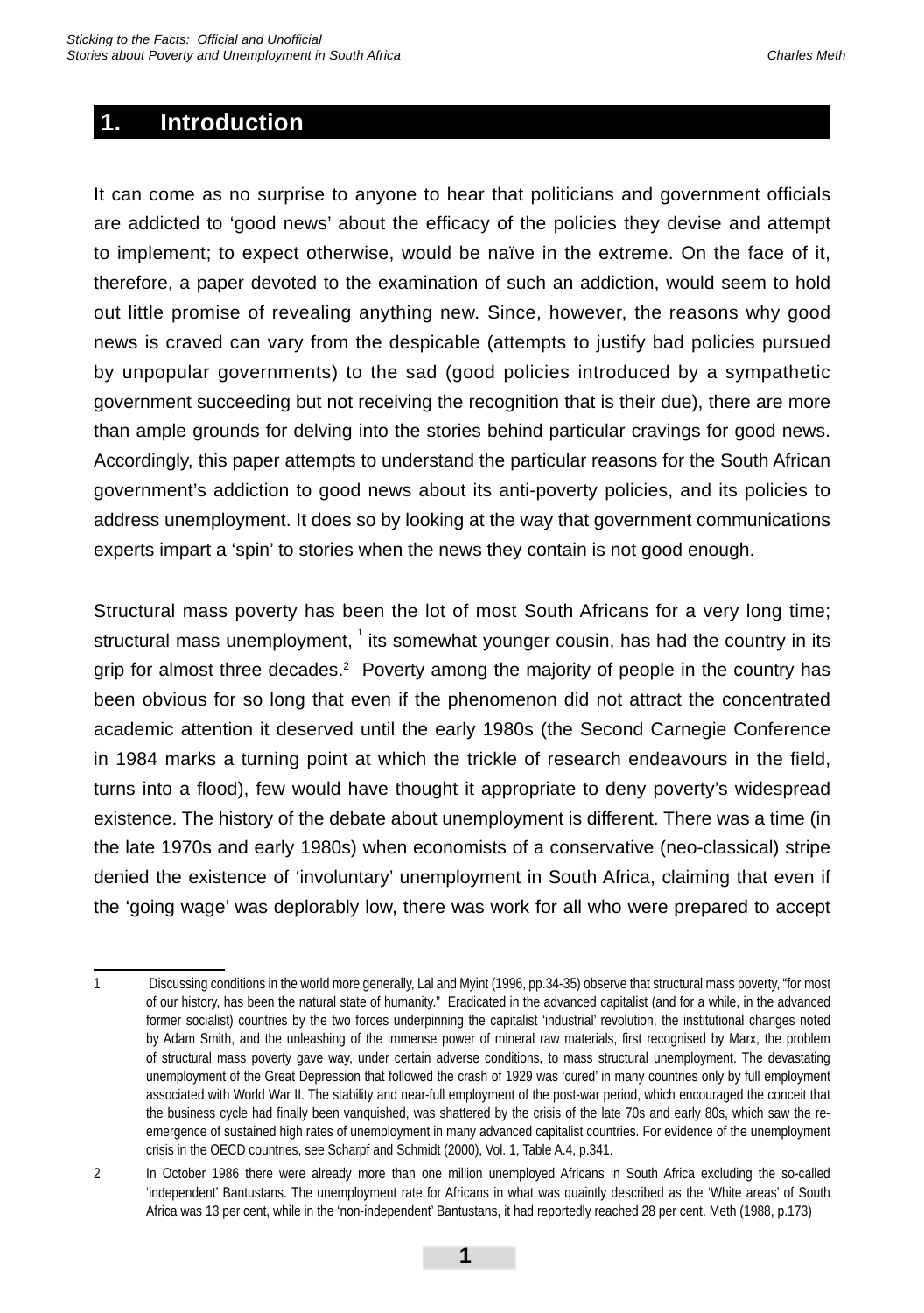that wage. It may well have been the case that the reservation wage of some of the unemployed exceeded the going rate for some of the less pleasant jobs in the economy. That is unlikely to be the case now. If the Labour Force Surveys (LFS) are to be believed such folk constitute a tiny minority of the unemployed, the bulk of whom report, when asked why they did not work in the previous week reply that they cannot find any work. $3$ Nowadays, it would be difficult to find serious support for the view that unemployment is 'voluntary'. Even though it is now widely accepted that South Africa's unemployment and poverty problems are serious, there are still major disagreements about the extent of each. There are disagreements as well, about the causes of each, and the effects, positive or negative, of government policy on both poverty and unemployment.

Since much of the disagreement about the unemployment and poverty problems, stems either from government's rejection of official statistics (unemployment) or its over-hasty endorsement of reports of reductions in the poverty headcount, a way of starting to think systematically about government's addiction to good news about its policies needs to be found. The approach adopted in this paper makes use of two aphorisms: one is Marx's claim that: 'If the essence and appearance of things directly coincided, all science would become superfluous'. The other is that: 'Justice must not only be done, it must also be seen to be done'.<sup>4</sup>

The essence of poverty, of course, is the lived experience of the poor. Appearance that obscures the nature of that essence, or that reflects only a fraction of the essence, is probably what the casual onlooker sees.5 Social science may be thought of as the attempt to reduce the distorting and refracting effects of the medium that separates essence and appearance. Scientific analysis can never recreate essence – the

<sup>3</sup> In September 2004, the LFS found 722 000 people who said that they lacked the skills or qualifications required for the available jobs, 231 000 who said that they had recently been retrenched, and 6.75 million people who reported that they could not find any work. Almost 44 per cent of these people were below the poverty line of R250 per capita in 2000 prices (R309 per person in 2004 prices), while almost half of them were below a line of R400 per month (in 2004) prices. These poor people are unlikely to be choosey about jobs – only 294 000 people reported not being able to find 'suitable work', where suitable is defined in terms of wage/salary, location or working conditions. Before September 2002, conservatives used to be able to argue that the unemployed were work-shy because most of them gave the 'lack of suitable work' as the reason for being unemployed. When the 'cannot find any work' response was introduced into the LFS, nearly all of them, as we see above, migrated from the 'suitable work' into the 'cannot find any work' category. Source: Own calculations on September 2004 LFS data set. Earned incomes in households are adjusted by 100 per cent to allow for under-reporting. Income from all sources includes migrant remittances and all social grant income. See Meth, 2006b.

<sup>4</sup> The statement by Marx is either an aphorism (A pithy statement which contains a general truth), or a dictum (A formal pronouncement from an authoritative source. A short statement that expresses a general truth or principle). The statement about justice is probably a maxim (A short, pithy statement expressing a general truth or rule of conduct). It could also possibly be a dictum. The richness (and imprecision?) of the English language leaves one a little breathless at this point.

<sup>5</sup> The same could possibly be said of the analysis of a not-very-competent social commentator.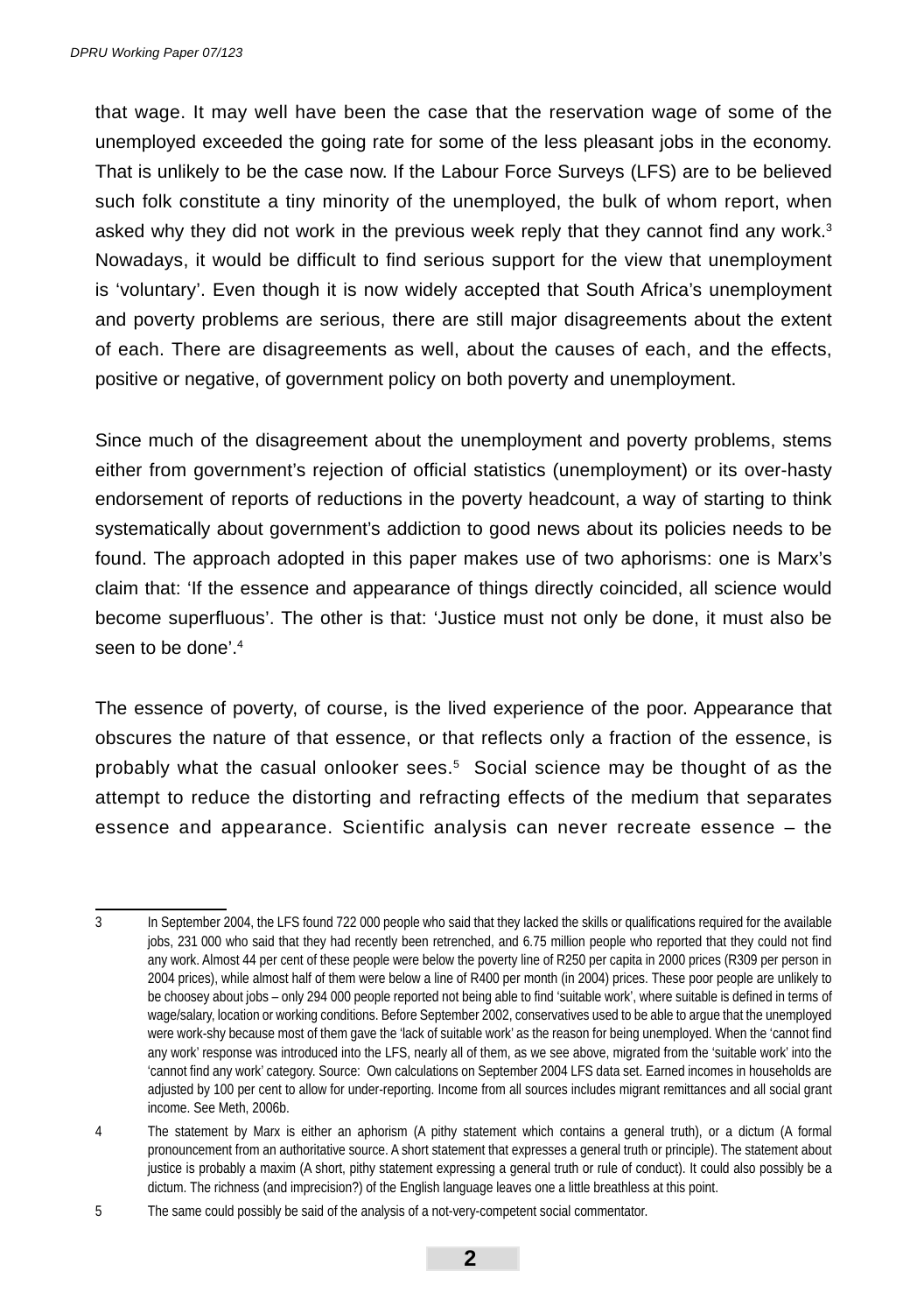simulacrum or representation that a systematic observer constructs when attempting to translate the experience of the poor into images that convey a general understanding of the problem, must always be less than satisfactory – the disjunction between appearance and essence can never wholly be dissolved.<sup>6</sup> Moving from essence to systematic representation involves the creation and deployment of concepts adequate to the task. Disagreements over the extent and severity of poverty and unemployment in South Africa (and elsewhere) arise because of disagreements over the concepts themselves, and/or the way in which attempts have been made to measure the phenomena they represent. Disagreements arise as well, because of the ways in which the instruments (surveys) designed to measure these phenomena have been executed and/or interpreted.

In a country with a history like South Africa's, the sheer scale of the unemployment and poverty problems adds to the urgency of the need to address them. It adds, as well, to the need to have it made known that government is succeeding in its efforts. Appeals to the patience of the poor on the grounds that eradicating poverty in South Africa is an immense undertaking, $7$  cannot continue to be made indefinitely. The discontent which enduring deprivation exacerbates, is likely to find expression in socio-pathology. Where discontent is widespread, there is always the potential for social unrest. Part of the reason why discontent among those who are poor and/or unemployed is so threatening is because of the unrest that may be unleashed when people who glimpse only the small part of the problem that is their daily life, meet others who share their predicament. This is one of reasons why it is important not only to succeed in the struggle against poverty, but also to make that success known far and wide.

Doing justice (like addressing poverty), and having it seen that justice has been done, is a political process. Stung by a barrage of criticism, ranging from accusations of having surrendered to international capital's neo-liberal agenda, to a frequently expressed dismay at the corruption and incompetence of the civil service, and to not infrequent outbursts of civil unrest, the country's political elite needs constantly to be reassured that it has been successful in improving the lives of many of the poor, and that success in countering the

<sup>6</sup> To recognise the distinction between essence and appearance is to take but the first step in a scientific inquiry. The further one goes, the tougher it gets. Anyone who doubts this should sample something like Tony Lawson's *Economics and reality* (1997), where they would be obliged to begin thinking about the unsynchronised nature of the three domains of reality, "... namely the *empirical* (experience and impression), the *actual* (actual events and states of affairs in addition to the empirical) and the *real* (structures, powers, mechanisms and tendencies, in addition to actual events and experiences" (p.21, emphasis in original))

<sup>7</sup> Placing the matter in perspective, South Africa's GDP in 2004 was almost R1400 billion. My estimate of the poverty gap (the value of the annual transfer that would have to be made each year) was about R40 billion in 2004, or less than three per cent of GDP (Meth, 2006b). The challenge is to design policies that would place that amount of additional purchasing power in the hands of the poor.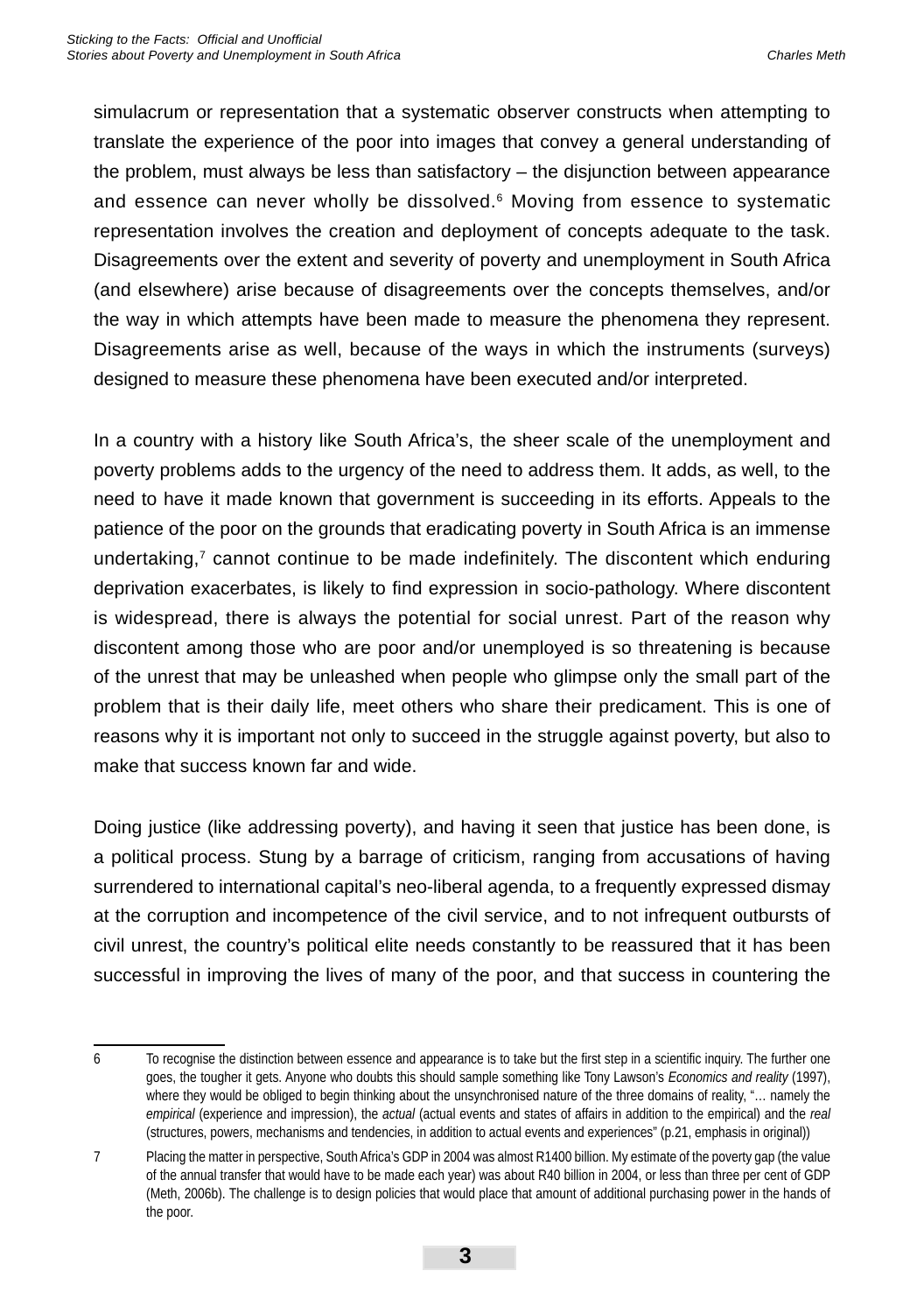continued suffering of the many millions still to be reached by policies intended to improve their wretched lives, will not be long in coming.

In this intensely charged climate, any suggestion that government is failing in its mission to solve the poverty and unemployment problems, is unlikely to be welcome. A recent incident, typical of its kind, illustrates the reception a claim of that sort is likely to receive. John Pilger's book called *Freedom Next Time*, published a short while ago, is not terribly polite about South Africa's achievements in the field of poverty and inequality reduction. The book excited comment at the very highest level – no less a personage than the Minister of Finance saw fit to respond to it. It is not the purpose of the present paper to consider what these two protagonists had to say, $8$  rather, it is to focus on three issues that arise out of another response to Pilger, this one by Joel Netshitenzhe, head of the policy unit in the Presidency. It appeared on the same page as Pilger's response to the Minister of Finance in the *Sunday Independent*, under the headline "Voters do not share Pilger's perception". This has underneath it, a somewhat lurid strap that reads "Journalist has distorted facts to suit his ideology and fails to acknowledge the immense changes that have taken place since 1994".<sup>9</sup>

Two of the issues arising out of the Netshitenzhe piece are empirical matters. The third issue, referred to briefly above, is that of government's propensity to clutch at straws in defence of its anti-poverty policy. One of the empirical matters concerns the relationship between unemployment and changes in the participation rate, and government's persistent misinterpretation of the record, a question I have addressed a couple of times in the past (Meth, 2004; 2005). The other is about two sets of estimates of the progress of the struggle against poverty (van der Berg *et al*, 2005; Meth, 2006a and 2006b) currently doing the rounds.

For all the torrent of words spewed out by government on poverty, there is no coherent document that says – "this is what we believe the extent of the poverty problem to be and this is how we intend to tackle it. Oh! and by the way, here is our progress report for

<sup>8</sup> Pilger seems to have started the ball rolling with an article that appeared in the *Sunday Independent* of July 30 2006, under the heading "Reich is in the shadows, but still in control". The Minister of Finance's response, with the headline "Pilger loses the plot in quest for drama" appeared in the *Sunday Independent* of August 13 2006. Pilger's reply to the Minister was run in the *Sunday Independent*, August 20 2006 (" 'Moribund' social spending is holding back the marginalised majority").

<sup>9</sup> Stated this way, it looks as though facts are being reported. The newspaper would have done its readers (and itself) a service if it had distanced itself from what is merely Netshitenzhe's opinion. Similar considerations apply, of course, to the headline above the Pilger piece on the same page.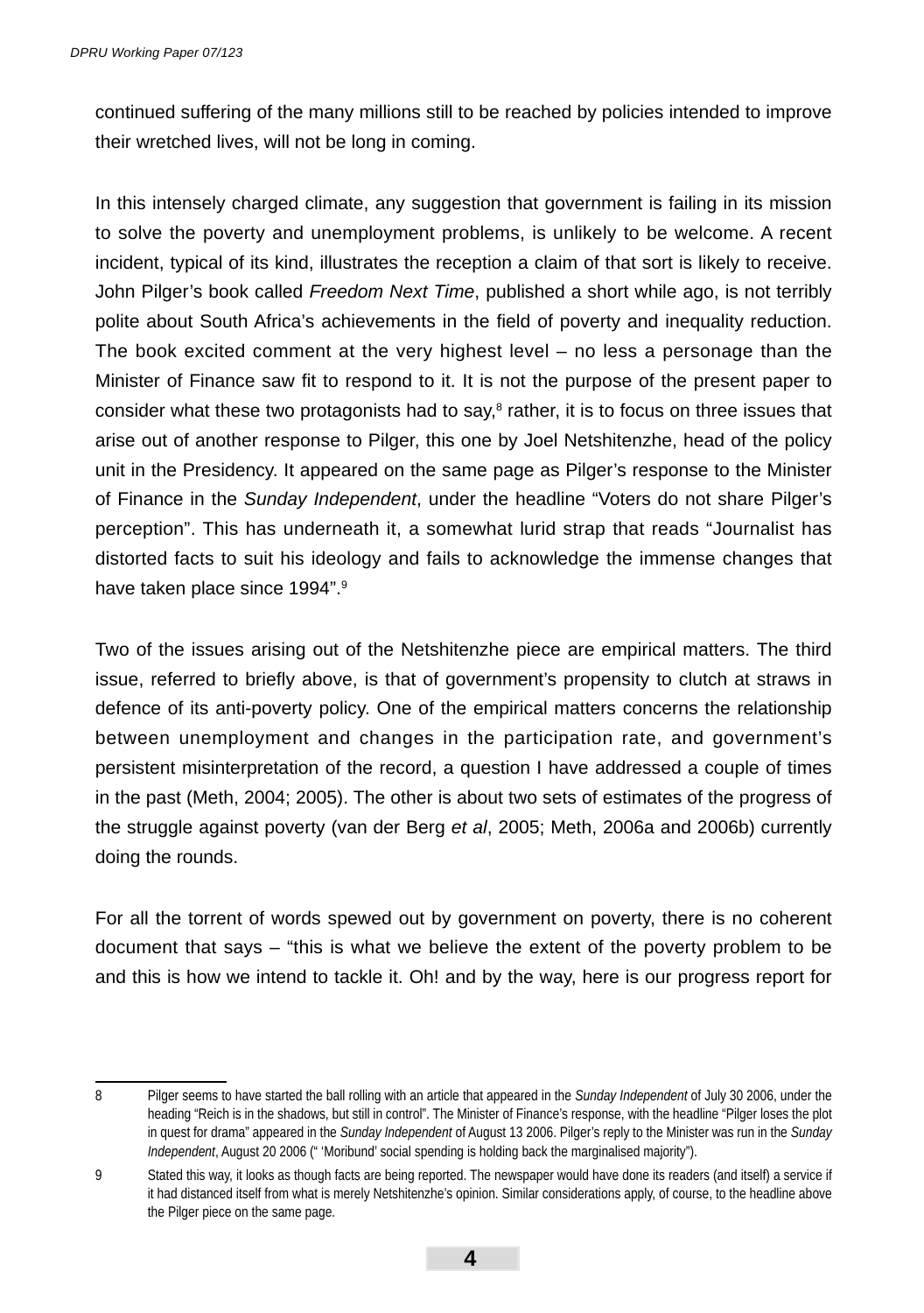the past *n* years, with quantities adjusted for quality."10 A plethora of poverty alleviation programmes, some generously funded, has achieved less than its potential. This can probably be ascribed, as Swilling *et al* note, to something that:

> "… most economistic and reductionist analyses fail to address, namely the complex and challenging task of institutionalising developmental state institutions. Measuring inputs (expenditures) and outputs (delivery), bemoaning the impacts (rising poverty) and then blaming the macro-economy", they continue, "ignores the quintessential message of institutional economics; namely that financial flows are mediated by institutional transactions that are time bound, constrained by human capacity and costly. If these institutional arrangements are inappropriately configured and/or are rendered ineffective by dysfunctional power relations, inadequate capacity and/or corruption, expenditures will have limited impacts. It follows therefore, that spending more via dysfunctional institutions could result in qualitatively poorer outcomes than spending less via functional institutions." (2005, p.4)

Attempting to demonstrate that the claims made in the statement cited above, are true would take us well beyond the limits of the present paper. In any case, the bucket loads of money slung into child support grants, much of which appears to have been on target, makes it highly unlikely that poverty worsened in the period after 2001. The goal here is more limited, namely, to show that the state, not content with the modest improvements in people's welfare caused by the extensions to the social protection system, exaggerates the extent of the improvement. Obviously, to substantiate the claim that the South African government is addicted to good news, it is necessary to demonstrate that progress reports exaggerate actual achievement.

We begin with an examination of the conceptual status of the various claims made in the debate over poverty. After that, we glance at some of the forces acting on the South African state as it attempts to go about the business of formulating and implementing anti-poverty policy. The discussion on concepts, which will be used to open the

<sup>10</sup> The AsgiSA (Accelerated and Shared Growth Initiative for South Africa), does little to encourage the belief that those responsible for drafting the programme have a real understanding of how difficult it is to 'share' the benefits of economic growth. The programmes in the AsgiSA talk of hundreds of thousands when they should talk of millions.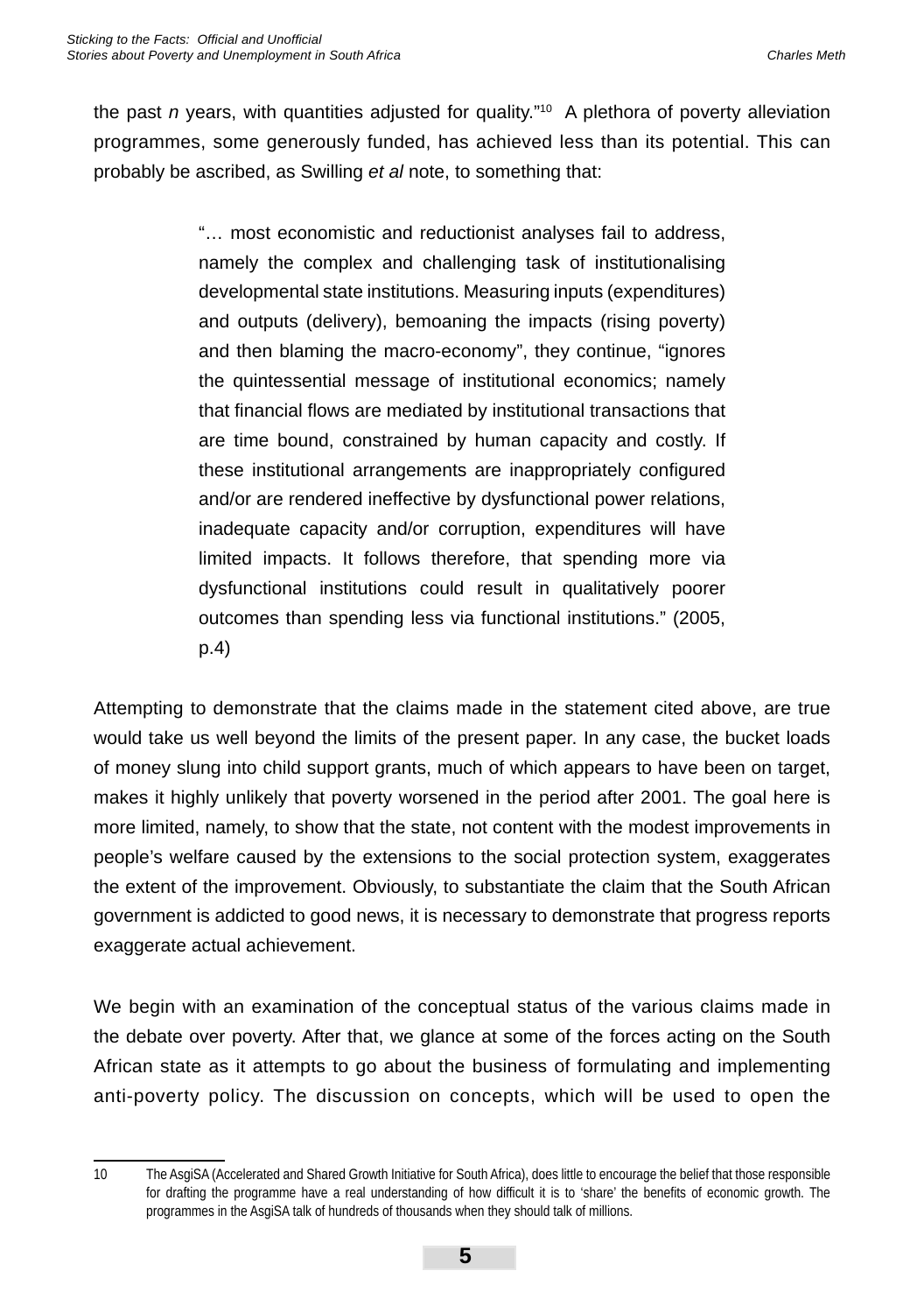proceedings, begins with a consideration of the distinction between 'facts' and 'artefacts'.<sup>11</sup>

A blurring<sup>12</sup> of this distinction, it is argued, is, if not a necessary, then certainly a very useful part of the post-apartheid state's defence against critics who claim that it is not making sufficient progress in the war against poverty.

<sup>11</sup> A*rtefact:* Something observed in a scientific investigation that is not naturally present but occurs as a result of the investigative procedure. (*Oxford English Dictionary*) Reversion to the authority of the dictionary here should be seen for what it is – the uncertainty of one who works with words, of precisely what certain words actually mean, as opposed to what one thought they meant (hence the brief exploration above of the nuances of aphorism, maxim and dictum).

<sup>12</sup> Writing is fun. Rereading the sentence containing the verb 'blur', it occurred to me that it was necessary to specify whether 'blurring' was viewed an act of omission, or one of commission. The *Oxford English Dictionary* says that 'blur' is "make or become unclear or less distinct", thus allowing for both possibilities. Since it is unlikely that government spokespersons even make a distinction between fact and artefact, the sin must be one of omission.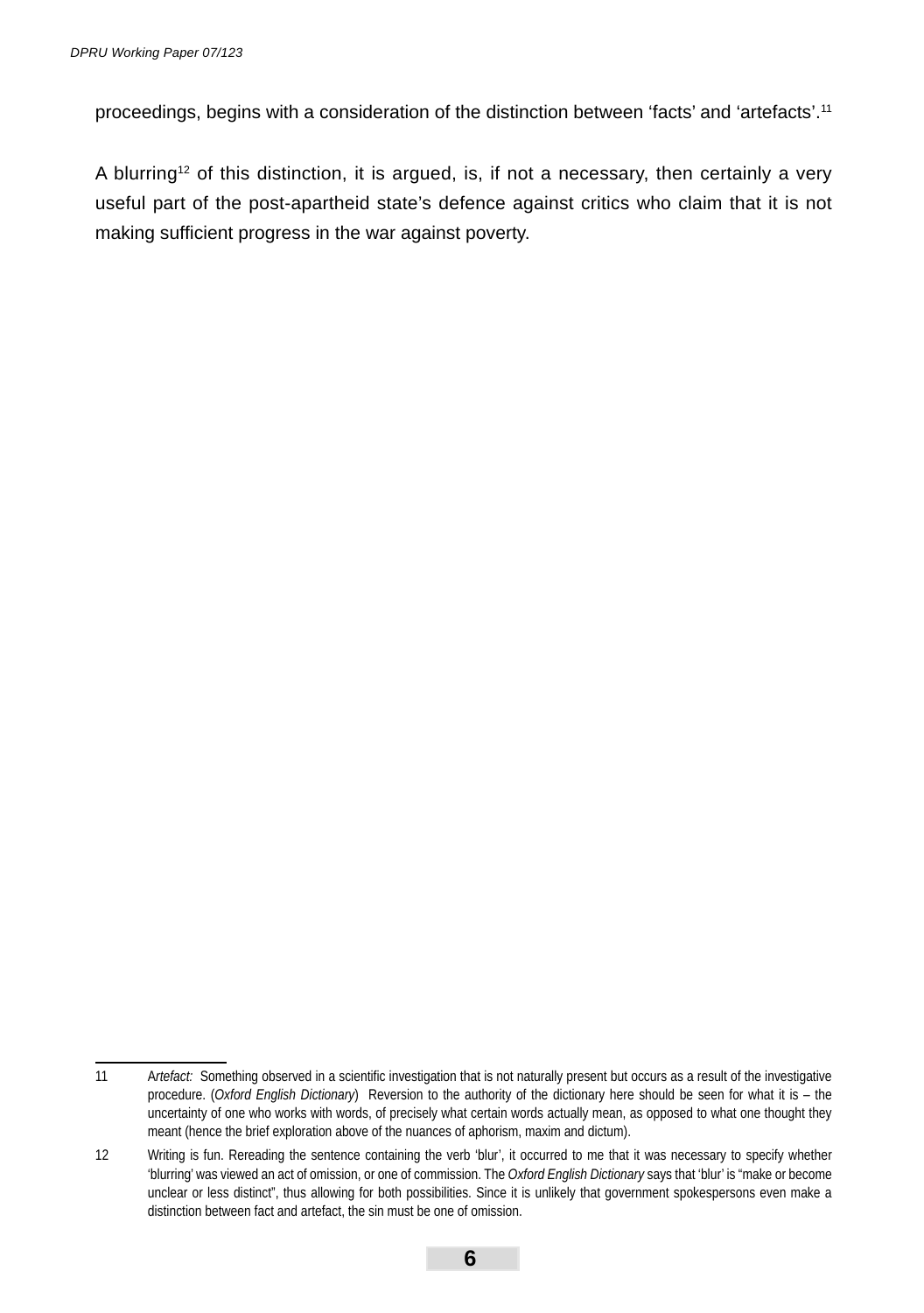## **2. 'Facts', Artefacts and Anti-Poverty Policy**

That Netshitenzhe finds Pilger's views disagreeable (as indeed they are) is clear. In his response Netshitenzhe considers 'invective', and 'rubbishing' or 'flaying' Pilger's work. Instead of indulging himself in any of these relatively unproductive pursuits, he declares his intention of tackling Pilger on the 'facts'. Acknowledging Pilger's right to hold contrary views, he says:

> "There is nothing wrong in holding such views. The problem is when facts are distorted to argue a profoundly ideological predisposition."

Consistent with this approach, most of the remainder of the Netshitenzhe piece is devoted to an examination of "Pilger's assertions on just three issues: poverty, the social wage and unemployment." Proceeding in calm and measured tone, he unrolls a series of 'facts' in support of his argument that:

> "… the problem with his [Pilger's] treatise is that he gets the facts wrong, and very wrong. Quite clearly, moving from his ideological standpoint, Pilger set out to find a democratic revolution betrayed, and he found it."

The piece ends as politely<sup>13</sup> as it began, with a: "... what we do request from him [Pilger] is: the facts, next time!"14 (*Sunday Independent* of August 20 2006).

What we have here is a classic case of an individual seeing the mote in someone else's eye while missing the beam in their own. Netshitenzhe's 'examination of Pilger's assertions' is a mixture of facts, (selected) artefacts and unsupported assertions. It is important to distinguish between them.

<sup>13</sup> Pilger does not regard Netshitenzhe's piece as polite. In his reply to Netshitenzhe ("ANC government has yet to free citizens from fear of poverty", *Sunday Independent*, September 10 2006) Pilger says that Netshitenzhe "resorts to ridiculous abuse"

<sup>14</sup> The comrade Netshitenzhe is much enamoured of facts. In the Background chapter of *A nation in the making*, (of which work he, if not the author, is certainly one of the parents) one finds the following statement: "The methodology used in this analysis is premised primarily on facts and figures. In this regard, the document avoids the temptation to allow *a priori* prejudices and beliefs to sully an objective appraisal of social dynamics, with the hope – and, the conviction – that the facts will speak for themselves." (2006, p.8)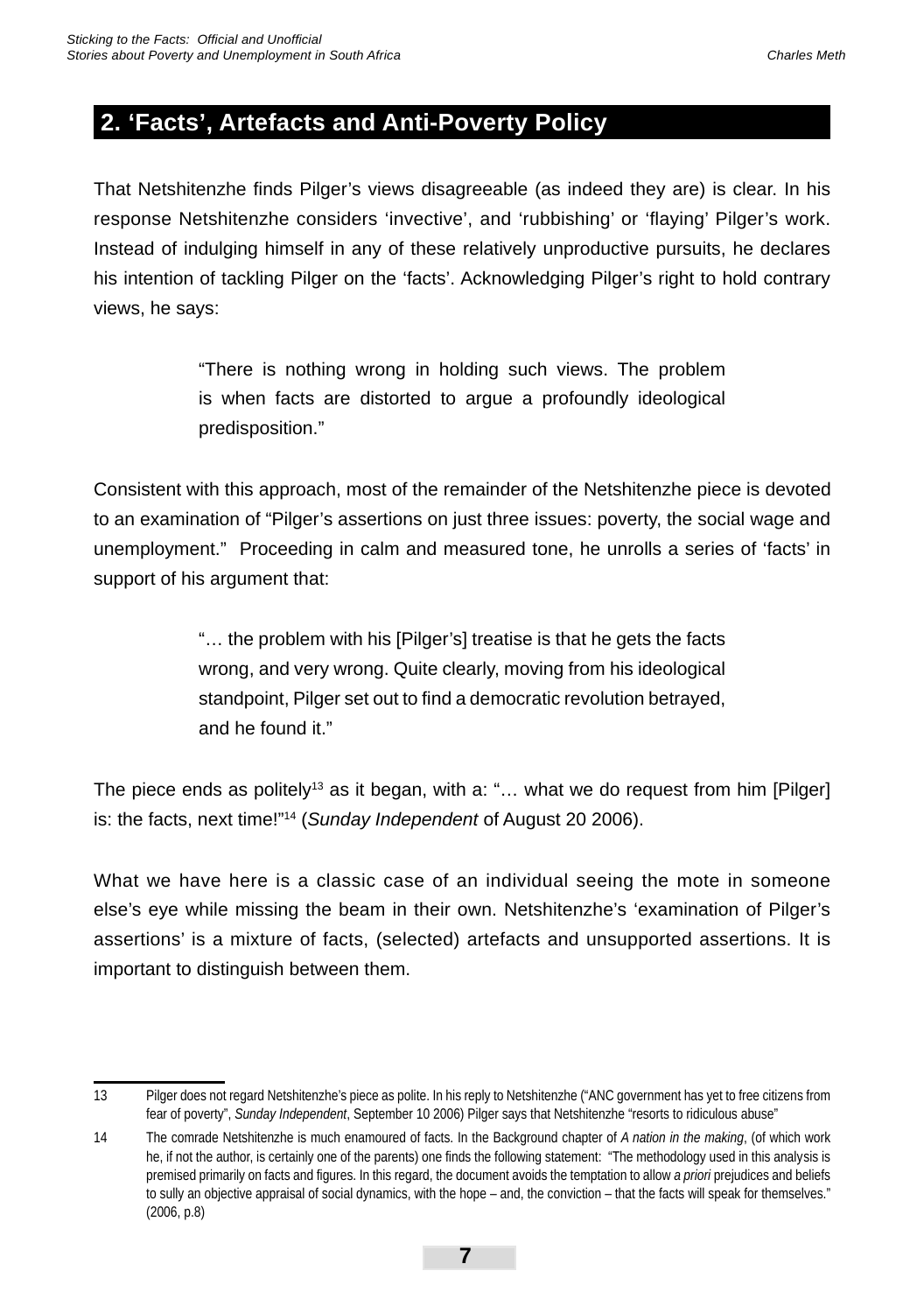When the Department of Social Development says that it has paid out 4 309 772 million child support grants in the month of April 2004, the statement may (potentially) be verified by means of the paper trail in its wake (the relevant administrative records). If, after, auditing, these records are found to have been properly constructed, we are on reasonably safe grounds if we describe the claim by the department to have made that many payments as a fact.  $15$ 

As soon, however, as anyone ventures into the interpretation of what such facts might mean for poverty, they exchange the security of the verifiable for uncertainty of the artefact. It were a good thing if everyone recognised that results pulled out of survey data by social scientists are not 'facts'. They are artefacts, which may, if they are well constructed, allow glimpses of a complex reality.

When a social scientist says, as I do below, that the child support grants raised such and such a number of people out of poverty, that is an artefact.<sup>16</sup> Its 'truth', if it embodies any, depends on many other factors, starting with the concept of poverty, and proceeding through such questions as to whether or not the survey from which it is drawn has been competently designed and administered, and whether or not respondents have been truthful. Finally, the survey results have to be raised to a population total, so the 'truth' of the statement depends as well on whether population figures are correct.

Sliding from the insecurity of artefact into unsupported (or barely supported) assertion, Netshitenzhe proclaims that:

> "… [we] are on course to meet – the target of halving unemployment and poverty by 2014."

Extrapolated from artefacts, some of which are given in his 'examination of Pilger's assertions', neither claim is supported by the alternative interpretations of South African reality offered below.

<sup>15</sup> Henceforth, when this word is used without scare commas it will refer to (potentially) verifiable statements of the type used in the illustration.

<sup>16</sup> Strung together in a sequence, artefacts are used to create interpretations. Sometimes the rigour or otherwise of such constructions can be ascertained using, for example, statistical tests. Much of the time, however, competing interpretations of the world can be created from the same facts and artefacts. The major disagreements between economists (the paradigms to which they belong) are one result. See Cole, Cameron and Edwards (1991) or Part 1 of Byrne (1999) for an exposition of these disagreements. The discussion by Lal and Myint (1996) of 'forensic story-telling' provides a good introduction to the difficulties of "choosing amongst a number of competing stories the one which fits the 'facts' better than another" (p.5, scare commas in original).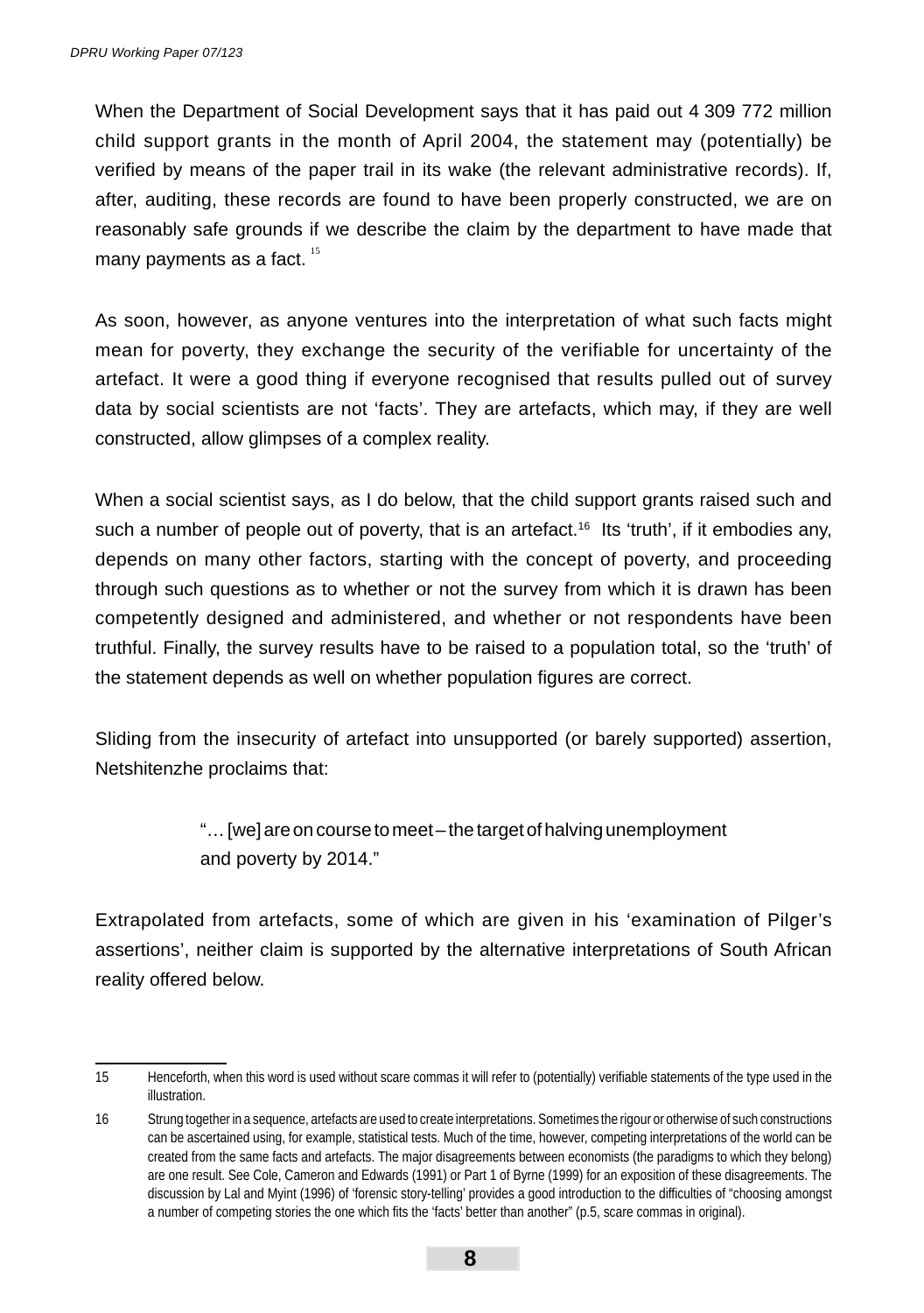Careful readers of the original article will also note that Netshitenzhe engages in selective use of the artefacts in his two primary sources, van der Berg *et al* (2005) on poverty, and Bhorat *et al* (2006) on the social wage.17 So, not only does Netshitenzhe not follow his own advice and stick to the facts, he also does not draw reader's attention to artefacts in his chosen sources that take the shine off his glowing presentation of his government's achievements.

The question is: why does government's most senior spokesperson, outside of Cabinet, find it necessary to offer evidence of progress which he knows to be contested, and which he must know, will be criticised when it is used? Before setting out to find an answer to this question, it is as well to acknowledge that any explanations offered will, of necessity, be both speculative and fragmentary – it is impossible to tell the whole story.

The quest begins with a consideration of one of the ways the ANC in government responds to criticism. It is clear that certain criticisms strike a raw nerve, exciting what may seem to onlookers, a disproportionately vigorous response. One of these criticisms, which Pilger makes,<sup>18</sup> is that the policies of ANC in government are 'neo-liberal'.

For critics, the use of labels can be economical, insofar as they make it possible to invoke, with admirable brevity, a response to a web of policy measures. Using labels against the wielders of power is also satisfying, especially if the labels are a reasonably accurate description of the conduct in question. Adopted as political slogans, labels can help to create countervailing power. The neat label of neo-liberal, while capturing aspects of the reality of South African economic and social policy, is too limiting, however, to be used exclusively to describe a complex, messy politics. As Seekings (2002) has pointed out: "… the democratic state inherited a highly redistributive budget from the late apartheid state in 1994" (p.5). To describe all the steps taken since then to address the conditions of the poor (regardless of their success) as 'neo-liberal' is not useful.

<sup>17</sup> Netshitenzhe mines Bhorat *et al* piece for the most spectacular-sounding achievements in the asset provision field. He fails to mention their finding that asset poverty reduction appears to have been more rapid between 1993 and 1999 than it was between 1999 and 2004. Nor does he mention their conclusion that the relative headcount reduction in the bottom decile was much lower than that higher up the distribution (2006, p.33). Netshitenzhe also does not draw the reader's attention to the continuing "marginalisation of poor African women living in rural areas" where Bhorat *et al* discover the asset poverty headcount rates in 2004 to have been above those in 1993 (2006, p.31).

<sup>18</sup> Pilger's closing argument in his response to Minister Manuel in the article " 'Moribund' social spending is holding back the marginalised majority", *Sunday Independent*, August 20 2006, says that: "It is a fact, alas, that Manuel has opted for neo-liberal growth strategy which is ideological, and that real growth that would benefit the majority has been anaemic. By any measure, it is a false strategy in the war against poverty and indignity. The majority of South Africans, who saw off apartheid, deserve better."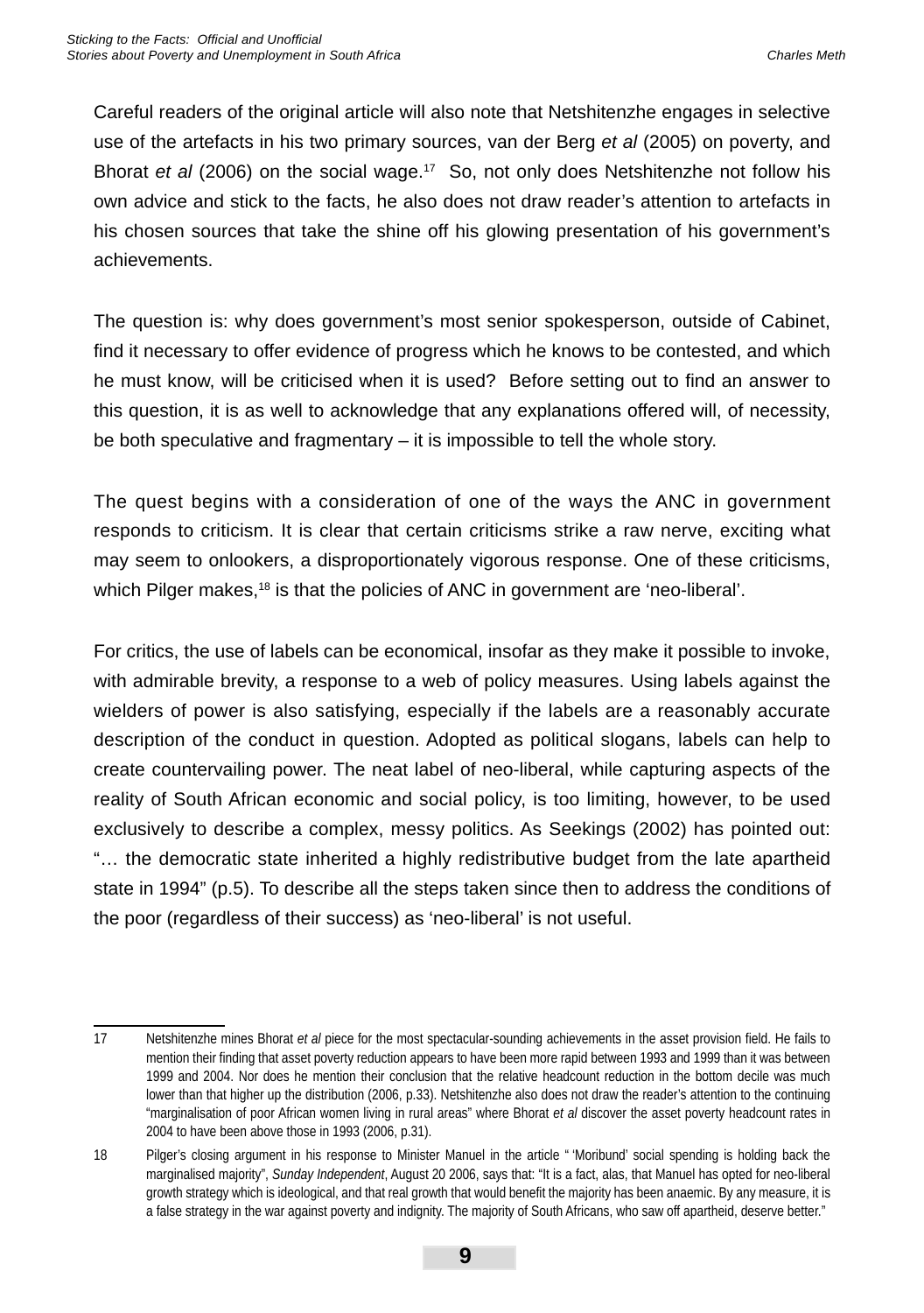The recent research report into government's approaches to poverty and development policy (referred to above) by Swilling *et al* (2005), argues that the South African state has followed neither "the classic neo-liberal state model, nor the developmental state model" (p.16). They try to make sense of the messiness of policy by focusing on the search (by government) for the 'elusive developmental state' during the first democratic decade, and into the second, where the search intensifies (2005, p.6). Parts of their analysis seem facile,<sup>19</sup> but they are certainly no apologists for the state. In any case, one need not swallow their whole analytical apparatus. To the uninitiated, the 'developmental state' may sound cuddly. For those without knowledge of the forebears of this state form Swilling *et al* spell out the characteristics of the 'classic developmental state'. It has the "following elements:

- a 'determined developmental elite' committed to the modernisation project; 'relative autonomy' from major capitalist economic interests who are always keen to capture the state;
- 'a powerful, competent and insulated economic bureaucracy' that enjoys the highest possible political support but operates without too much political interference;
- a 'weak and subordinated civil society' which means there are no rival centres of alternative policy formation;
- the 'effective management of non-state economic interests' via formal structured compacts, incentives and penalties; and
- accessible and usable institutions of 'repression, legitimacy and performance' "20

In an era in South Africa where the discourse of policy formation was generously sprinkled with calls for 'transparency' among 'stakeholders' in finding the 'way forward', open acknowledgement of a desire to see the third of these preconditions met would not have

<sup>19</sup> For example, where they speculate on the possibility that black economic empowerment (BEE) and broad-based black economic empowerment (BBBEE or BBEE) "… will manage to break white control of investment decision-making quickly enough to ensure that private sector investment levels climb back up over the 15 per cent of GDP mark" (Swilling *et al*, 2005, p.74). No reasons are offered as to why black capitalist behaviour should differ from white.

<sup>20</sup> The authors are citing Leftwich, 1995, pp.400-406. See Swilling *et al* (2005, pp.8-9).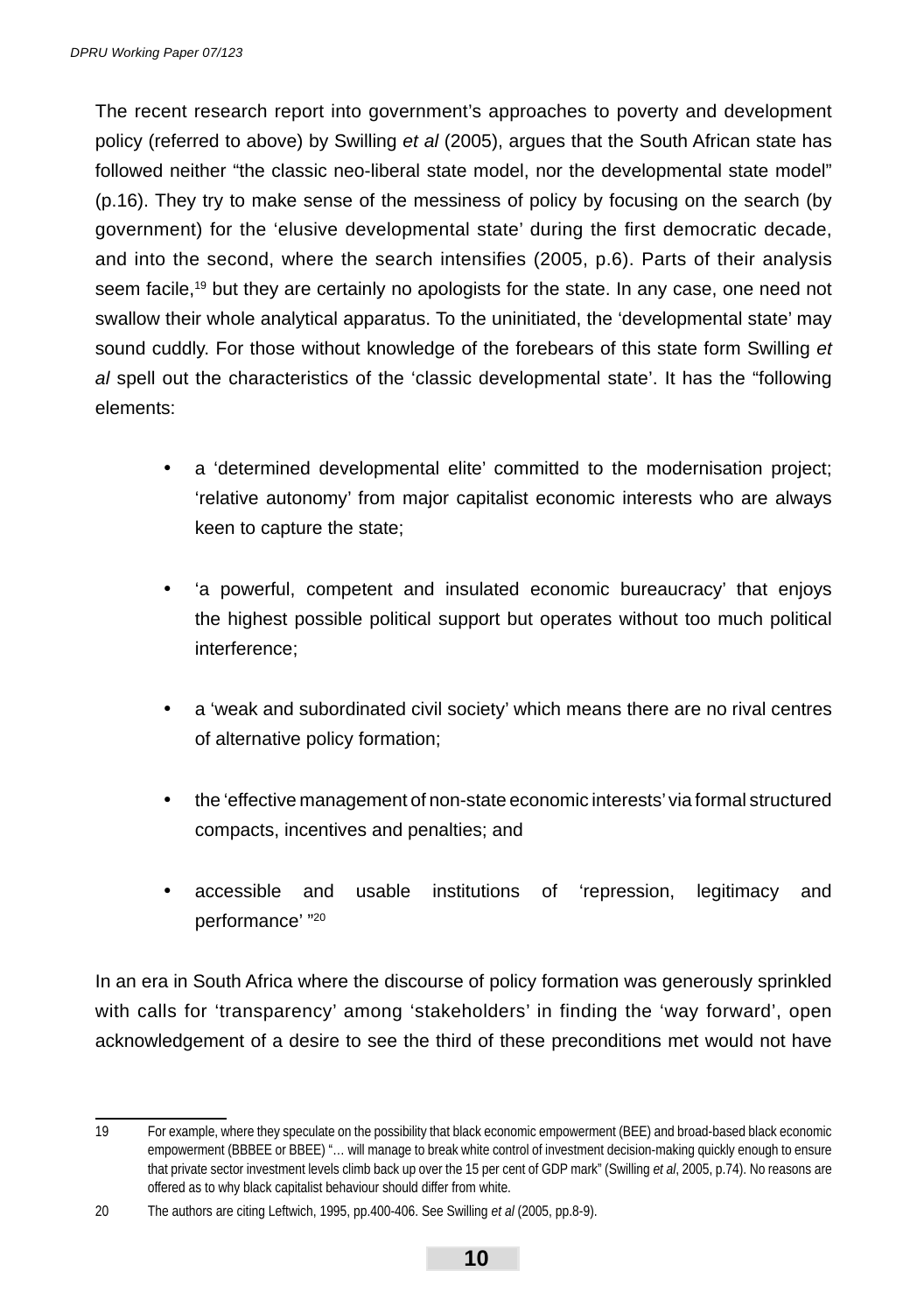been politically advisable. The preferred kind of developmental state (at least in public discourse) would have been what Swilling *et al* term the 'pragmatic' developmental state. Such a model would:

> "… look for a leading developmental role for the state (with a focus on human capacity, knowledge and skills), but via creative and complex partnerships with non-state actors (especially the ethical and responsible wings of the corporate sector), and with civil society formations rooted in poor and working class communities in particular." (2005, p.15)

This vision may (or may not) have been in the minds of those thinking about development policy in the first development decade, but, argue Swilling *et al:* 

> "… there is a lot of evidence that key thinkers in the South African state who are leading the post-2004 'developmental state' perspective are using a 'classic developmental state' model." (2005, p.15)

Whatever the case, the fledgling state could not match word and deed. As Swilling *et al* observe:

> "Despite aspirations to be a developmental state, the necessary capacity for purposive, decisive and autonomous policy coordination was not successful prior to 2004, despite various attempts." (2005, p.16).

The reality was one of a desperate scurrying to fill posts, write reports and compile budgets, forcing many: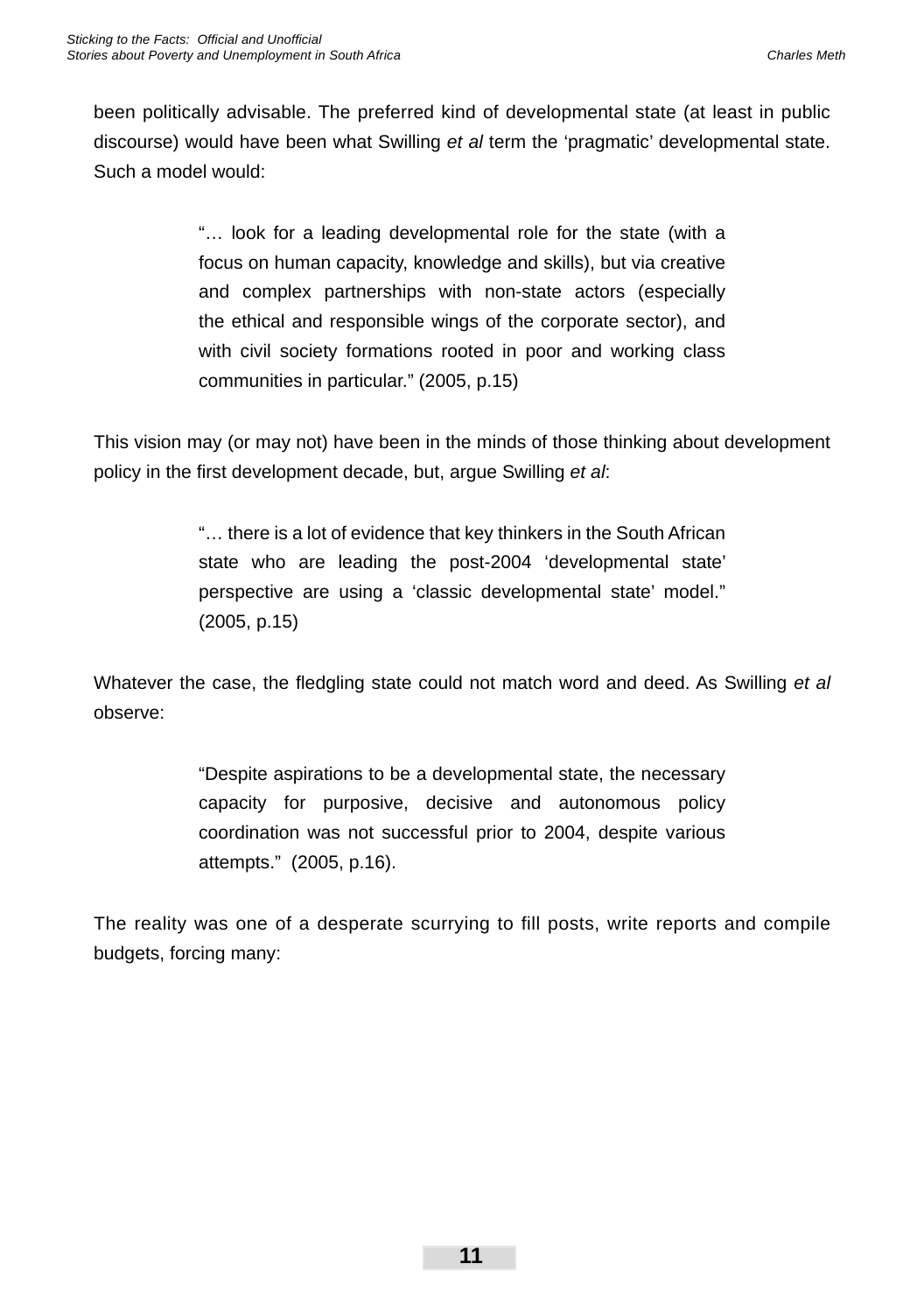"… progressives in government to make a trade-off between no progress in achieving broadly defined transformation goals, and achievable more narrowly defined short term strategic advances." (2005, pp.16-17)

Their conclusion on the upshot of this 'muddling through' is worth citing at length:

" 'Policy choices' during the first decade of democracy in South Africa", they argue, "were based on what was invariably an imperfect and incomplete reading of a complex reality (including the balance of class forces), after which choices were made under extreme time pressures and developed their own relatively autonomous momentum as they got 'sold' to many diverse constituencies to mean different things – hence the (suspect and dangerous) assumption that the more bland a policy document was, the wider the support base would be. What often started off as a half-baked idea at a pressurised meeting must suddenly be packaged by desperate (and quite often ignorant) political leaders to win stakeholder support by government officials and advisors who were often plagued by doubt and / or shallow mandates. But often it was too late to reverse the process and all that could be done was to pretend that this was all part of a well-conceived plan." (Swilling *et al*, 2005, p.18)

This, of course, is only a set of generalisations (hypotheses) about the way in which policy formation took place in South Africa's first decade of democracy.<sup>21</sup> As far as aspects of anti-poverty policy are concerned, it has about it, the ring of truth. Clearly, however, it does not apply to all policy. Equally clearly, it alone cannot explain the shape of the policy whose results Netshitenzhe seeks so vigorously to defend. It is merely one part of the story, another part of which is related by Friedman (2006), one which is brought to mind by the following statement from the Netshitenzhe piece:

<sup>21</sup> Among the more obvious candidates for the award of the title of most 'half-baked' policy is the Expanded Public Works Programme (EPWP), in its guise as filler of the chasm in the social protection system, said chasm being the absence of any other social protection for all people of working age not protected by the provisions of the Unemployment Insurance Act. As a scheme for providing some small number of the unemployed with employment while at the same time creating infrastructure, it is commendable. As a means of bolstering social services, it is laudable. As a substitute for proper social security, it would be laughable, were it not so pathetic.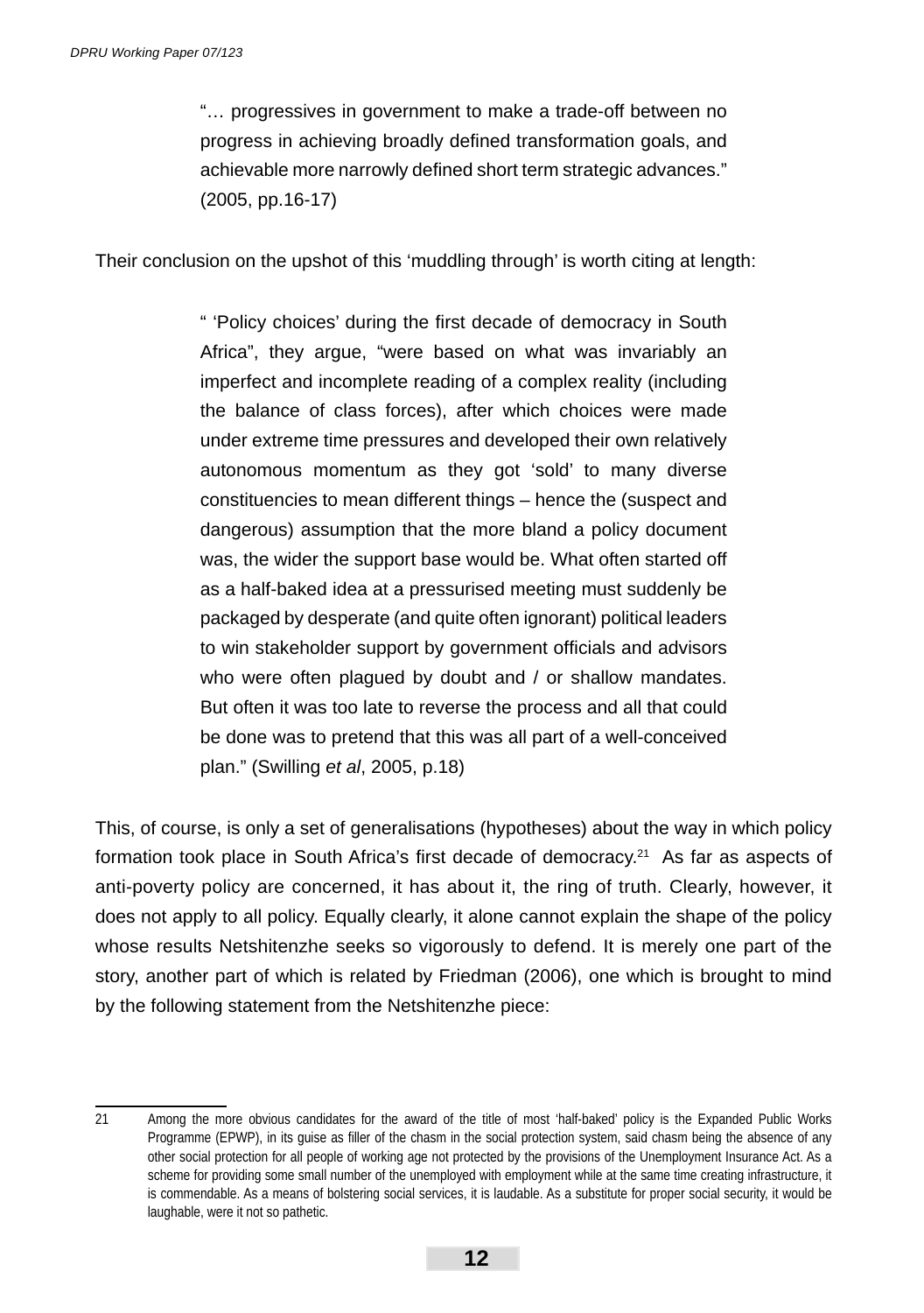"Pilger", he says, "concedes that his treatise is not meant to "suggest that people fail to recognise the achievements of the ANC government". How else would he have been able to explain the growing expression of confidence in government's programmes

during successive elections since 1994?" (*Sunday Independent* August 20 2006)<sup>22</sup>

Netshitenzhe's leap from increasing support for the ANC to a "growing expression of confidence in government's programmes" may not be made without analysis of the reasons why voters voted the way they did (i.e., it is an unsupported assertion). Steven Friedman's piece supplies an answer to the question Netshitenzhe asks of Pilger – and the answer is: identity voting. The argument is that (among some significant sections of the population?) the "… chief rationale for voter choices is who voters believe they are and their assessment of which party can best provide a vehicle for who they are" (Friedman, 2006, p.5).23

There are both strengths and dangers to identity politics. One of the latter is the ease with which criticism of government is "dismissed as evidence of prejudice" (p.6). Friedman argues, however, that the constraints of identity politics are:

> "… less remarkable than the fact that government politicians do continue to feel the need to respond to media criticism or the views of white-led civil society organizations. This is the consequence not of strategic calculation but of a particular racial dynamic. Postapartheid politics has been under-pinned by a theme, often not stated overtly, which is pervasive; whites expect a black government to fail and the leaders of that government know they do. It is, therefore, a key preoccupation of much of the new governing elite to demolish these assumptions by demonstrating that black people can govern an industrialized society with a complex market economy. Indeed, the central preoccupation of the post-1994 administrations has been to prove white racism wrong." (Friedman, 2006, p.6)

<sup>22</sup> This is translated, presumably by the newspaper's sub-editors, into the headline "Voters do not share Pilger's perception".

<sup>23</sup> For a discussion of the political economy of identity voting in South Africa, see MacDonald, 2006, Ch.7.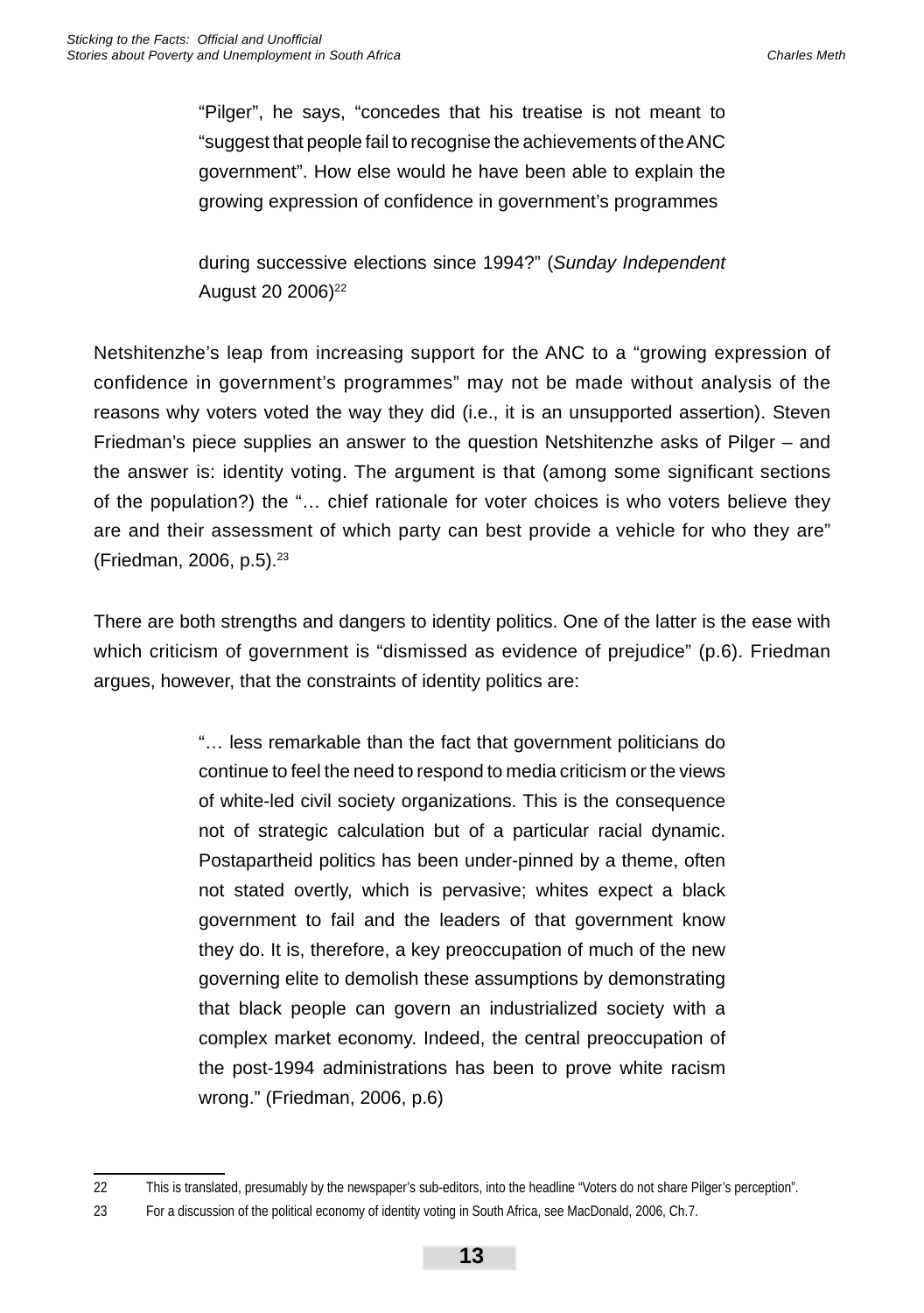This preoccupation, Friedman argues, "… weakens the quality of democracy by prompting enthusiasm for technical and managerial solutions<sup>24</sup> rather than for democratic broadening or deepening." (p.6)

Although they approach the question from different angles, the arguments presented by Swilling *et al* (2005) on the one hand, and that offered by Friedman (2006) begin to converge around a story of a new elite, anxious to show that it will solve the poverty problem its way. The aspirant developmental state that they lead lacks, however, some of the key elements of the classic developmental state, necessary to solve the poverty problem by 'technical and managerial' means. Not only is its " 'relative autonomy' from major capitalist economic interests who are always keen to capture the state" limited, it also does not dispose of a 'a powerful, competent and insulated economic bureaucracy'. One consequence is the attempted implementation of 'half-baked' anti-poverty policies.

Organisations representing the poor, although vociferous, are not able to ensure that their concerns are heard, with sufficient clarity, by the elite. As Friedman points out:

> "… many voters do not enjoy the resources that would enable them to organize to be heard in the public policy debate between elections. Their participation is largely limited to expressing their identities in periodic ballots. Because the poor – about two-fifths of the society – are not heard, their experiences and concerns cannot translate into effective policy. This ensures that they remain mired in poverty and excluded, in a continuing vicious cycle, because participation is largely limited to those with the means to organize." (Friedman, 2006, p.4).

To defend election campaign rhetoric like the ANC's 2004 manifesto "A people's contract to create work and fight poverty", government must needs be selective in its use of such information as is available. Since much of it is critical of government's attempts

<sup>24</sup> Swilling *et al* make the point that under the stressful conditions of the first decade of policymaking, "many discourses were adopted from international experiences heavily influenced by the interests of donors who funded study tours (eagerly seized by overworked officials needing a welcome break from the office to think and reflect), and technical advisors who tended to frame the questions in the language of the day (what Stiglitz has called the 'roaring nineties'), namely a kind of technocratic neoliberalism devoid of liberalism's own original moral humanism and unsubstantiated by a rigorous theory of justice" (2005, p.17). As an example, government enthusiasm over public works, even if it does not have its origins in World Bank proselytising about the wonders of what it called 'workfare' as the preferred form of social security in developing countries, was probably positively influenced by the Bank's viewpoint (see World Bank, 2001, pp.155-156 and 167).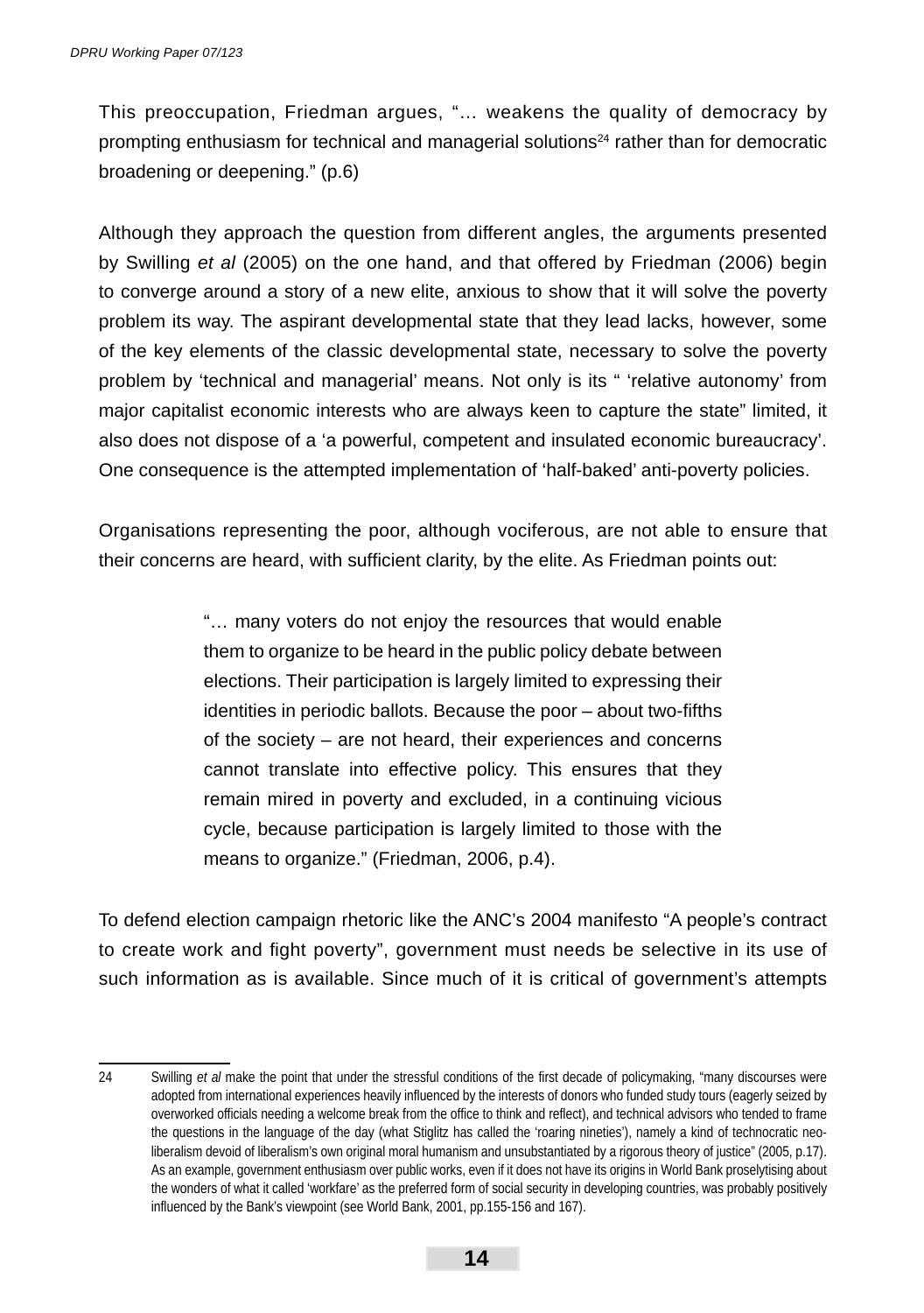to address poverty, an adherence to the principle of *audi alteram partem* (hear the other side) could undermine an otherwise plausible account. It is for this reason, I suspect, that Netshitenzhe uses the poverty figures published by van der Berg *et al* (2005), rather than the much less optimistic figures I have produced (Meth, 2006a).<sup>25</sup> In short, to defend the barely defensible, Netshitenzhe is obliged to resort to selective presentation of facts and artefacts; to unsupported assertion; and where unemployment is concerned, as we shall see below, to misinterpretation of (dubious) artefacts.

As almost everybody recognises, the ANC government deserves praise for a number of very important achievements. It is not backward about coming forward to hear these praises sung. More is the pity then, that its appetite for praise is not matched by an ability to accept criticism for the failures over which it has presided. High on the list of these is the failure to devote sufficient resources to the task of monitoring its attempts at redressing poverty. Government support for research into poverty and inequality, South Africa's most pressing problems, is miserly.

Government needs to summon up the courage and the humility to face its diverse critics, without recourse to routine defensiveness of the sort displayed by Netshitenzhe in his response to Pilger. From all walks of life in South Africa, these critics express their dismay with perceived policy failures. They do so in a wide variety of ways, from violent demonstration to econometrics-heavy scholarly work. It needs to be recognised that many of the whites who engage critically, do so not with the expectation that the black government will fail, but with the profound hope that it will succeed. Believing, as Friedman argues, that the voices of the poor are inaudible (or if audible, are so only through a filtering system that removes undesirable 'noise'), they throw their energies into creating the artefacts and speculations that approximate the voices of the poor. Aware that this is not the same as the authentic voices themselves, they urge government to be less dogmatic, less convinced of its superior knowledge, as it goes about the business of policy formation and implementation.

What some of the authentic voices articulate on occasion, does not make for pleasant listening. Lacking the capacity for sustained protest on a systematic (and possibly more orderly) basis, communities or relatively small groups of individuals within communities,

<sup>25</sup> Netshitenzhe may not have been aware of the existence of my estimates. Senior officials from the Presidency, however, certainly were. Two of them were present at a workshop held in the HSRC offices in Pretoria on 17<sup>th</sup> February 2006, at which our respective results and methodologies were aired and critically evaluated by Professors Lam (my work) and Leibbrandt (that of van der Berg *et al*). Neither of the sets of estimates on offer was accepted by the workshop participants as definitive.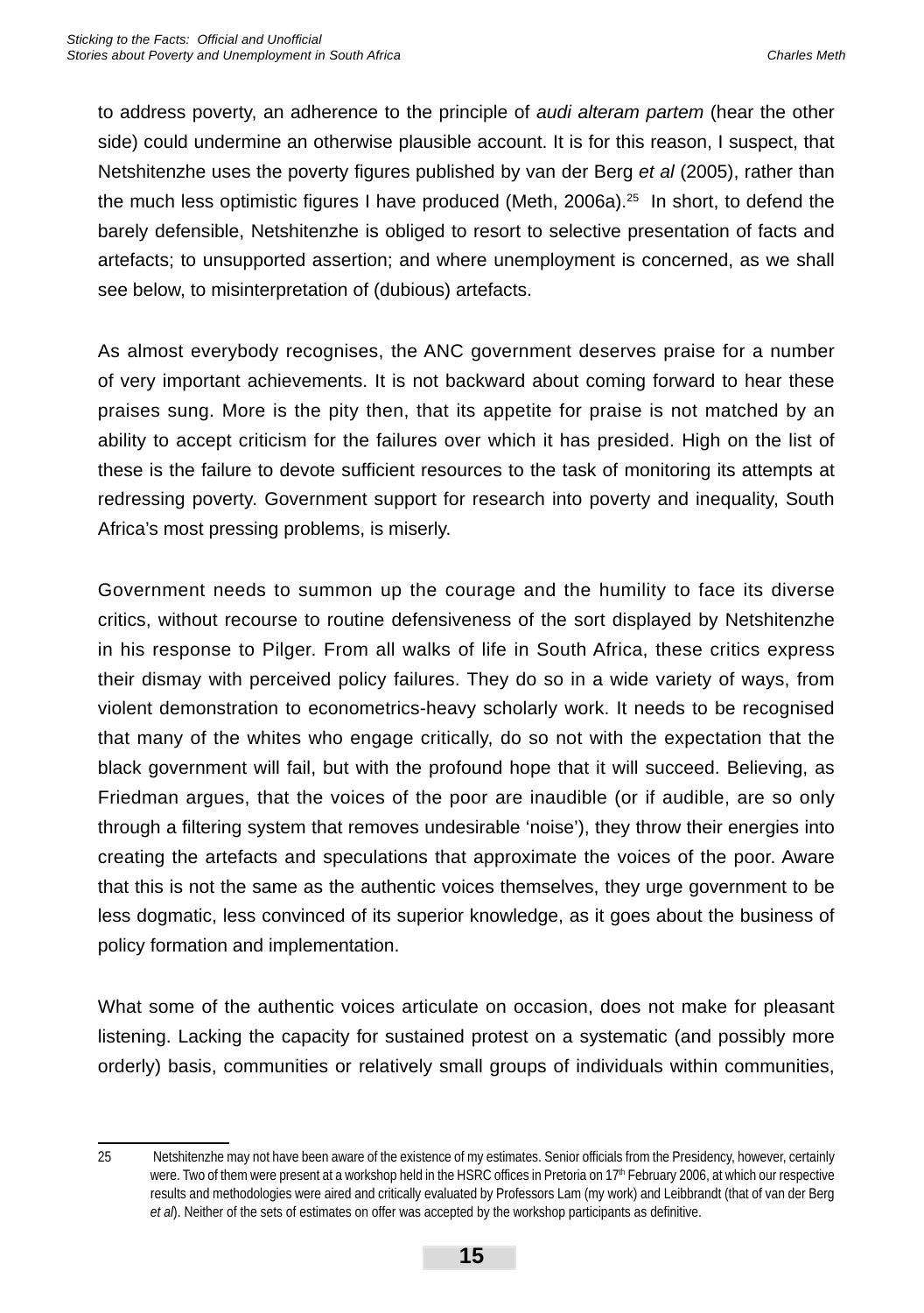respond to continuing deprivation with protests that frequently turn violent. An upsurge of these incidents in recent times suggests that the patience and restraint shown hitherto by the poor may be giving way to greater activism.<sup>26</sup> This activism, around issues such as "lack of housing and sanitation, electricity and water cutoffs" has seen communities rejecting attempts by political leadership (local and national) to lower social tempers.<sup>27</sup> Children are occasionally at the forefront of such actions. A particularly ghastly incident of this sort occurred in August 2004. A report under the headline "Twenty children shot in Harrismith protest" described how 4 500 children, protesting about service delivery, streamed onto the national highway, leaving the police, according to a spokesperson, with no alternative other than shotgun pellets to disperse them.<sup>28</sup> Incidents of this type are, thankfully, relatively rare – the bulk of the protest action seen in recent years in South Africa, appears mainly to involve adults (or, at least, children do not feature prominently in the reports).

It is interesting that Netshitenzhe, in his response to Pilger, chose to 'prove' the ANC's continuing, indeed growing popularity among the population, by reference to election outcomes. If he had chosen instead, to use the results on "The views of the public" in Chapter 4 of the *Ten Year Review* (PCAS, 2003, pp.91-95), he would have found the going a little harder. Presenting results from the Institute for Democracy in South Africa's (Idasa) Afrobarometer, and from Markinor (a private-sector marketing information organisation that conducts opinion polls), the *Review* celebrates a general improvement

<sup>26</sup> A list of protest actions, drawn from just one newspaper, the *Weekly Mail & Guardian*, gives a flavour of the mood among sections of the poor. Service delivery failures feature prominently among the causes of the disturbances. "March draws attention to plight of homeless", Hila Bouzaglou, 20 September 2006. "Khutsong: 'The ANC sold us' ", 22 February 2006. The report says that: "The cause of unrest is economic. People are fed up waiting for jobs and basic services such as electricity, clean water and sanitation." "Eleven arrested in North West service protest", 23 January 2006. "Three injured in southern Cape service protest", 16 January 2006. In this instance: "police threw stun grenades and fired rubber bullets at protesting Power Town informal settlement residents". "A winter of discontent", Marianne Merten, 27 May 2005. This article contains a catalogue of the incidents in the first five months of the year. Although the list of incidents in the Merten article is long, President Mbeki was still able to argue, and not implausibly, that as yet, "urban unrest over service delivery" has not yet reached the point that would suggest that the country is threatened by the "centrifugal tensions" that have caused collapse elsewhere in Africa. He claimed further that neither these demonstrations nor minority mobilisation present "any immediate danger to our democracy" ("Urban unrest could lead to conflict, says Mbeki" (*Mail & Guardian*, 25 May 2005, online version). Growing community assertiveness is not entirely unexpected. Writing a few years ago, Good (2001, p.47) pointed out "the extent

of the demobilization in South Africa should not be exaggerated" in spite of the "… systematic (and astonishingly rapid) process of political demobilization… " that took place after 1994, which left many of the institutions of civil society that represent the poor in a weak state. Some commentators are quite upbeat about the potential of groups representing the interests of the poor. See for example, Desai (2002), or the article by Raj Patel and Richard Pithouse, that appeared in *Mail & Guardian* May 20 to 26 2005 (pp.30-31) under the headline "Epidemic of rational behaviour".

<sup>27</sup> It remains to be seen whether steps taken by the likes of the Housing Minister to address the frustrations of the unhoused and poorly-housed can succeed before "other festering problems adding to the explosive mix" result in major confrontations. The article from which these comments are drawn, by Linda Ensor, appeared under the headline "Protests signal that the patience of SA's poor is wearing thin" in *Business Day*, 31 May 2005, online version.

<sup>28</sup> See *Weekly Mail & Guardian*, online edition, 30 August 2004.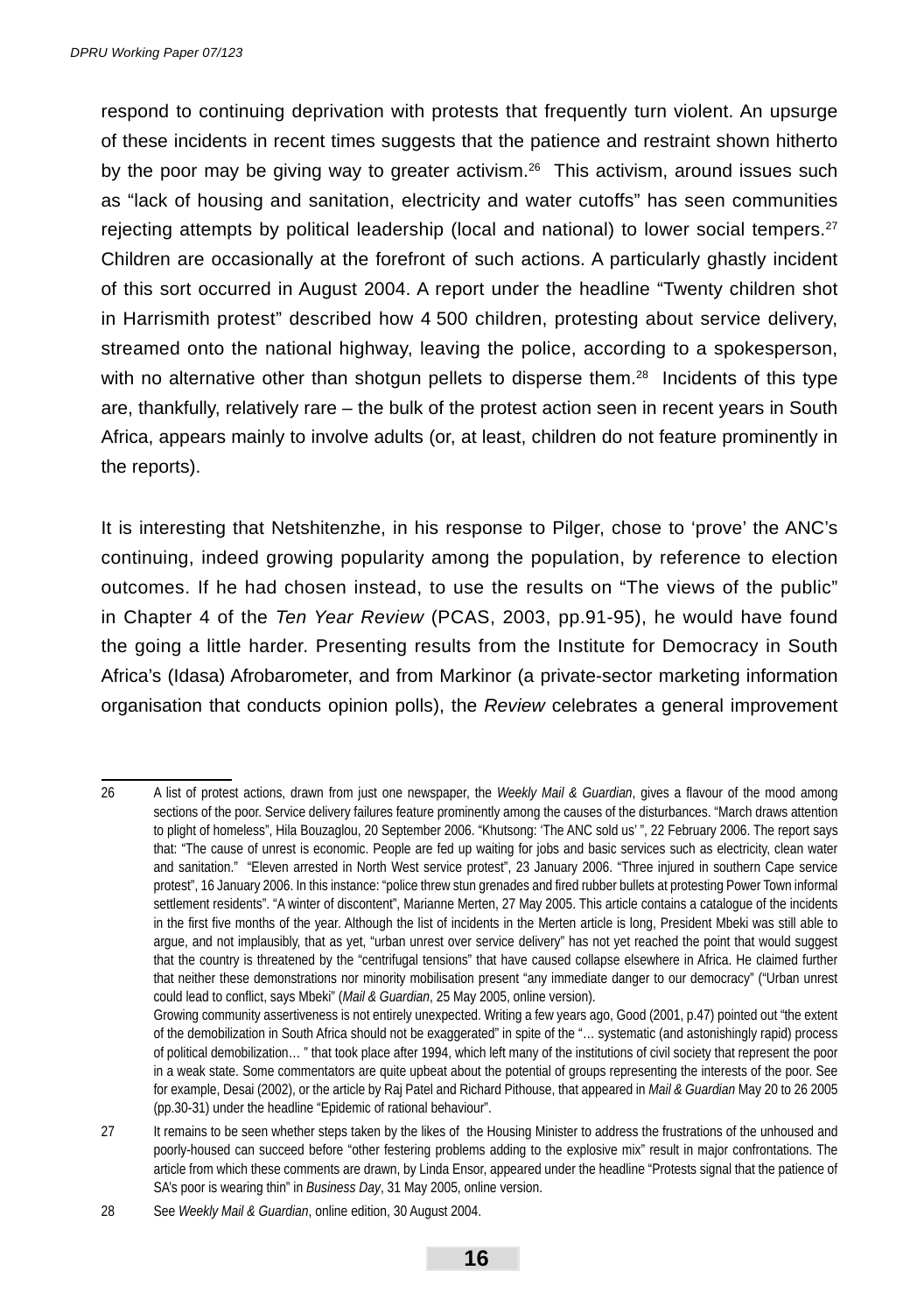in views (and not unreasonably so), but acknowledges the persistence of some severe problems. The *Review* says that:

> "… the overwhelming majority felt that unemployment was the major challenge for the next decade, followed by addressing health and crime problems. Significantly, poverty and the provision of services were ranked as lesser challenges in the next decade." (PCAS, 2003, pp.94-95)

Public opinion, as is well known, can be fickle. It is certainly difficult to ascertain with reliability (pollsters regularly forecast election results incorrectly). Not only that, some views, when reliably ascertained, are not always easy to understand. Does the relative lack of concern about poverty expressed above (obtained at a time when the reductions in poverty brought about by extension to the social grant system were barely noticeable) mean that people have subsumed poverty into lack of employment, reasoning that if only they could obtain work, poverty would not be a problem? The *Ten Year Review* shows significantly reduced concern over education and health services in South Africa. Indeed, when one delves into the General Household Surveys, the 2005 GHS, for example, one discovers that the levels of satisfaction reported after attendance at a health facility (public or private), were very high (88 per cent were either very satisfied or somewhat satisfied). This holds even among the very poor, most of whom would have used the public health system, parts of which are notorious for their appalling service. The rating 'very satisfied' was lowest among the poor (about 62-69 per cent). It rises as income does, to about 87- 88 per cent among the moderately well-off (monthly per capita expenditure in excess of R1200 per month), then falls to about 73 per cent among those spending more than R10 000 per capita per month.<sup>29</sup> Presumably, the very well-off are more demanding, while many of the very poor do not receive good treatment.<sup>30</sup>

Reference has been made above to Netshitenzhe's use of the flattering parts of the Bhorat *et al* (2006) paper of shifts in access to services and assets. A less flattering part of the story is told, not by Bhorat *et al*, but by estimates of what it is the poor find to be unsatisfactory about service (or asset delivery). To illustrate, we turn to the education and

<sup>29</sup> Source: Own calculations from GHS 2005 data set

<sup>30</sup> Glennerster and Hills ask why, despite "… improved educational outcomes, improved housing standards, better performance by the National Health Service, more redistribution towards the poor" in the UK, "… there is so much dissatisfaction with the state of welfare?" (1998, p.2). The answer, rising consumer expectations (of high standards) caused by the fact that the non-welfare world has not stood still (rising real incomes). In short, an improvement in service delivery does not translate automatically into an increase in approval ratings.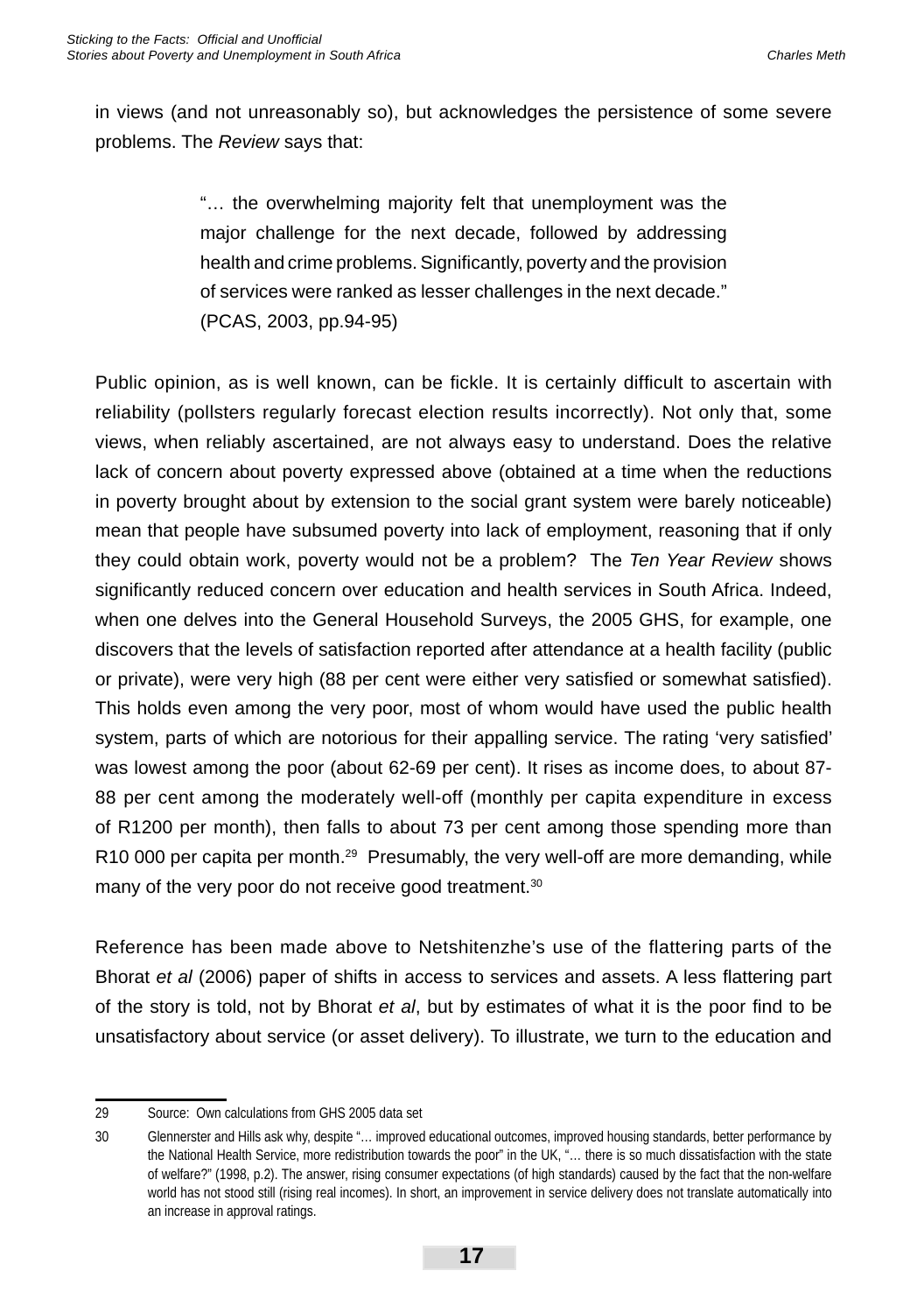health data in the 2005 GHS. First, some figures on problems at school. From a list of half a dozen problem areas identified by the GHS, data on four of them have been extracted, by per capita monthly expenditure levels. A minority of scholars (learners in newspeak) report 4.9 million grievances about their school experience. These are listed in Table 1, which sorts the complainants into two categories. First are those in households where per capita expenditure was below the R319 per month. This is roughly R250 per capita per month in 2000 prices, the poverty line used in van der Berg *et al* (2005). The second category captures everyone below R412 per month, which is roughly R322 per month in 2000 prices, the poverty line used in Hoogeveen and Özler (2004).31 These poverty lines are referred to as PL1 and PL2, respectively, in the table.

Lack of books (in July, when the school year begins in January or February?), followed by poor facilities, account for most of the problems faced by scholars. The number suffering poor teachers is, however, not trivial, and the number with no (or too few) teachers is less trivial still. The most striking, and probably least unexpected feature of the results is the preponderance of the poor among those experiencing problems at school. The figure of 4.9 million does not represent that number of different individuals, each experiencing one of the problems. Nevertheless, a very large number of different individuals (several million) is involved – half of them (2.44 million) reported one problem only. The largest number of shared problems (536 000) experience a lack of books, in facilities that are in bad condition. The next most common combination of problems was among the 389 000 scholars, plagued by a lack of books and teachers. Apart from pointing to a fertile breeding ground in which resentment can transmute itself into a variety of social ailments, these results suggest that boasting about the pro-poor nature of service delivery is not wholly justified.

<sup>31</sup> In Meth (2006a), I checked to see that reported expenditure did not exceed reported income by more than one expenditure category. In all cases where expenditure was greater than income, expenditure was adjusted upwards to shift it into the same category as income. This crude imputation exercise, which I called 'purging' has not been performed here. The numbers of people counted above as suffering various inconveniences will, therefore, be overstated. A rough check of the numbers against per capita incomes suggests that the effect will not be excessive. Unfortunately, since the GHSs do not collect information on migrants, they too, understate poverty. To counteract this, the income figures used in this paper have been adjusted upwards so that survey and national accounts income totals are roughly equal.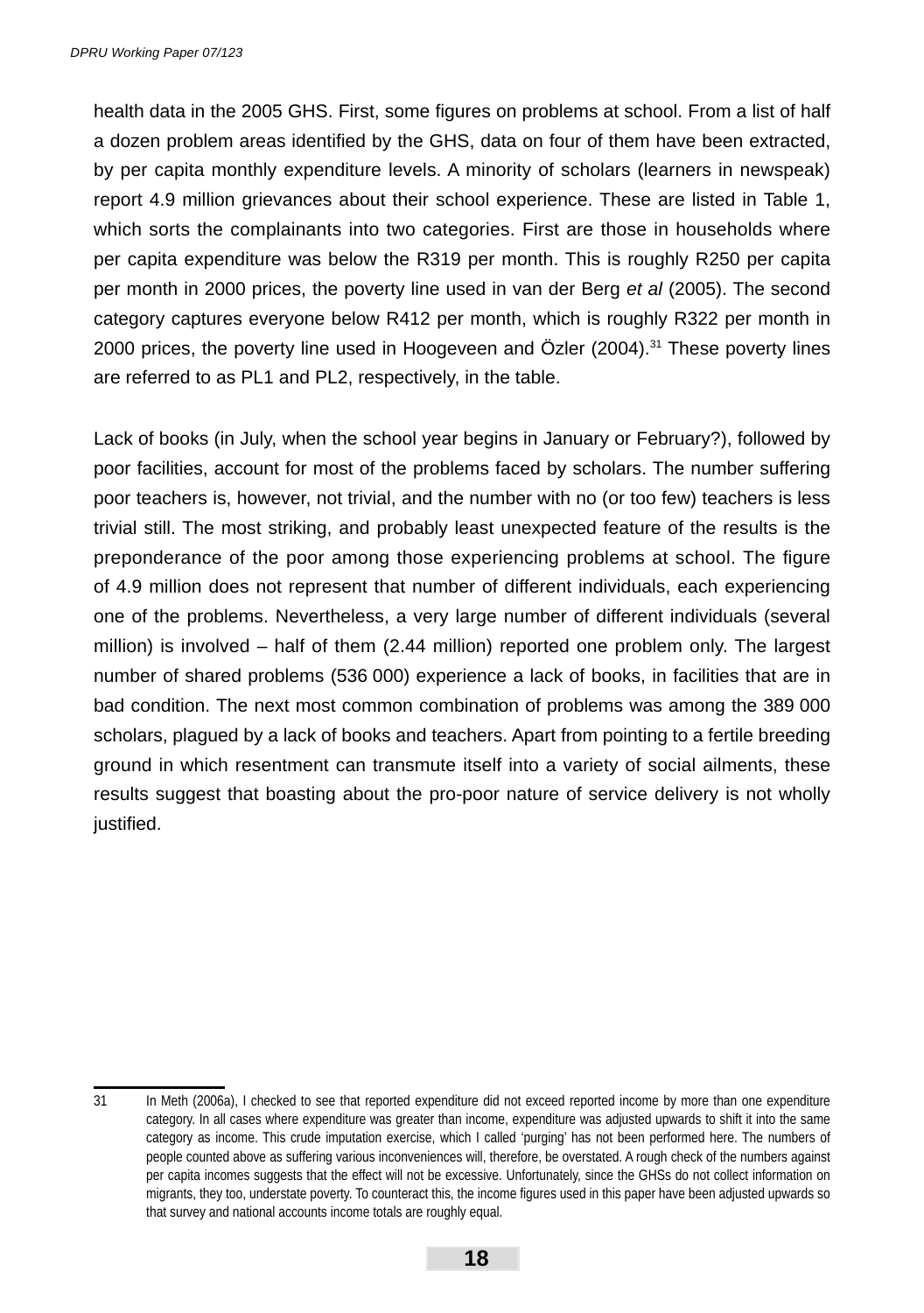|                                                  | No. below<br>R319/month | No. below<br>R412/month | Total     |  |  |  |
|--------------------------------------------------|-------------------------|-------------------------|-----------|--|--|--|
| Lack of books                                    | 1988000                 | 2 116 000               | 2 405 000 |  |  |  |
| Poor teaching                                    | 462 000                 | 494 000                 | 584 000   |  |  |  |
| Facilities in bad condition                      | 1 038 000               | 1 071 000               | 1 190 000 |  |  |  |
| Lack of teachers                                 | 579 000                 | 621 000                 | 722 000   |  |  |  |
| Total                                            | 4 067 000               | 4 302 000               | 4 901 000 |  |  |  |
| Percentages below PL1 and PL2                    | 83.0                    | 87.8                    |           |  |  |  |
| Source: Own calculations using 2005 GHS data set |                         |                         |           |  |  |  |

|  | Table 1: Numbers of Scholars Reporting Problems of Various Sorts at School – July 2005 |  |  |  |  |
|--|----------------------------------------------------------------------------------------|--|--|--|--|

Unlike school, where attendance is compulsory, people who are unwell are not obliged to seek medical help. During the reference month for the 2005 General Household Survey (June 2005), 5.9 million people who reported being ill or injured. They may be divided into those who sought attention (4.8 million people) and the remainder, who did not. The 1.08 million people who did not receive medical attention, may be sub-divided into those who said that it was unnecessary to attend a medical facility (681 000 people), and those who needed medical attention but were unable to obtain it. Among this group of 392 000 people, who, it may be assumed, deemed that they did want or need medical help, 83 000 did not receive it because the nearest medical facility was too far away, and 208 000 because it was too expensive. $32$  In other words, if the reference month was a typical month, then it is possible that during the year, about three million people would have been denied medical attention because they were too poor.

The quality of help they receive in public sector clinics varies enormously. Although the bulk of users report being satisfied, a large number of people experience problems. An indication of the type and extent of problems may be obtained from the GHSs. Table 2 lists the numbers of individuals who reported experiencing one of four problems with the quality of service provided at public sector clinics during the reference month for the 2005 GHS. They are divided once more into two groups, this time into the group individuals with per capita expenditure of less than R412 per month in 2005 prices (R322 in 2000 prices, the possible lower bound of South Africa's poverty critical range); and those with per capita incomes below R824 per month, a figure that is not much higher than the upper bound of R760 per month.

<sup>32</sup> It is not clear why so many people report that care was too expensive. As Blecher and Harrison point out, primary health care (at least) is free at point of service (2006, p.32).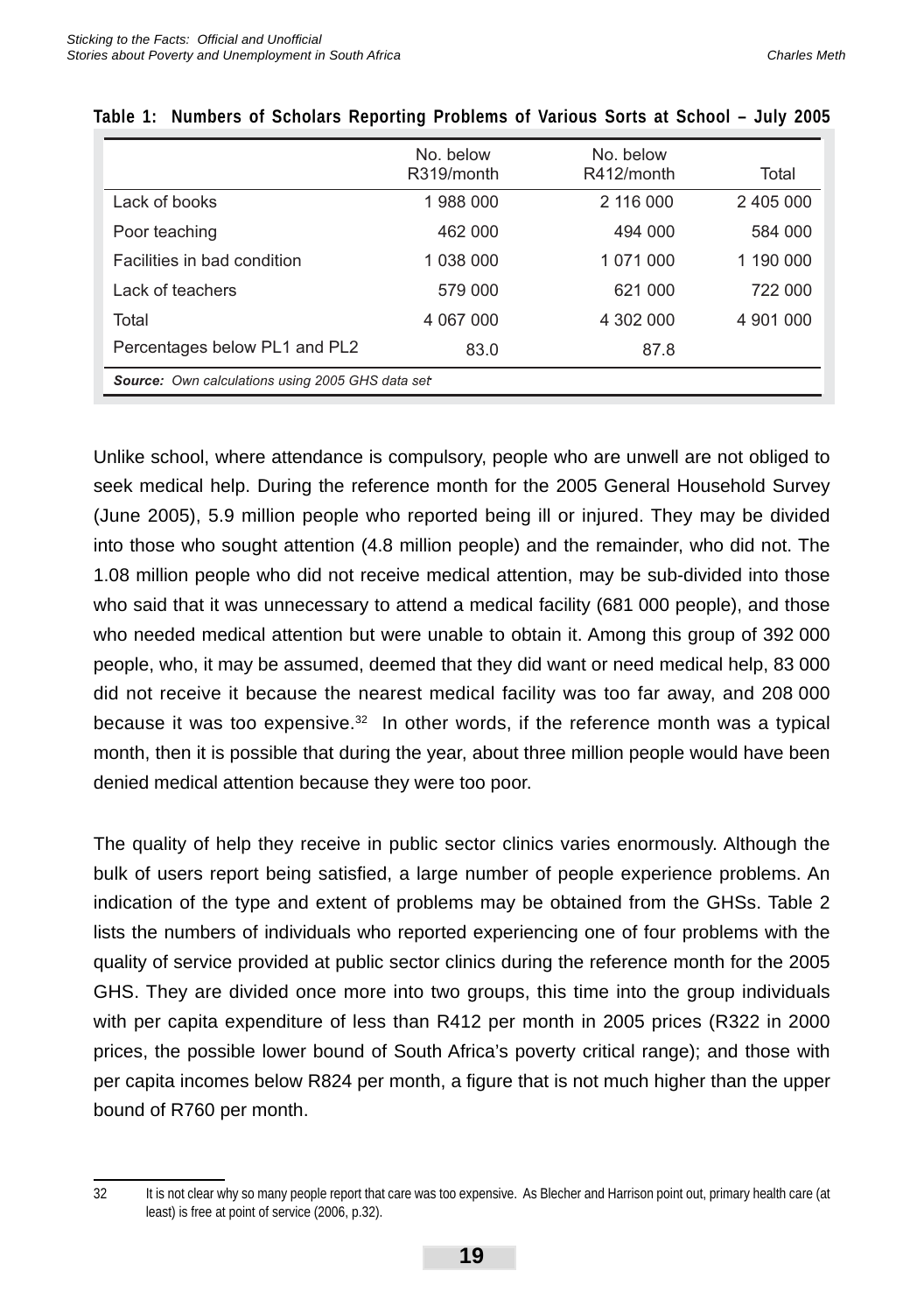|                                                  | No. below<br>R412/month | No. below<br>R824/month | Total     |  |  |  |
|--------------------------------------------------|-------------------------|-------------------------|-----------|--|--|--|
| Facility not clean                               | 24 400                  | 39 000                  | 104 400   |  |  |  |
| Long wait                                        | 150 900                 | 298 200                 | 872 200   |  |  |  |
| Drugs needed not available                       | 60 100                  | 121 000                 | 329 800   |  |  |  |
| Staff rude, uncaring, patient turned away        | 45 200                  | 80 400                  | 221 900   |  |  |  |
| Total                                            | 280 600                 | 538 600                 | 1 528 300 |  |  |  |
| <b>Source:</b> Estimated from 2005 GHS data set. |                         |                         |           |  |  |  |

**Table 2: Numbers of People Reporting Problems at Clinics during June 2005**

The number of people inconvenienced during the course of the year depends on two things; whether or not the figures are typical of any month in the year, and the frequency of visits of individuals who are inconvenienced. If the figures for the month of June 2005 are typical for those of the year, then there would have been about 10 million episodes during the year where people were made to wait too long for medical attention. Likewise, there could have been about four million episodes in which people did not get the drugs they needed, and nearly three million episodes where people will have experienced rudeness or uncaring attitudes from staff, or having been turned away from the facility. Roughly one-third of all of these problems would have been experienced by poor people.

This account squares with the report by Blecher and Harrison that in primary health care (PHC) facilities, "quality of care is sometimes sub-optimal, public facilities often have long waiting times and primary care facilities tend to have few doctors" (2006, p.32). Comparisons between service provided in the private sector and public sector are stark: as opposed to the 46 per cent who complained about too long a wait at public sector clinics, about ten per cent of those who saw private doctors made a similar complaint. In public sector clinics, the necessary drugs were not available to about 18 per cent of patients; three per cent of those consulting a private doctor made the same complaint. Less than two per cent of those attended to by private doctors complained that staff were rude and uncaring, as opposed to the almost 12 per cent who made this complaint about service at public sector clinics.

The GHS does not ask people what service they would choose if income were not a constraint. It looks as though about 130 000 people with per capita incomes less than R412 per month chose to make the sacrifice involved in consulting a private doctor. This is close to half of the number (303 000) in similar circumstances who chose to use a public sector clinic. Voting with one's feet when one is so poor is possibly the strongest criticism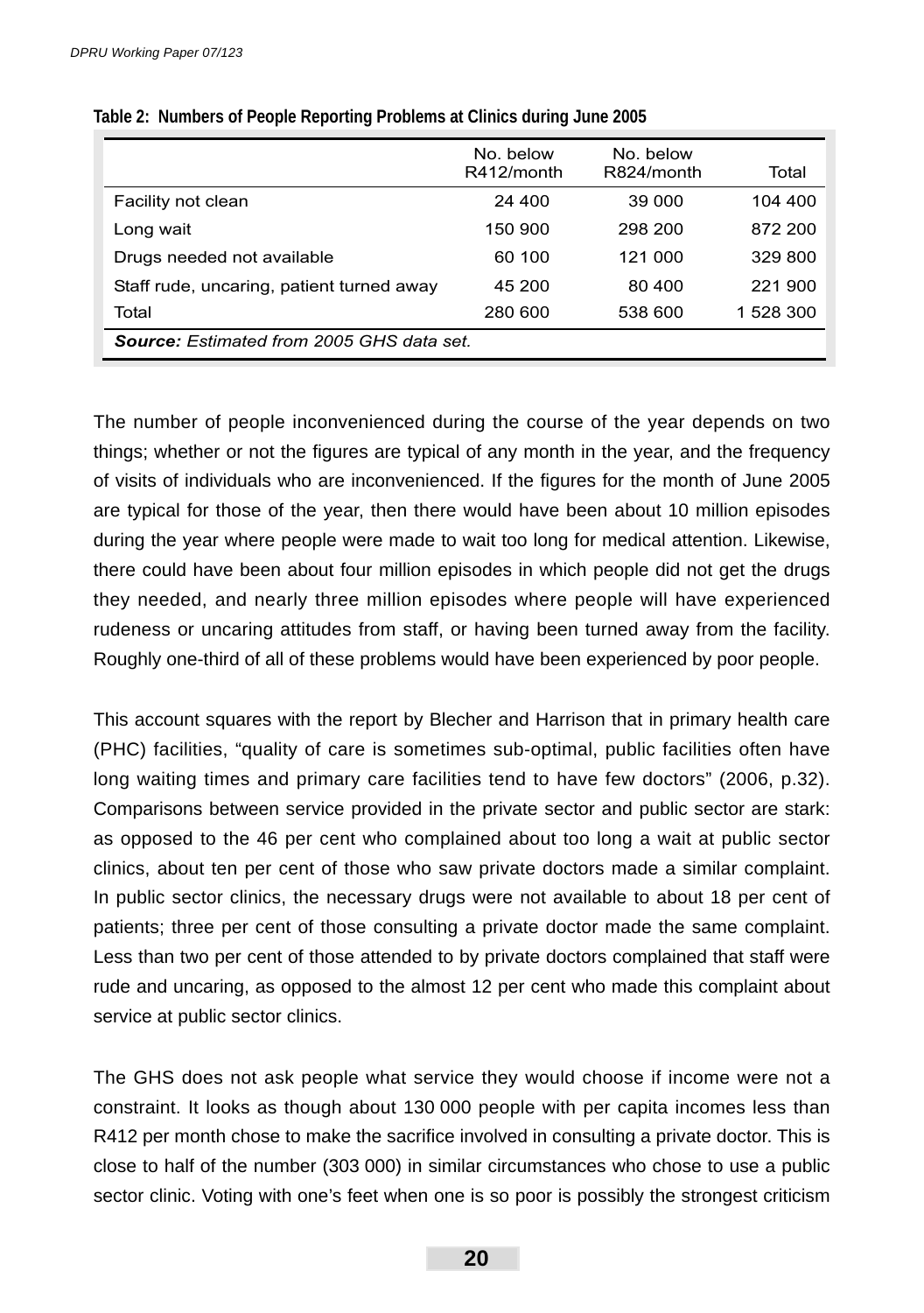of the system that one can make. Despite the obvious progress in making health care available to more South Africans, especially among the poor, there apparently remains considerable scope for reduction of inequalities between the quality of publicly- and privately-provided health services.

Whenever a politician or senior civil servant feels the urge to boast about how far we have come since the bad old days (as undoubtedly in many respects we have) or, more worryingly, expresses a need to involve the intelligence services in a search for explanations of why the poor sometimes behave poorly, they would do well to consider the burdens discussed above, none of which their exalted status now allows them to experience any more.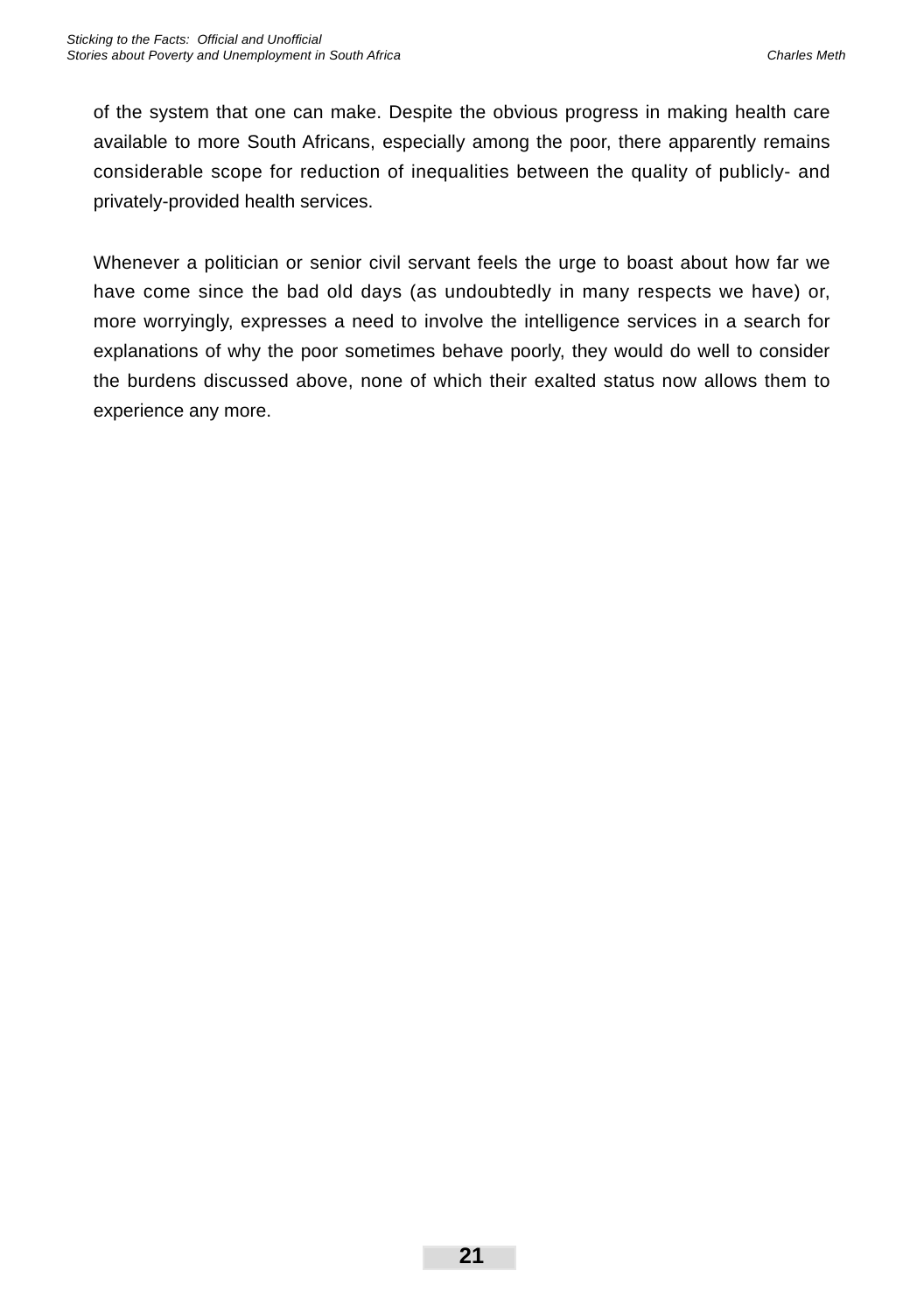### **3. Misunderstanding Unemployment**

Repeated criticism of South Africa's unemployment statistics suggests an unwillingness, on the part of government, to engage seriously with the problem. Nowhere is this more apparent than in the refusal by the Presidency to pay attention to the story told by those statistics. Instead, various officials in that august office reproduce, at regular intervals, a story dreamed up to explain the growth in the number of unemployed. It surfaces once more in Netshitenzhe's response to Pilger. In essence, the tale is that the number of unemployed has grown faster over the medium term (1997-2005, in the version below) than the number of employed because the participation rate (the total of those working or wanting to work divided by working age population) outstripped growth in the working age population.33 Netshitenzhe puts it this way:

> "Since 2001, job creation has grown at the pace of 350 000 a year.

> For the period 1997 to 2005, the labour force participation rate (i.e. the ratio of economically active adults to the total working age population) increased from 45.3 percent to 56.5 percent. This reflected a growth rate of more than 4.8 percent a year in the economically active population (from 11.4 million to 16.7 million) during a period in which the population growth rate was about 2 percent a year.

> Only part of the growth in the economically active sector can therefore be ascribed to population growth and the rest is a result of greater numbers of people, especially women, *defining themselves as looking for work.*"*34* (*Sunday Independent*, August 20 2006, emphasis added)

<sup>33</sup> In addition to pointing out in person to senior Presidency officials, that this story is not true, I have, as noted above, also published three articles that show why it is wrong (Meth, 2004; 2005 and 2006c).

<sup>34</sup> This (suspicious) statement is interesting, drawing attention, as it does, to the difference between the act of 'defining oneself as looking for work' (appearance) and actually being unemployed (essence).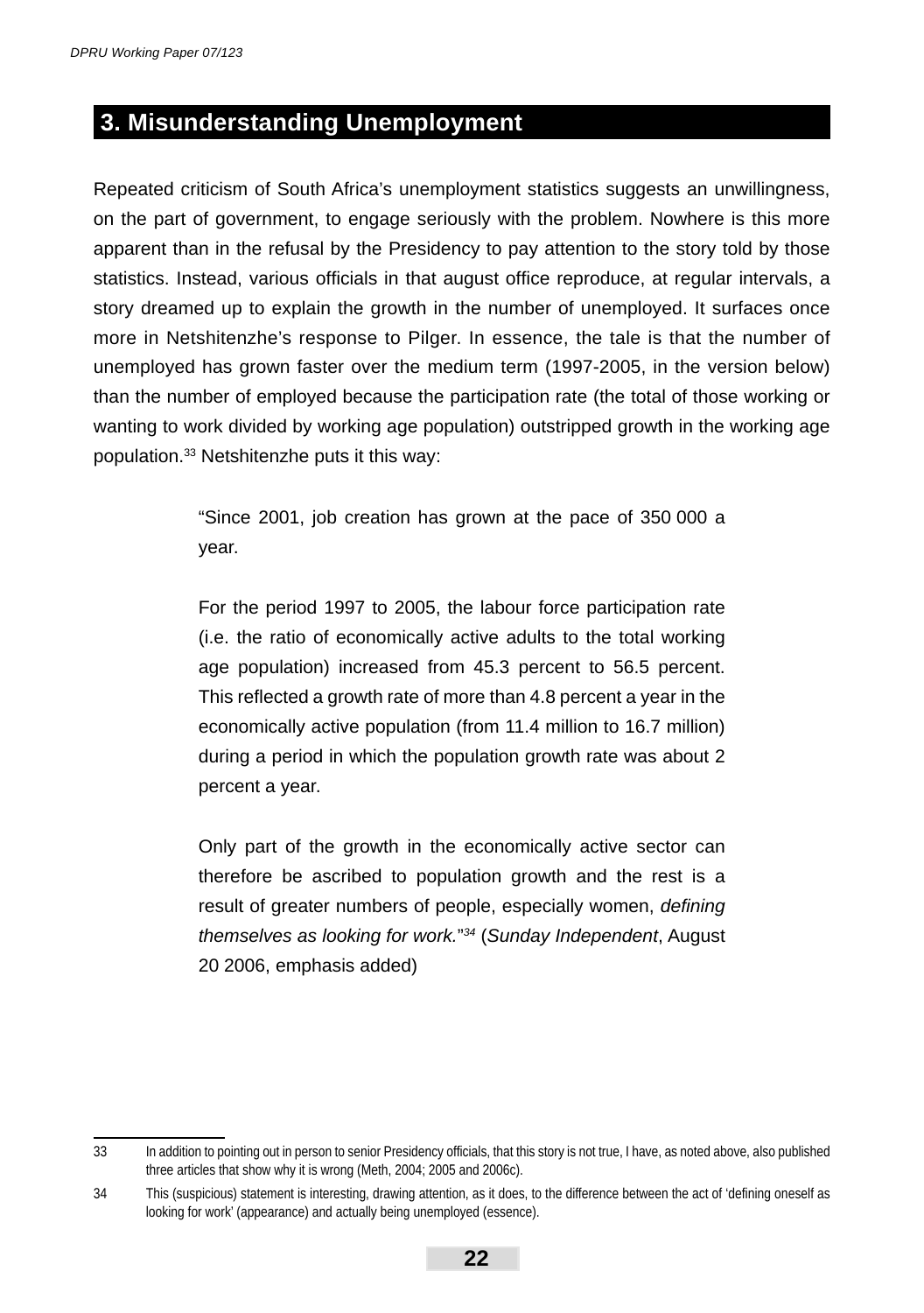The sources of this story are the October Household Surveys for the period 1997-1999, and the Labour Force Surveys for the period from 2000 onwards. The relevant figures are reproduced in Tables 3, 4 and 5. Let us use the information they offer to deal with his interpretation of labour market developments. To be pedantic, job creation, on the basis of the LFS figures, was not 350 000 per annum in the period 2001-2005, it was about 300 000.35 More importantly, though, Netshitenzhe could also have pointed out that by 2005, according to the figures in Table 4, employment had recovered its 2000 level. Endpoint selection to embellish a weak argument is not a good idea.<sup>36</sup>

Two factors contribute to the rapid rise in participation rates between 1996 and 1999 visible in Table 3. One is an increase of 1.1 million in the number employed, 900 000 of whom were in the informal economy. The other is the increases in the numbers of unemployed, 900 000 official and 1.3 million expanded. Doubts have been expressed about the validity of both the increases in the numbers unemployed, and in the unprecedented increase in the size of the informal economy. Speculative reduction of employment and unemployment growth to more plausible figures significantly reduces the gap between the growth rate of the working age population, and the growth rate of the economically active, mooted by government as one of the causes of rising unemployment.

<sup>35</sup> From Statistical Releases P0210 of 26 September 2005 and 24 January 2006, one may estimate that formal sector employment increased by 141 000 per annum in the period 2000-2005, and by 193 000 per annum in the period 2001-2005. Corresponding figures for the informal economy, with agriculture removed because of its poor behaviour) were 86 000 and 124 000 respectively. Totals, adjusted for changes in the numbers of domestic workers and the 'unspecifieds' were 160 000 and 291 000 respectively.

<sup>36</sup> He could also have pointed out that all of the employment figures in Table 4 are suspect anyway (a quality not normally associated with a 'fact'), because they include the poorly-behaved agricultural employment estimates.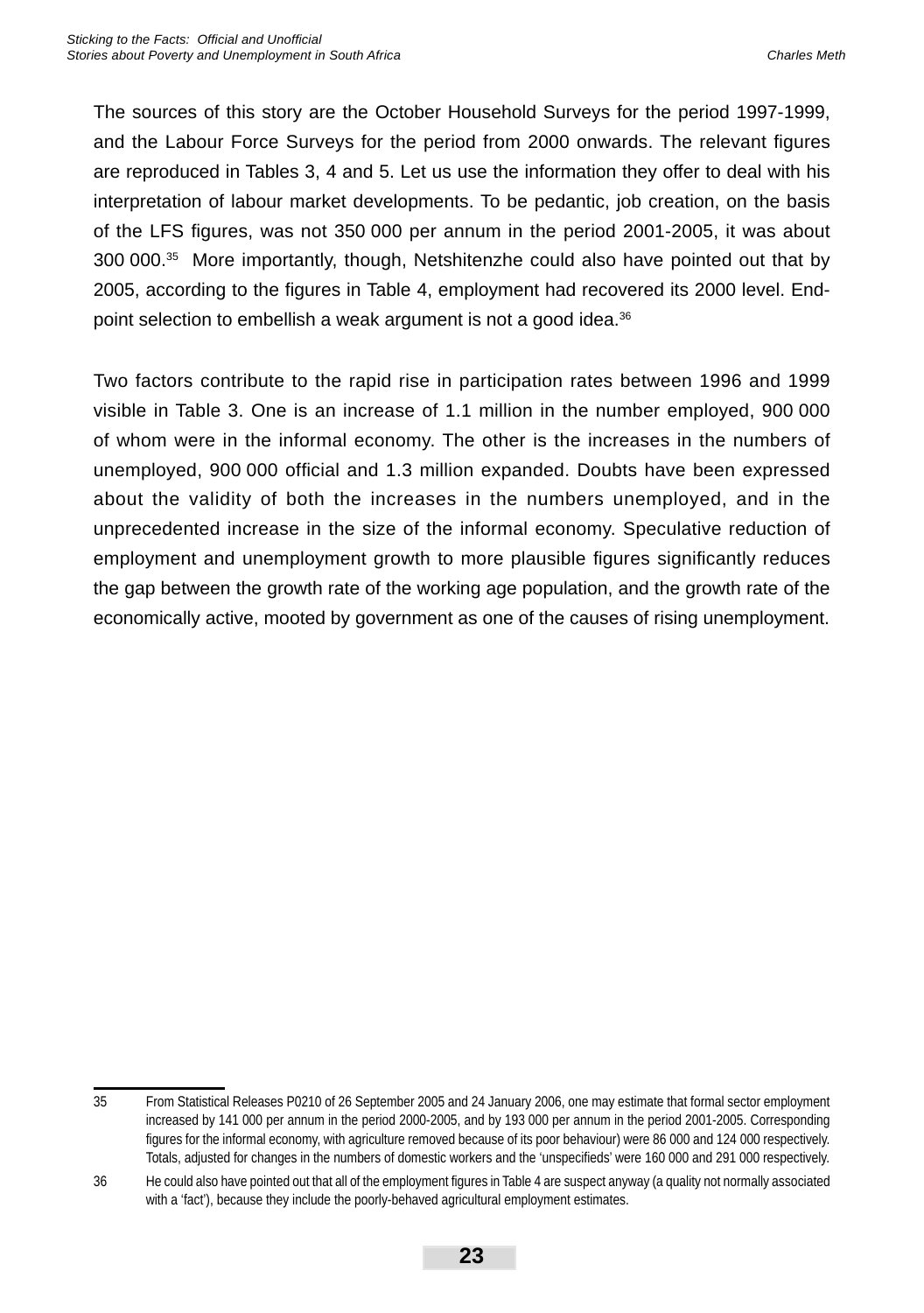### **Table 3: Economic Activity, 1996-1999**

|                                             | Oct 1996 | Oct 1997 | Oct 1998 | Oct 1999 |  |  |  |
|---------------------------------------------|----------|----------|----------|----------|--|--|--|
| Working age population (1000s)              | 24 700   | 25 200   | 25 800   | 26 300   |  |  |  |
| No. employed (1000s)                        | 9 3 0 0  | 9 3 0 0  | 9400     | 10 400   |  |  |  |
|                                             |          |          |          |          |  |  |  |
| Official unemployment                       |          |          |          |          |  |  |  |
| No. (1000s)                                 | 2 3 0 0  | 2 500    | 3 200    | 3 2 0 0  |  |  |  |
| Rate $(\%)$                                 | 19.3     | 21.0     | 25.2     | 23.3     |  |  |  |
|                                             |          |          |          |          |  |  |  |
| Expanded unemployment                       |          |          |          |          |  |  |  |
| No. (1000s)                                 | 4 600    | 5 300    | 5700     | 5 9 0 0  |  |  |  |
| Rate $(\% )$                                | 33.0     | 36.0     | 37.5     | 36.2     |  |  |  |
|                                             |          |          |          |          |  |  |  |
| Participation rate (%)                      |          |          |          |          |  |  |  |
| Official                                    | 46.7     | 46.6     | 48.8     | 51.5     |  |  |  |
| Expanded                                    | 56.2     | 57.5     | 58.4     | 61.8     |  |  |  |
|                                             |          |          |          |          |  |  |  |
| No. of economically active (1000s)          |          |          |          |          |  |  |  |
| Official                                    | 11 600   | 11 700   | 12 600   | 13 600   |  |  |  |
| Expanded                                    | 13 900   | 14 500   | 15 100   | 16 300   |  |  |  |
|                                             |          |          |          |          |  |  |  |
| Source: P0317, 31 July 2000, Tables B and D |          |          |          |          |  |  |  |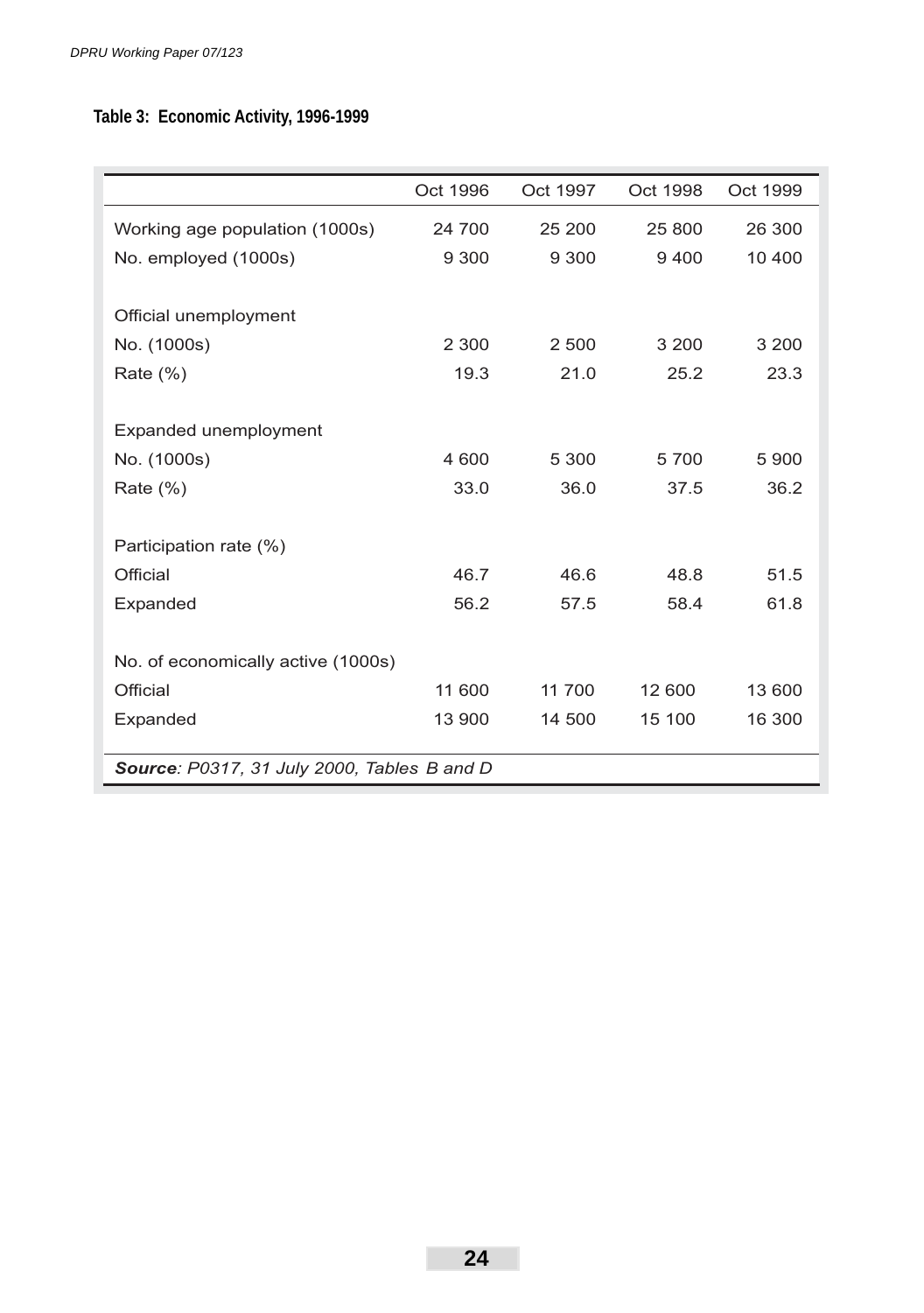#### **Table 4: Economic Activity, 2000-2005**

|                                                   | Sept<br>2000 | Sept<br>2001 | Sept<br>2002 | Sept<br>2003 | Sept<br>2004 | Sept<br>2005 |
|---------------------------------------------------|--------------|--------------|--------------|--------------|--------------|--------------|
| Working age population (1000s)                    | 27 900       | 28 200       | 28 600       | 29 000       | 29 400       | 29 700       |
| No. employed (1000s)                              | 12 300       | 11 200       | 11 300       | 11 500       | 11 700       | 12 400       |
|                                                   |              |              |              |              |              |              |
| Official unemployment                             |              |              |              |              |              |              |
| No. (1000s)                                       | 4 200        | 4700         | 5 0 0 0      | 4 500        | 4 200        | 4 500        |
| Rate (%)                                          | 25.4         | 29.4         | 30.4         | 28.0         | 26.2         | 26.7         |
|                                                   |              |              |              |              |              |              |
| Expanded unemployment                             |              |              |              |              |              |              |
| No. (1000s)                                       | 6400         | 7700         | 8 2 0 0      | 8 3 0 0      | 8 100        | 7800         |
| Rate (%)                                          | 34.3         | 40.6         | 41.9         | 41.8         | 41.0         | 38.8         |
|                                                   |              |              |              |              |              |              |
| Participation rate (%)                            |              |              |              |              |              |              |
| Official                                          | 59.0         | 56.3         | 56.9         | 54.8         | 53.8         | 56.5         |
| Expanded                                          | 67.0         | 67.0         | 68.1         | 67.8         | 67.3         | 67.7         |
|                                                   |              |              |              |              |              |              |
| No. of economically active (1000s)                |              |              |              |              |              |              |
| Official                                          | 16 400       | 15 900       | 16 300       | 15 900       | 15 800       | 16 800       |
| Expanded                                          | 18700        | 18 900       | 19 500       | 19 700       | 19 800       | 20 100       |
| Source: P0210, 26 September 2005, various tables. |              |              |              |              |              |              |

Apart from the questionable nature of the early results, one of the most important features of the Tables 3 and 4 is the unmistakably clear indication they give of the break in labour market statistics caused by the abandonment of the October Household Survey in 1999, and the introduction of the Labour Force Surveys, the first of which was conducted in February 2000 (a pilot in 10 000 households). An appendix in the February 2001 LFS (Statistics South Africa 2001, pp.12-13) in the published results explains some of the differences in numbers, but stops a long way short of a reconciliation of the pre-2000 numbers with their counterparts from 2000 onwards.

So obvious is this break that it is worth taking out the figures on either side of it, to see just how large some of the changes are. This is done in Table 5. Some large part of the increase in the number of economically active which Netshitenzhe thinks he detects in the numbers is pure statistical artefact, i.e., it did not occur. Employment in South Africa manifestly did not rise by 1.9 million between October 1999 and September 2000, nor did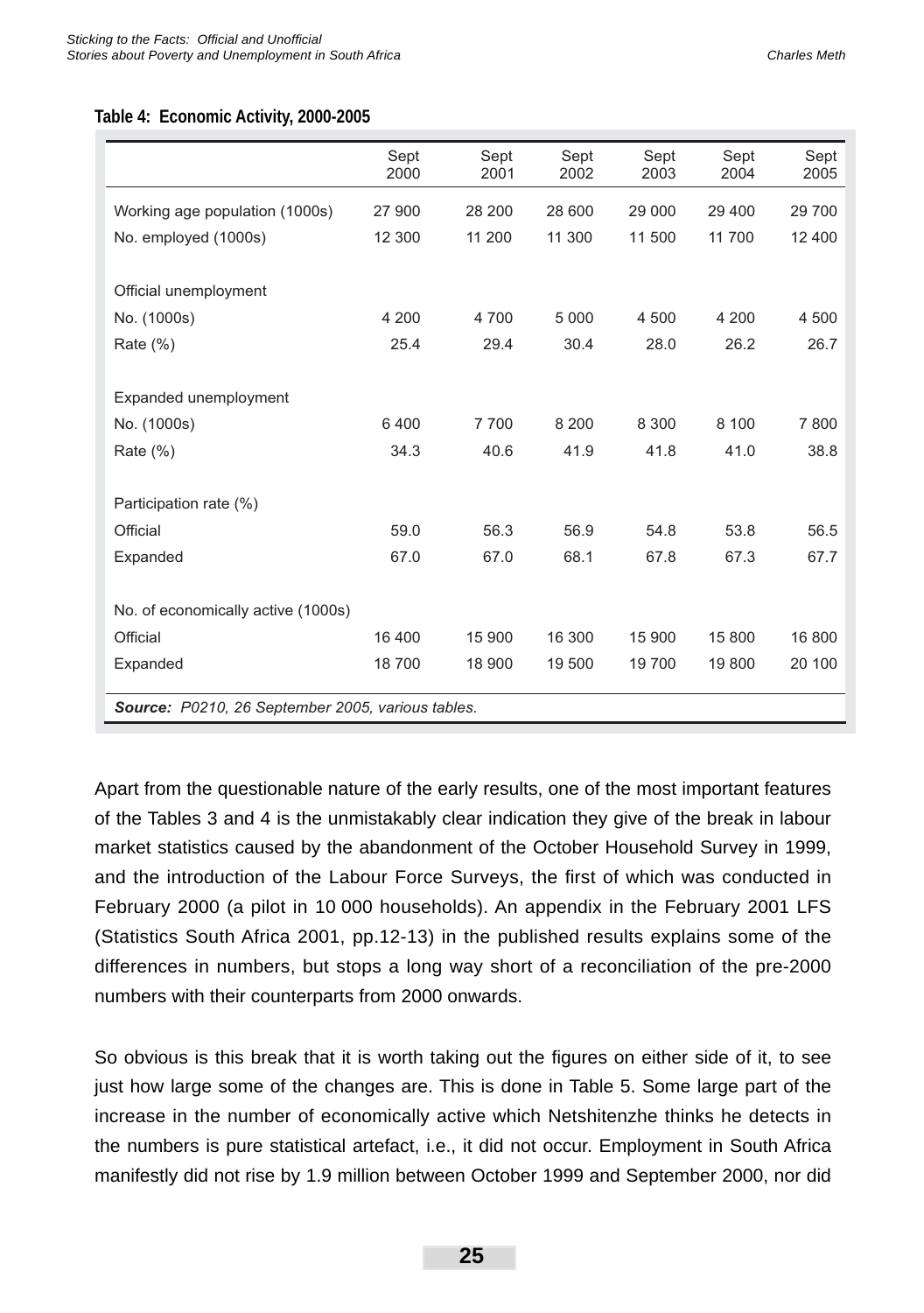the number of officially unemployed increase by one million. It is ridiculous to suggest that the official participation rate could have jumped by 7.5 percentage points in a single year, or that the expanded rate could have risen by more than five percentage points in the same period.

|                                    | Oct 1999 | Sept 2000 | Change 99-00 |
|------------------------------------|----------|-----------|--------------|
| Working age population (1000s)     | 26 300   | 27 900    | 1600         |
| No. employed (1000s)               | 10 400   | 12 300    | 1 900        |
|                                    |          |           |              |
| Official unemployment              |          |           |              |
| No. (1000s)                        | 3 2 0 0  | 4 200     | 1 000        |
| Rate $(\%)$                        | 23.3     | 25.4      | 2.1          |
| Expanded unemployment              |          |           |              |
| No. (1000s)                        | 5 9 0 0  | 6400      | 500          |
|                                    |          |           |              |
| Rate $(\%)$                        | 36.2     | 34.3      | $-1.9$       |
| Participation rate (%)             |          |           |              |
| Official                           | 51.5     | 59.0      | 7.5          |
| Expanded                           | 61.8     | 67.0      | 5.2          |
| No. of economically active (1000s) |          |           |              |
|                                    |          |           |              |
| Official                           | 13 600   | 16 400    | 2800         |
| Expanded                           | 16 300   | 18700     | 2400         |
| <b>Source: Tables 3 and 4</b>      |          |           |              |

**Table 5: The Break in the Series between 1999 and 2000**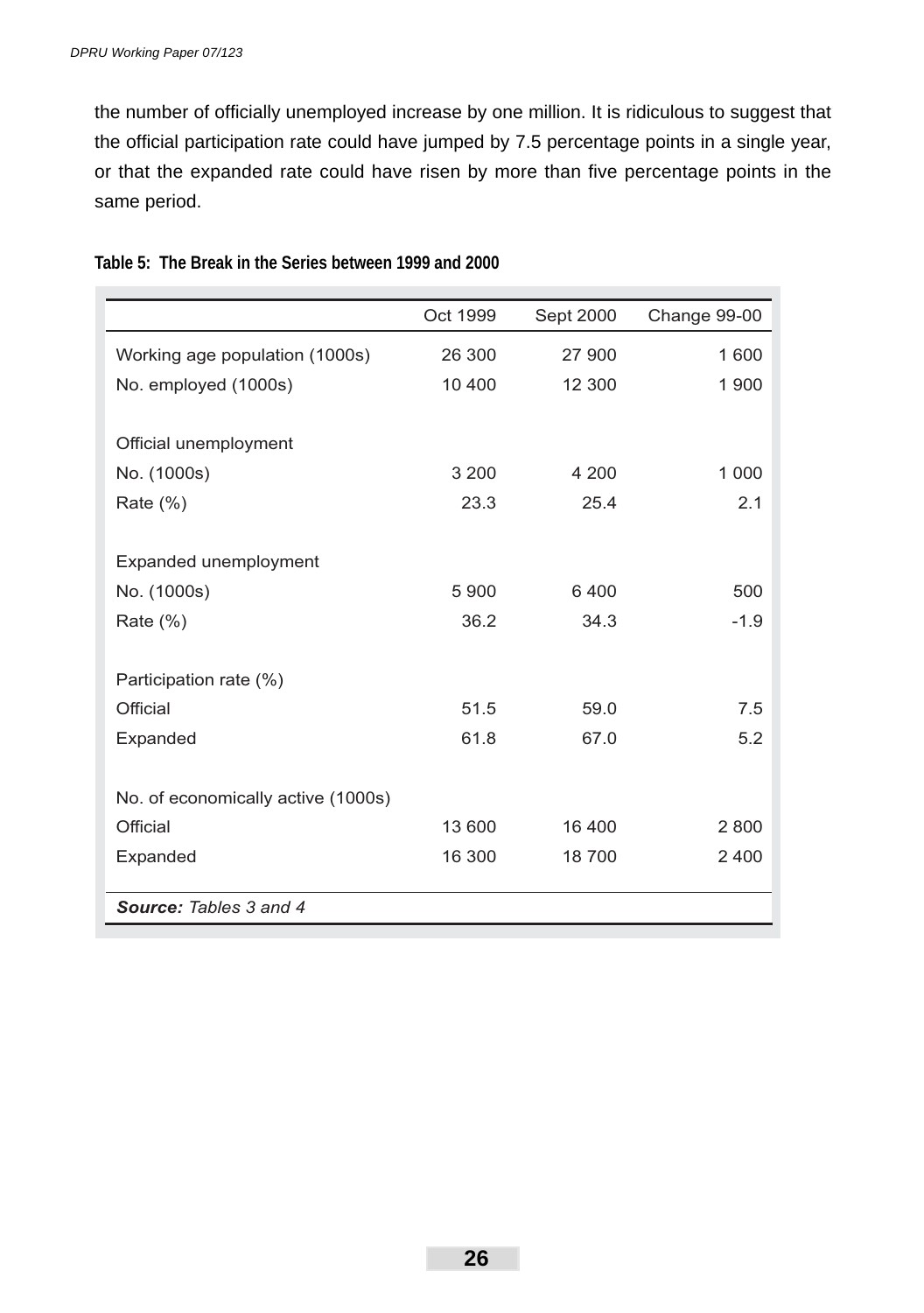There have been a couple of attempts to construct a continuous labour market series for the period 1995-2004.37 No-one, however, can avoid the fact that the information required to bridge the gap does not exist.

Part of the problem lies with the estimates of the working age population. Year-on-year growth in Table 3 is about  $500\,000$  a year, while the Table 4 figures suggest roughly 400 000 a year. Whatever the exact number, it is clear that the leap from 26.3 million in 1999 to 27.9 million did not occur.<sup>38</sup> Nor did the economically active population increase from 11.4 million in 1997 to 16.7 million in 2005, as Netshitenzhe claims. It is possible that growth of the working age population averaged about 1.5 per cent over the period 1997-2005. Growth of the economically active population could have been in the region of 2.0 per cent.39 Altering the end-year to 2004 causes this relationship to reverse, growth of the working age population remains near 1.5 per cent per annum, while growth of the economically active population falls to 1.3 per cent per annum. This is because 700 000 new jobs, most of them in the informal economy, appeared in the year 2004-2005.40 That single figure is enough to distort outcomes significantly.

It is time to call a halt to this nonsense – the figures not only do not say what Netshitenzhe says they do, they also do not bear out the predictions he makes. He claims, as we noted above, that government and its social partners are on target to halve unemployment (and poverty). Unless one accepts that it is appropriate to predict the future from a single year's results, then as far as unemployment is concerned, there is no evidence to support his 'halving' prediction. His 'analysis' of the relationship between economic participation and unemployment sits awkwardly with his concluding remarks on the matter. Having delivered us of the numbers repeated above, he says that:

<sup>37</sup> During the years that the Employment Dynamics Group, put together by Miriam Altman at the HSRC, met (roughly 2003-2005), the question of the 1999-2000 break in the series arose on a number of occasions. Participants, among whom were representatives from the Presidency, could not agree on a satisfactory way of dealing with it.

<sup>38</sup> The OHS figures are weighted by the 1996 Population Census, while the LFS figures are weighted by the 2001 Population Census. Inter-censal figures have to be estimated from a model, the results of which exercise are subject to revision. A comparison of Statistical Releases P0302 of 31 May 2005 and 1 August 2006, which contain the mid-year population estimates for 2005 and 2006 respectively, reveals some very interesting changes in the estimated population growth rates.

<sup>39</sup> These are the results one obtains if one assumes that the working age population grew by 450 000 a year in the 1996-1999 period. It also assumes that the participation rate in 1999 was the same as it was in 2000. If one subtracts from the values for prior years, the absolute percentage changes observed in the 1996-1999 series, one arrives at a participation rate of 54.7 per cent in 1997. Multiplying the simulated 1997 working age population (26.55 million), by the simulated participation rate, yields an economically active population of 14.5 million, not the 11.4 million that Netshitenzhe finds.

<sup>40</sup> Between 2004 and 2005, formal economy employment grew by 250 000, while informal economy employment, if one ignores subsistence agriculture, grew by 500 000.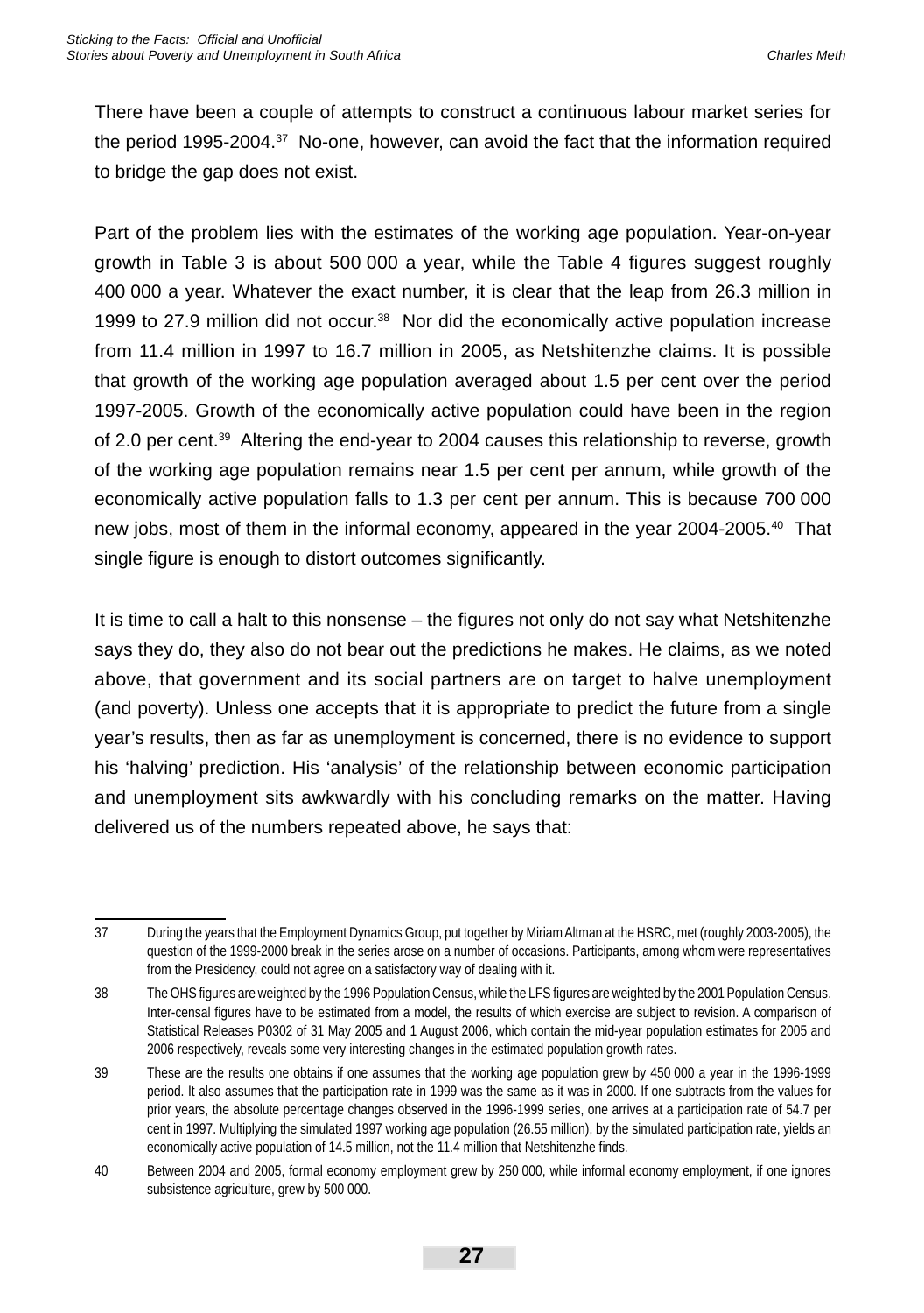"This is not to underplay the unemployment problem. According to the World Bank, at 56 percent, South Africa's labour force participation is low compared with 75 percent in middle-income countries. What is critical is that, in acknowledging the problem and understanding its true, rather than imagined, origins, we are able through the Accelerated and Shared Growth Initiative South Africa (AsgiSA) and other programmes to find sustainable solutions." (*Sunday Independent*, August 20 2006)

There are two major problems with this statement. One of them is the distinct lack of fit between the asserted 'understanding of the true origins of the unemployment problem' and the peculiarities disclosed in Tables 3, 4 and 5. If other aspects of AsgiSA are based on equally flimsy analysis, it would be as well not to pin too much hope on the chances of that particular initiative meeting its goals. South Africa's labour market statistics may not be ideal; misunderstanding them or misrepresenting the complex message they send out, ill becomes the body charged with the formulation of policy to deal with unemployment, one of the major causes of poverty.

The other problem arises because the South African government insists on maintaining the fiction that discouraged workseekers do not belong among the ranks of the economically active. When this is done, the country's participation rate appears to be low, when compared with other middle-income countries. This nonsense originates in the Presidency. The *Ten Year Review* (PCAS, 2003) produced by that office states that:

> "Employment rate [sic. This should be Economic activity rate. CM] reflects the proportion of the economically active population who consider themselves employed or looking for work (narrow definition). The measure thus excludes that proportion of people who are of economically active age but who have given up on seeking employment. This latter group is no longer considered economically active. " (PCAS, 2003, p.126)

Equally ominously, the official estimates of the 'official' rate of unemployment were themselves rejected by no less an authority than the President himself. In his weekly column in *ANC Today* (20-26 May 2005), he wrote the following: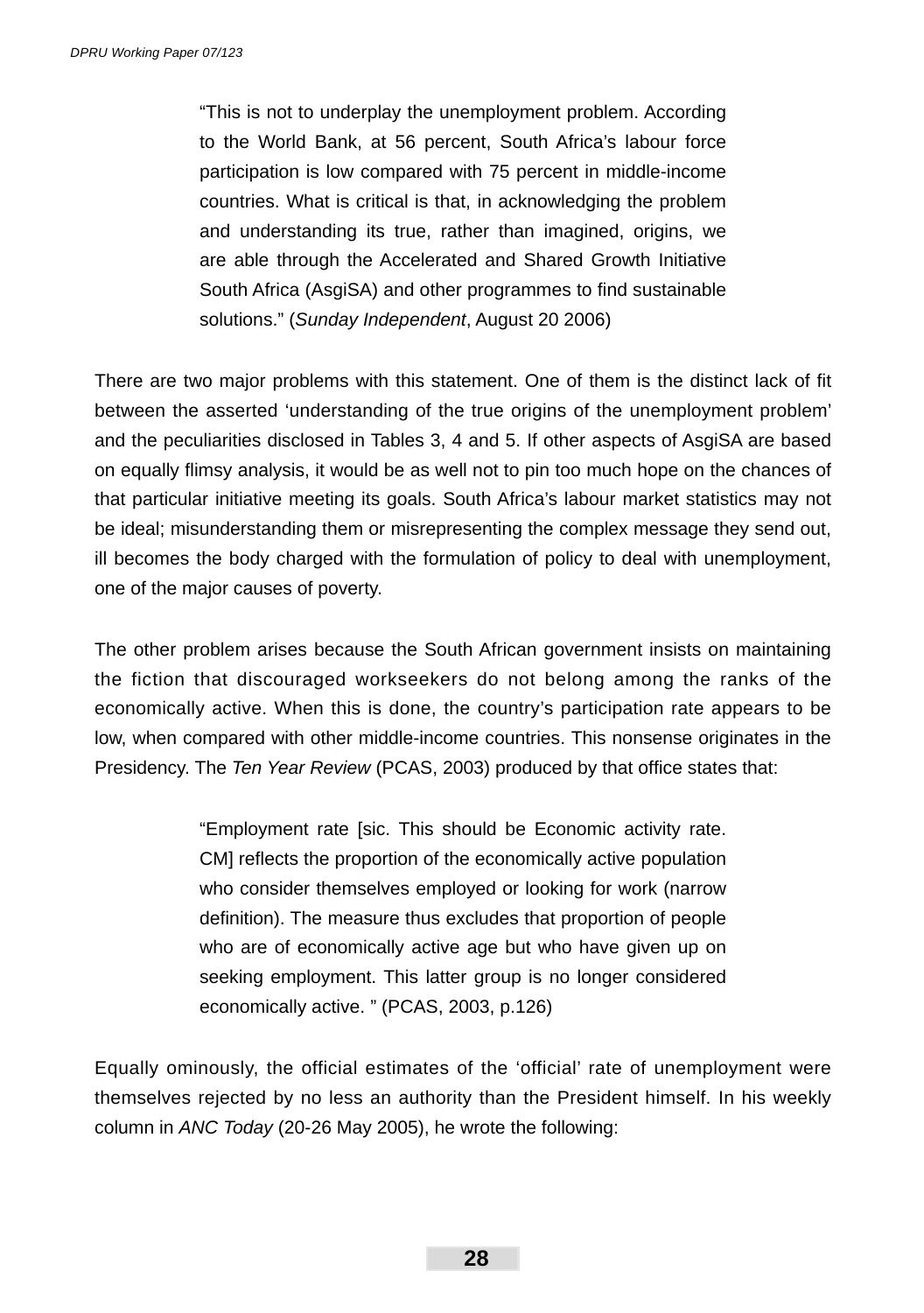"Citing Stats SA figures prepared on [the official] basis, [the Department of Labour's *Labour Market Review* of September 2003] said that 4,400,000 people were unemployed in March 2004. According to Stats SA, these were people who were actively looking for jobs or trying to create work for themselves. On this basis, Stats SA said our official (narrow definition) unemployment rate in March 2004 was 26.9%."

Given the structure of our society and our labour market, this means that in March 2004 there were at least 4 million South Africans walking about in our villages, our towns and cities "actively looking for work". This is such a large number of people that nobody could possibly have missed the millions that would be in the streets and village paths "actively looking for work" in all likely places of employment.

It, therefore, seems quite unlikely that the Stats SA figure is correct, if indeed it used the standard international ILO definition to determine the unemployment rate. If this is the case, this means that it becomes very difficult to assess ourselves relative to other countries, which might use the ILO definition more strictly." $41$ 

While the President's attempt at gauging the severity of the unemployment problem by the method of casual empiricism (appearance vs. reality) is mildly entertaining, the stinging

41 The article, one of three that referred to the unemployment figures, appeared in *ANC Today: Online voice of the African National Congress*, Volume 5, No. 20, 20-26 May 2005. Reuters picked up the President's message on the 21 May 2005, and put out an article under the heading "Mbeki raises questions on SA jobless statistics". Amongst other things, it quoted the following statements by the President: "Unfortunately, it is difficult to get an accurate picture of the job situation in the country. This is not to question the fact that we have a high unemployment rate," Mbeki said.

He said it was hard to understand how South Africa could have a jobless rate of more than 26 per cent when Brazil's stood at 10,8 per cent in March 2005.

<sup>&</sup>quot;The central matter at issue in this regard is that if in fact such a difference exists, we would then have to undertake actions to address unemployment, fundamentally different than any other country in the world," he said.

The article also reports an earlier rejection of the unemployment figures that goes like this: "Finance Minister Trevor Manuel said in his February budget for 2005 that if more than 40 percent of people were unemployed, there would be a revolution in the country."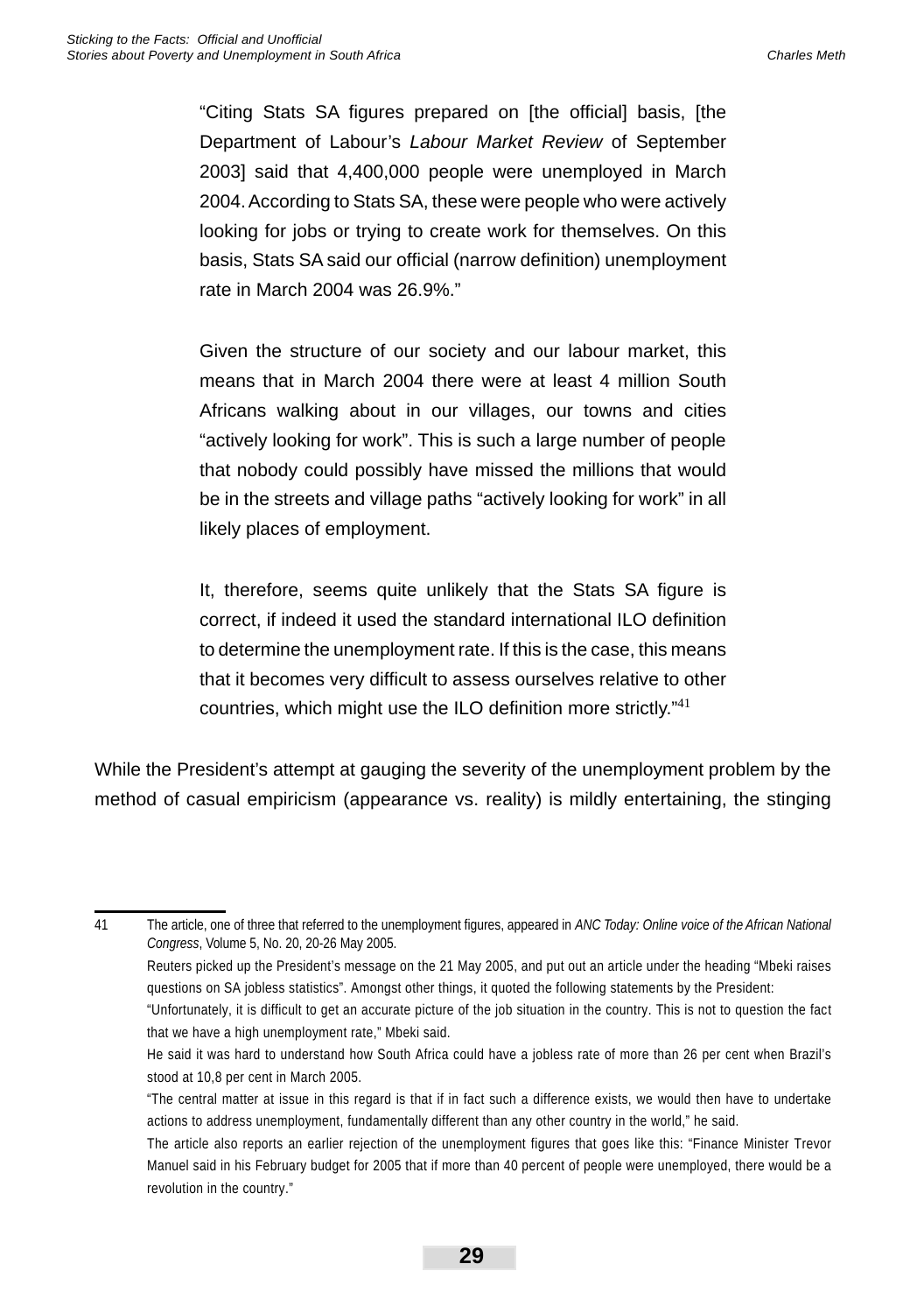critique of Statistics South Africa's conduct of its surveys is not.42 To be accused of gross incompetence in the conducting of the Labour Force Surveys (LFSs) is no laughing matter.<sup>43</sup> It would be idle to suggest that the LFSs are without problems – their inability, for example, to measure subsistence agricultural and informal economy employment with any credibility has long been recognised. The unemployment estimates themselves, and the manner in which the questionnaires have been designed to measure unemployment, have been subjected to scrutiny on a number of occasions in the past. Although the paper by Schlemmer and Levitz (1998), and the famous Standing *et al* (1995) critique of the figures, raised doubts, no-one has succeeded so far in showing that the figures are wrong. More recently, an (unpublished) IMF/World Bank sponsored review of the LFS suggested a number of improvements. Several of these, including a slimming down of the survey, have been introduced. To date, they have had no noticeable effects on unemployment rates.

It is not known what pressure, if any, was applied to Statistics South Africa to encourage them to publish only the official unemployment rate (the Act governing the production of official statistics is supposed to protect the Statistician-General against such influences). Whatever the case, the March 2004 LFS (SR P0210, 28 September 2004) was the last to contain a full treatment of the expanded unemployed. The LFSs now offer instead, selected information on the discouraged (as though they were a breed apart, instead of a sad group, many of whom switch to active searching status at the faintest whiff of a job).

In the old days, the two forms of unemployment were described as 'strict' and 'expanded' unemployment. Prior to 1996, the official unemployment rate was said (in the 1995 October Household Survey) to represent:

> "… the actual number of persons as determined in accordance with the expanded definition of unemployment, expressed as a percentage of the relevant economically active population." (P0317, 27 November 1996, p.vii)

<sup>42</sup> Shooting the messenger is not an unheard-of response to bad news. To a government whose policies to tackle unemployment have not been very richly rewarded, persistently high unemployment rates are an unwelcome sign of failure, *ergo*, their rates are wrong. Incidentally, Wikipedia says that the sentiment "No one loves the messenger who brings bad news" dates back at least to Sophocles' *Antigone* (441 BC).

<sup>43</sup> A dismissal of the LFS results implies a dismissal as well of General Household Survey figures. The LFS and GHS results, from entirely independent samples, track each other quite remarkably. If the President is correct about the LFS results, then the only way in which this could come about is for the surveys to be conducted with equal degrees of incompetence.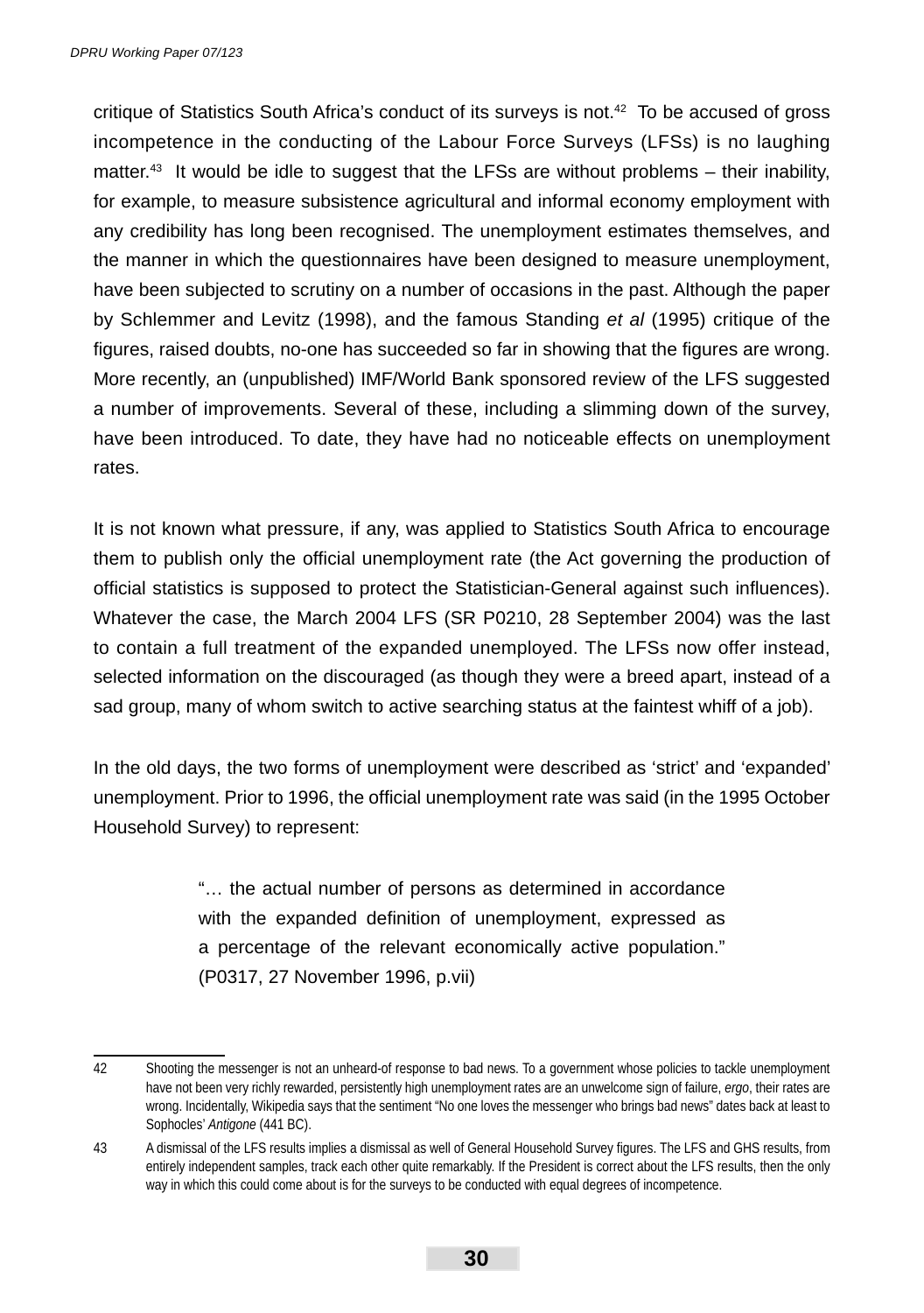News of the change in 'official' definition was first given in a special edition of the OHS which presented results for the years 1994-1997 (SR P0317.10, 13 August 1998).<sup>44</sup> This publication stated that:

> "The CSS has revised its definition of the official unemployment rate in line with the definition of the International Labour Organisation (ILO) used by more than eighty percent of both developed and less-developed countries, and by South Africa's major trading partners (see Appendix A)." (p.4)

To qualify as 'officially unemployed' the individuals concerned (a) must not have worked within the seven days prior to the interview, (b) must want to work and be available to start work within a week of the interview, and (c) must have taken active steps to find work or start some form of self-employment within the four weeks prior to the interview (p.8). Appendix A showed that among the countries that did not use the work-seeking requirement in the 'official' measure, one could find highly-developed lands like Norway and Sweden, sprawling, poor democracies like India, and struggling sub-Saharan nations like Gabon and the Central African Republic.

Research conducted by the then CSS (Central Statistics Service)) showed that the main reasons for the cessation of job-seeking activity were:

- $\cdot$  a loss of hope of finding work (33 per cent),
- a lack of jobs in the areas in which respondents live (25 per cent), and
- a lack of money for transport to look for work (18 per cent) (SR P0317.10, 13 August 1998, p.8)

<sup>44</sup> The comparative study giving results for the years 1994-1997 (SR P0317.10, 13 August 1998) was published in time for the 1998 Presidential Job Summit. Because full 1996 Population Census results were not available at the time, it was weighted to the census post-enumeration survey. When the much-delayed 1996 October Household Survey was published (P0317, 30 August 1999), a definitive set of results, weighted to the 1996 Population Census, finally became available. See P0317, 30 August 1999, p.3.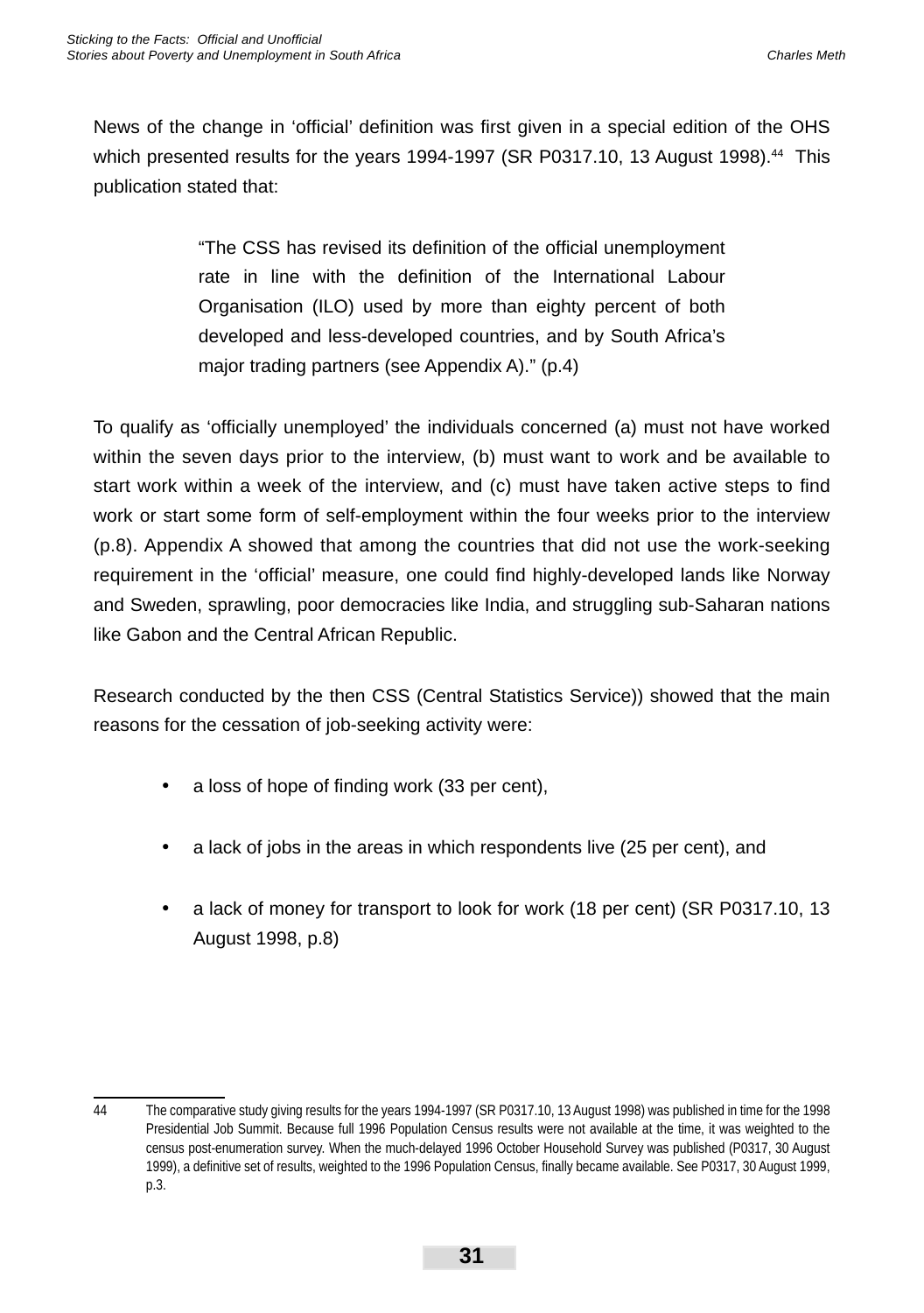Statistics South Africa's anxiety to comply with international practice in the matter of publishing unemployment statistics, would have received a substantial fillip from government's enthusiasm for meeting with the requirements of the IMF's Special Data Dissemination Series (SDDS), "established in 1996 to guide countries seeking access to international capital markets" (http://dsbb.imf.org/Applications/web/sddshome/, 7 Dec 2006). This commitment trumps all other arguments. Statistics South Africa would thus have had no need to furnish any further justification for the change.<sup>45</sup> No argument in favour of the 'official' rate is required other than the fact that it is 'official' and is used by many countries, including South Africa's major trading partners. Interestingly, though, there is explicit recognition that at least for domestic policy purposes, the expanded rate may be appropriate or relevant. So much is clear in the following statement:

> "The CSS has reported the expanded rate as well as the new official definition of the unemployment rate in this release, partly for comparability with previous reports; and partly because, as the ILO notes, an expanded definition may be appropriate "in situations where conventional means of seeking work are of limited relevance, where the labour market is unorganised or of limited scope, where labour absorption is at the time inadequate… There are various indications that these circumstances are applicable to some extent in South Africa." (SR P0317.10, 13 August 1998, p.8)

A commitment to furnish 'official' rates of unemployment for the SDDS has no bearing on whether or not the expanded unemployment results are published as well.<sup>46</sup> Excluding them from the ranks of the unemployed smacks of political expediency – four million sounds less bad than eight million. As Kingdon and Knight (2000) demonstrated several years ago, differences between the searching and the non-searching unemployed (the official and expanded unemployed) that would justify their being treated differently for policy purposes, do not exist. If, however, government decrees that the discouraged are not to be counted among the economically active, then it follows that South Africa's

<sup>45</sup> They could, under other circumstances, have searched for evidence that investment decisions are sensitive to unemployment rates, thus rendering internationally comparable results necessary.

<sup>46</sup> The fact that the ILO recommends using only the 'official' rate of unemployment is irrelevant – as we have seen above (Footnote 3), the bulk of the discouraged do not search for work because they do not believe (and reasonably so) that there is any to be had.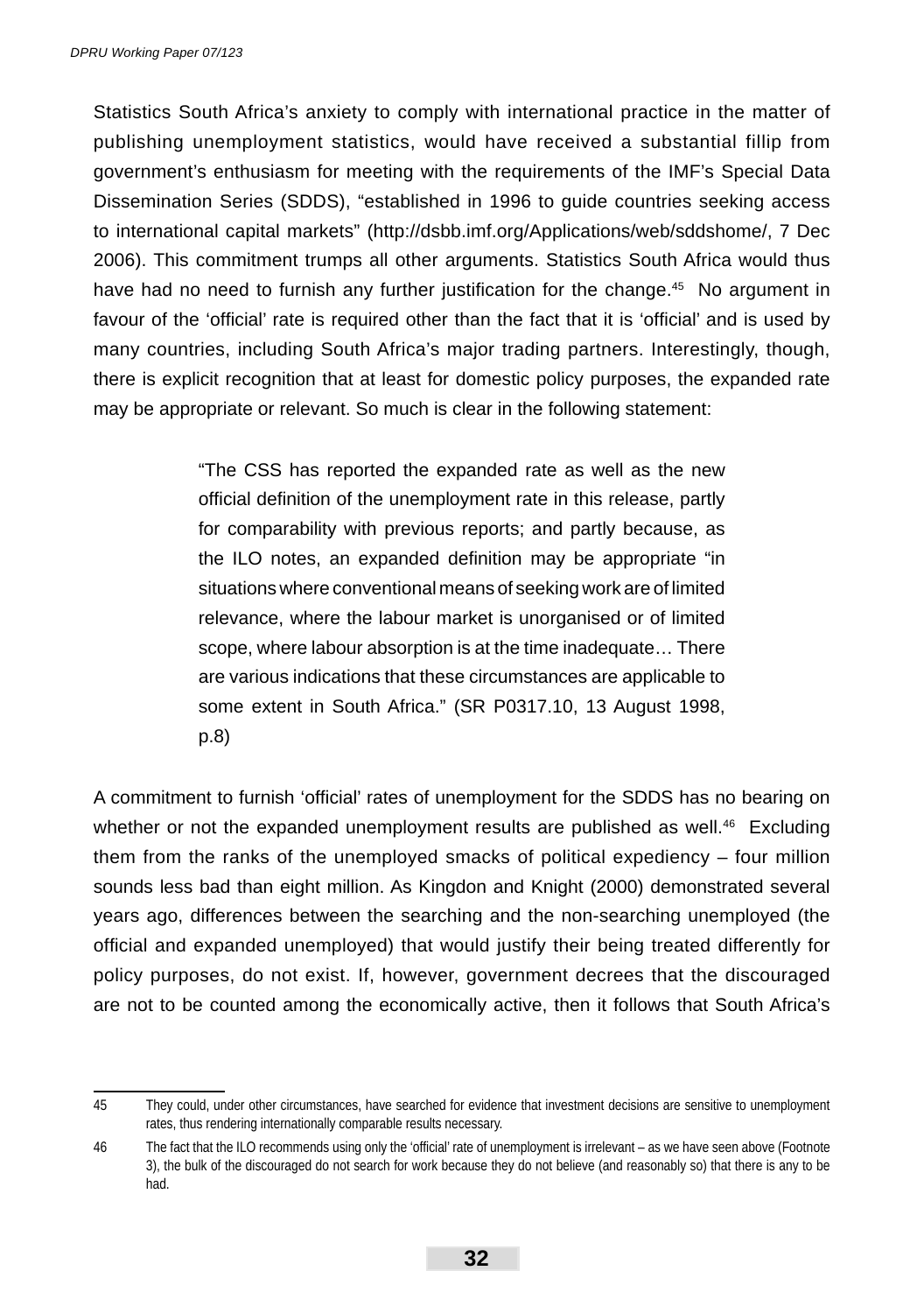participation rate will be lower than it would have been if all of the unemployed were taken into account. The World Bank conclusion, cited by Netshitenzhe above, that the participation rate than that in comparable middle income countries, is thus the beginning, not the end of an analysis. That analysis should aim at discovering the relative proportions of the discouraged, and of the potential among the economically inactive for changing their status to economically active, in the countries the Bank asserts to be comparable with South Africa. Until such an analysis is performed, international comparisons of the type referred to by Netshitenzhe are meaningless.<sup>47</sup>

<sup>47</sup> At 67-68 per cent, South Africa's participation rate is not all that far from those of other middle-income countries. There is not much slack left in the labour market – most of the economically inactive have plausible reasons for being so, the most important of these being the fact that many are still at school. Servaas van der Berg made this point in his presentation at the DPRU Conference in October 2006. It is not in the paper circulated for the conference.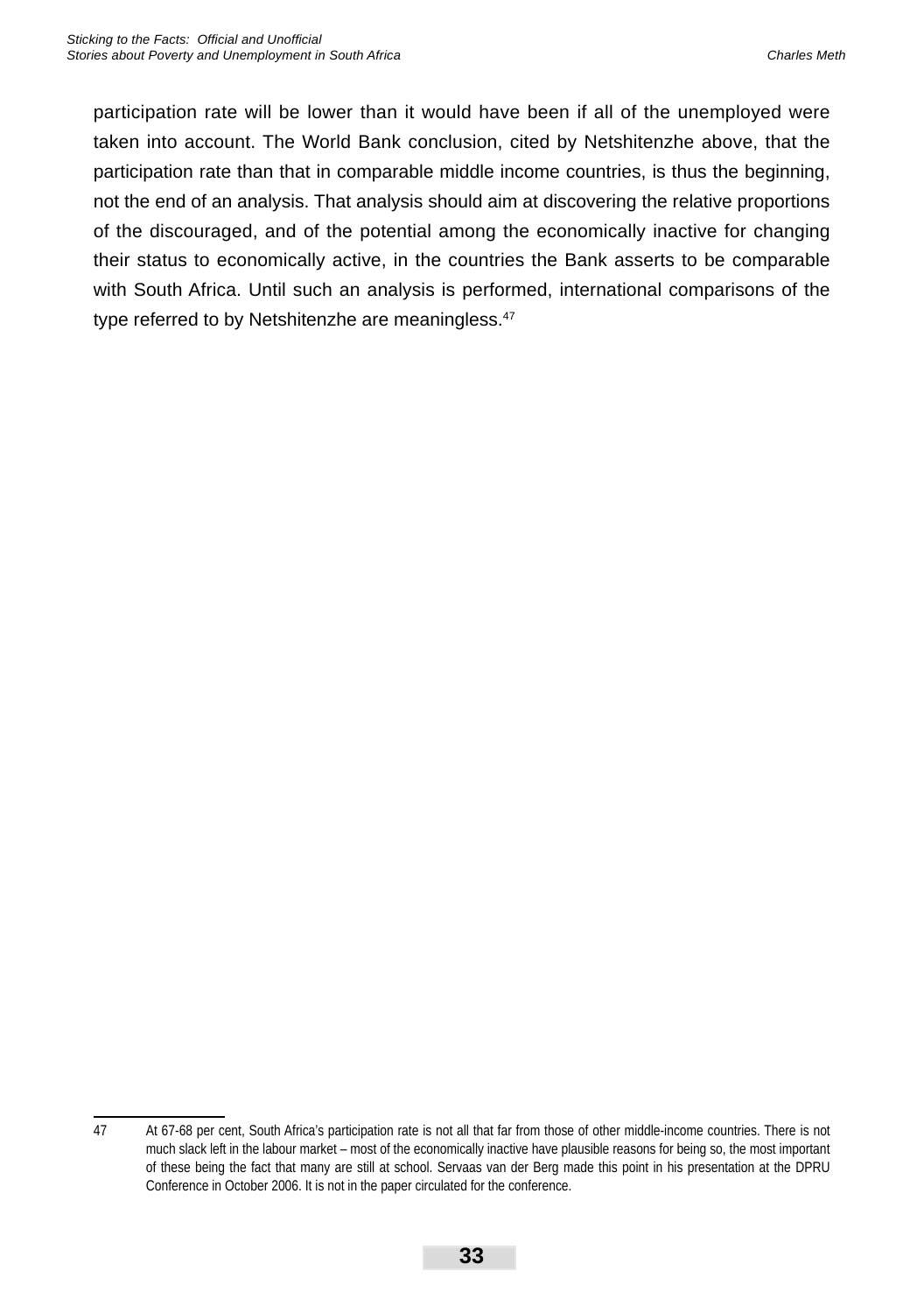## **4. Progress in the Struggle Against Poverty?**

Poverty is a political problem. The land is bountiful – there is more than enough for everyone to live well above poverty levels. The fact that some starve while others die of diseases of over-consumption is the outcome of political choices, past and present. Solving the poverty problem is possible only if appropriate policy choices are made. Making and implementing those choices requires reliable information, a commodity seemingly in short supply.

When poverty is as widespread as it is in South Africa, the time and energy devoted to formulating and implementing policies to reduce, or better still, eradicate poverty must needs be large. If commitment to these goals were gauged by the number of measures introduced (and the amount of money thrown at the problem), government's performance would be rated highly. How effective these measures have been, is, however, a different matter.

For many years, poverty researchers have claimed that both poverty and inequality have worsened. Rather obviously, such claims will be, and have been poorly received by politicians. Government has responded by repeatedly pointing to the vast amounts spent each year on the 'social wage' (essentially, housing, health, sanitation, education, electricity, and water, plus social grants). This has not, as we have seen above, stilled the protests about poverty (and poor service delivery).

Then, at the end of September 2005, like manna, came the news from Professor Servaas van der Berg and his colleagues in the University of Stellenbosch, that the poverty headcount (the number of people below the poverty line), having climbed from about 16.2 million in 1993 to 18.5 million in 2000, fell thereafter to 15.4 million in 2004. The poverty line used was R250 per capita per month in 2000 prices (van der Berg *et al*, 2005, p.17), which amounted to about R10 per day per person in 2004. The primary cause of the drop in the poverty headcount (and the improvement in the conditions of those still below the poverty line) is said to be the massive increase in the numbers of people receiving social grants.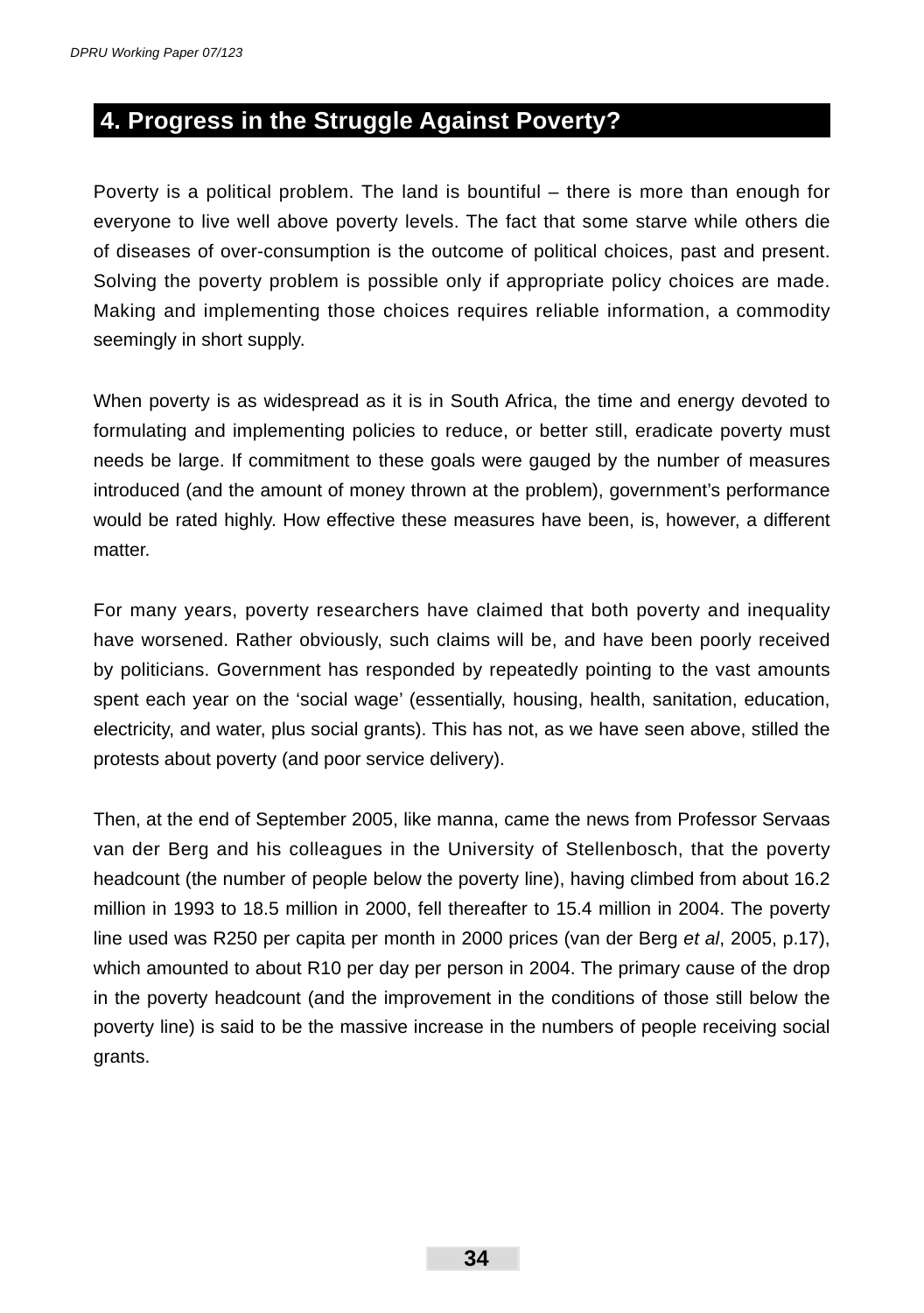Government lost a little, but not much time,<sup>48</sup> before harvesting the propaganda fruits of these findings. President Mbeki used the van der Berg *et al* figures to reassure Prince N E Zulu, during question time in Parliament on March  $30<sup>th</sup>$  2006, that government was on course to halve the poverty rate by 2015. The numbers surface again in *A Nation in the Making: A Discussion Document on Macro-Social Trends in South Africa* (PCAS, 2006, p.12), the follow-up to the *Ten Year Review* (PCAS, 2003).<sup>49</sup> Netshitenzhe uses them once more in his critique of Pilger (*Sunday Independent*, August 20 2006), in an attempt to show that the conditions of the poor are not as bad as Pilger claims. Given that one of Pilger's favourite quotations is some advice from Claud Cockburn, who said "Never believe anything until it is officially denied", denial will presumably have confirmed (for him) that he is on target, even if not in the bulls-eye. And he [Pilger] would be right to be suspicious, for despite Netshitenzhe's (and the President's) apparent confidence in the van der Berg *et al* results, they certainly do not deserve the appellation 'facts' – they are, as suggested above, one among a set of competing artefacts produced by a group of social scientists.

### **a. Different Database – Different Artefacts**

Professor van der Berg and his co-workers have created one set of artefacts – here is an alternative set – using the same poverty line as they did, research I have undertaken suggests that the poverty headcount in 2004 was about 18 million, and about 19.5 million in 2001 (Meth, 2006a; 2006b). Instead of a fall in the headcount of three-million reported by van der Berg *et al*, my guess is thus that it was closer to one-and-a-half million. A brief description of the way I arrive at my estimates follows.

The 18 million people below the poverty line can be divided into two groups. About 14 million of them were in 'workerless' households, most of which contain working age people, none of whom reports having done any work, paid or unpaid,<sup>50</sup> in the seven days

<sup>48</sup> There was no mention of their results in the President's State of the Nation speech (3 February 2006). The President refers instead to the social wage paper by Bhorat *et al* (2006). In the Minister of Finance's Budget Speech (15 February 2006), poverty and the social wage are each mentioned once by name. Poverty statistics are not discussed. The social wage is treated at some length. Apropos the education component of social spending, the Minister, with characteristic flair, said that "School fees will be phased out in low-income communities this year, and Minister Pandor confirms that in three weeks time the last remaining 17 trees will no longer substitute for classrooms." If true, this is good news.

<sup>49</sup> Netshitenzhe appears to have played a key role in both.

<sup>50</sup> The unpaid labour of 'homemakers' (chiefly housewives) does not count as work for purposes of the employment definition. Several other unpaid activities do – of the eight listed, only begging does not count as employment. Any of the other seven activities need only have been performed for one hour during the reference period to qualify as employment. See Question 2.1 in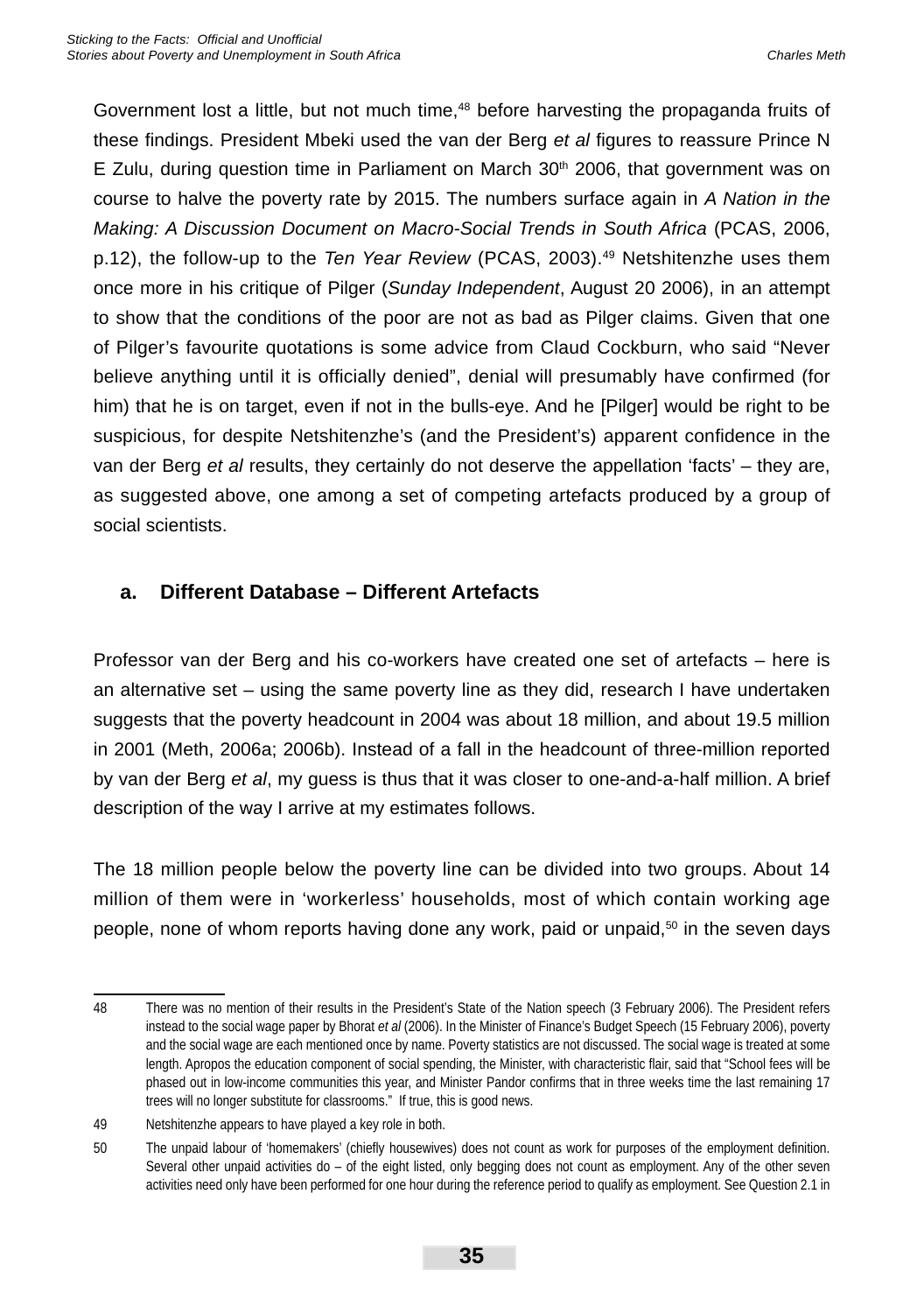prior to the LFS interview taking place. People in these households survived on a mix of social grants and/or migrant remittances. Among the remaining four million people (located in 700 000 households) about 800 000 were employed. Their presence below the poverty line indicates that the problem of the working poor is still very much with us. Research into ways of dealing with it is urgently required.

On the positive side, the poverty rate (the proportion of people below the poverty line) even if it did not fall by the amount suggested by van der Berg *et al*, is likely to have fallen. In the absence of such a fall, and the improved social protection by which it was caused, poverty would have been much worse. The poverty gap (the sum that would need to be transferred to the poor each year to raise all of them above the poverty line) has probably fallen as well. It has done so in both absolute terms (the size of the transfer) and in relative terms (the proportion it represents of GDP).

Since full descriptions are available in two recent papers (Meth, 2006a; 2006b) of the means by which my results have been extracted from their primary data sources,<sup>51</sup> only the briefest of descriptions of their origins, and of the way in which the numerous obstacles encountered *en route* were addressed, need be offered here. Once that has been done, we take a look at the plausibility of the claim that three million people were lifted over the poverty line between 2000 and 2004, mainly by social grants. The paper concludes with a few recommendations, one of which refers to the need, given the highly politicised nature of the debate over poverty and inequality, for greater care in the production and use of estimates that purport to measure their severity.

### **b. Matters Methodological**

Understanding poverty in South Africa, at least on a national scale, a difficult enough task as it is, is made more difficult still by inadequacies in the survey and census data on which research must be based. Among the limitations are (i) the fact that survey respondents under-state income and expenditure levels, (ii) surveys miss some forms of income, e.g., investment income such as rent, interest and profit, and (iii) there are

51 The Labour Force Surveys for September 2001 and September 2004, and the General Household Survey for 2004.

the September 2004 LFS. Information on time spent fetching water and wood or dung (Questions 1.14-1.17) is collected, but this is not treated as employment. Satellite accounts for activities such as domestic production, that take place outside of production boundary of the System of National Accounts (SNA) and that are consistent with the SNA, can be constructed. Few countries, however, do so.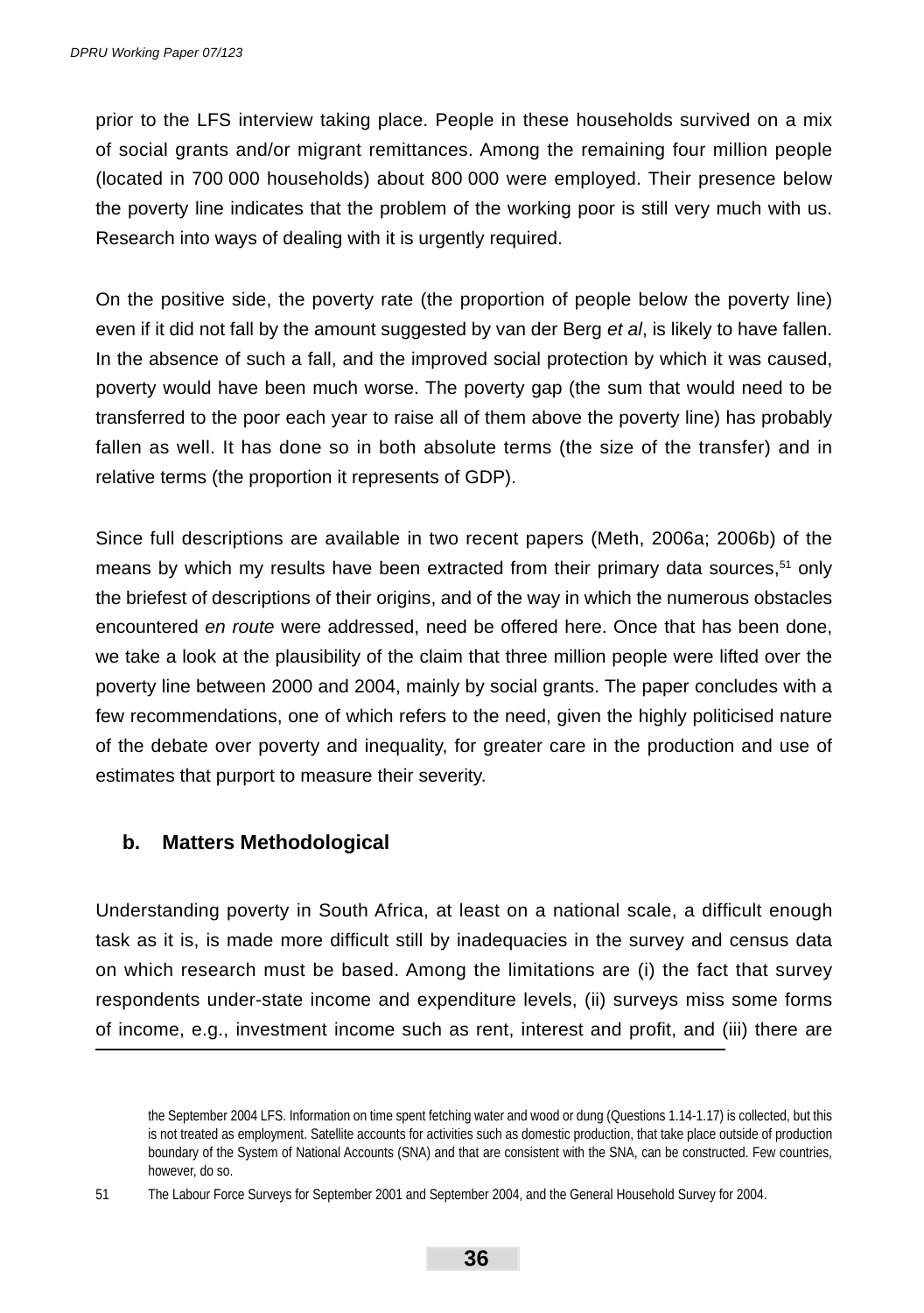many households for which income is unknown (the income estimate is returned as zero) because respondents refuse to answer income questions, or do not know the answers to the question. These problems are faced, in varying degree, by all poverty researchers.

Because income and expenditure is under-reported in surveys, the value of total income or expenditure that can be estimated from household surveys is invariably smaller than the total estimated from the national accounts. Reliance on unadjusted survey figures is likely to cause poverty to be over-stated. One technique for dealing with this problem is to raise survey totals (or means) to match national accounts totals (or means). National accounts, however, are argued to overstate absolute income levels. Using them to adjust survey incomes for under-reporting, could, depending on the way in which adjustments to income are distributed, cause poverty to be under-stated. Their use for this purpose is therefore not recommended (Ravallion, 2000, 2003: Deaton, 2003).

Part of the source of the van der Berg *et al* results is a hitherto untouched (as far as poverty studies are concerned) set of surveys, the All Media and Products Surveys, (AMPS). This innovative attempt to break out of the straitjacket of reliance on official statistics is thoroughly commendable. To deal with the under-reporting problem, however, they flout Deaton's and Ravallion's recommendations, saying that they:

> "… trust national accounts data for aggregate household income, [and] trust survey data for the distribution of such income between households." (van der Berg *et al*, 2005, p.11)

Doing so must at least raise questions about the methodological soundness of their approach, and hence, of the reliability of their findings.

In their paper, van der Berg *et al* engage critically with existing poverty studies in South Africa. Most of these are based either on the population censuses of 1996 and 2001, or the marriage of the Income and Expenditure Survey (IES) of 1995 to the 1995 October Household Survey (OHS), and the similar pairing of the 2000 IES with the LFS of September 2000. Not only are these data sources more than somewhat dated, they have been mined so extensively that they are probably approaching the point of exhaustion. If any further insights are to be gained from existing official statistics, they are going to have to come from the two major household surveys, the Labour Force Survey (LFS) and the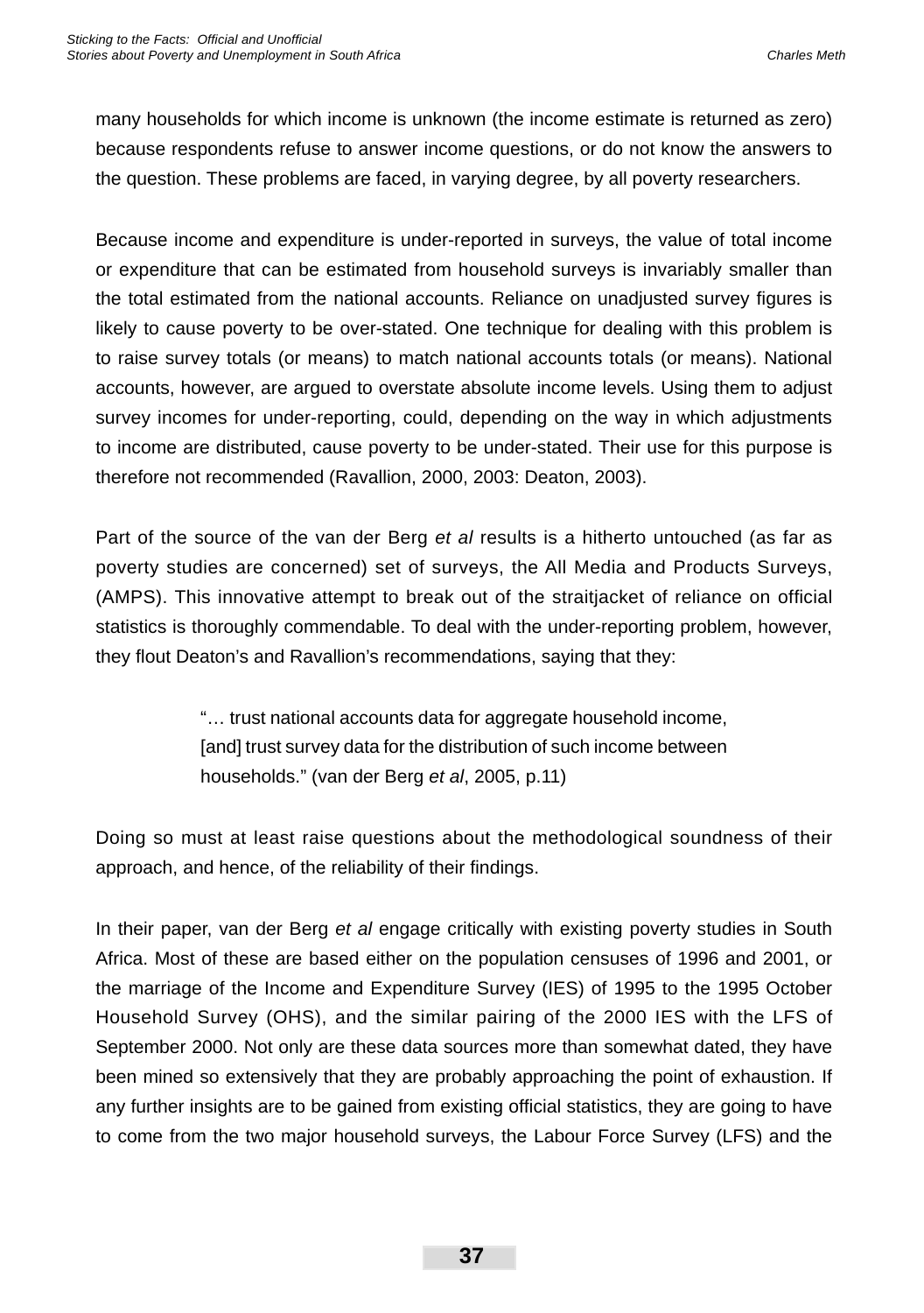General Household Survey (GHS).<sup>52</sup> Far from being fully-exploited, the Labour Force Surveys (at least up until September 2004) and the General Household Surveys offer a wealth of data from which plausible estimates of the extent of poverty can be squeezed.

Although neither the LFS nor the GHS are designed to measure poverty,<sup>53</sup> one advantage they have over the AMPS when pressed into this duty, is that they collect information on both income and expenditure. The AMPS, by contrast, whose purpose is also not to answer questions about poverty, only collect information on income, and then only in intervals or categories.54 Because the LFS and GHS collect both expenditure and income data, it is possible to impute expenditure estimates where income figures are missing, and vice-versa. The independence of the income and expenditure data also allows estimates of poverty made from one source to be checked against the other. Accordingly, I made one set of estimates using the expenditure data (Meth, 2006a). This was followed by a paper containing a second set of estimates (Meth, 2006b), extracted from the income data in the surveys. It is from the latter paper that the results given in this section of the present paper are taken. They offer support to the findings of the earlier paper. Obstacles encountered along the way fell into four categories. Three of them plague almost all censuses and surveys. They are: missing income estimates; implausible the zero-income estimates and under-reporting of income and expenditure. The fourth, the inadequacy of the data on social grants collected by the Labour Force Surveys (LFSs), is peculiar to that survey.

Among the employed in September 2004, only 6.8 per cent of respondents did not furnish adequate income data.<sup>55</sup> After imputation based on household expenditure data, the proportion of the employed for which no income data was available, was reduced to 1.8 per cent. The bulk of these were among (mainly white) households which refused to supply both income and expenditure data. They are assumed to be unlikely to be poor.

<sup>52</sup> Earlier Income and Expenditure Survey (IES) used the recall method to capture data. The current survey uses the diary method. It is not possible to tell yet, what insights may come from the revamped IESs.

<sup>53</sup> Both surveys have their origins in the October Household Survey, last conducted in 1999. That the OHS was intended to be used as an instrument for monitoring poverty is made clear in the explanatory notes. See SR P0317, 31 July 2000, p.i.

<sup>54</sup> It has been suggested that there are problems with the AMPS sampling. I have not made any attempt to delve into that question. Although I offer a few critical observations on the approach adopted by van der Berg *et al* (2005), the aim of the two papers I wrote (Meth 2006a and 2006b) was not to develop an extensive critique of their work. Rather, it was to show that plausible estimates of poverty could be extracted from household surveys conducted by Statistics South Africa. Given the sample sizes of the AMPS and the Stats SA surveys, one would expect them to generate similar results. The fact that they do not, creates a research agenda. Sooner or later, the question of why they do not, will have to be addressed.

<sup>55</sup> The September 2001 LFS figures are similar. Details of the 'refuses' and 'don't knows' and other missing income estimates are given in the next section of the paper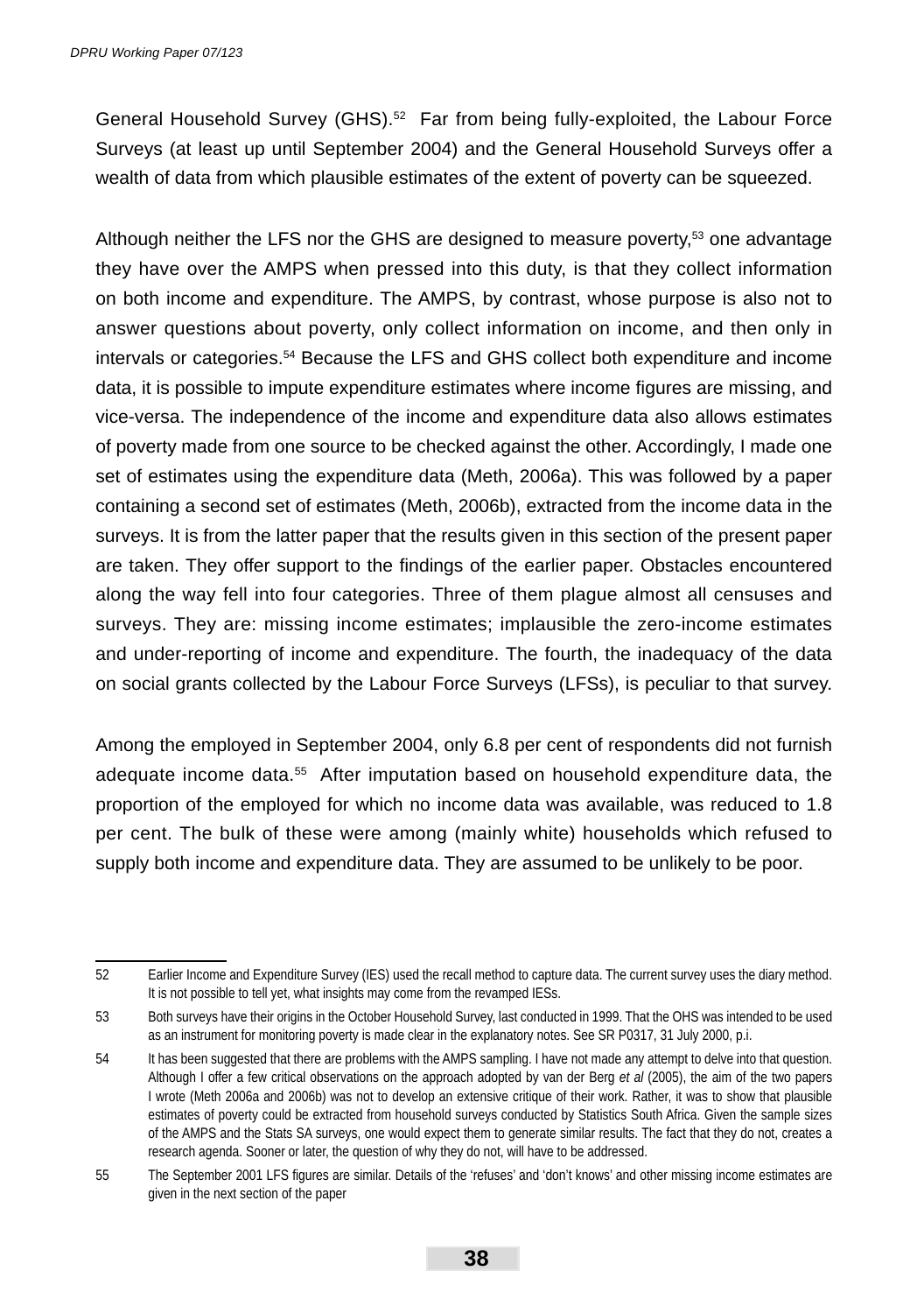Workerless households, by definition, do not receive any of their incomes in the form of earnings from persons in the household. At the bottom (the poor end) of the income distribution, these zero-(earned) income households subsist on social grants and migrant remittances. After allowing for income from these sources in the roughly four million workerless households that contained more than 14 million people below the poverty line in 2004, the number of people for whom no incomes could be found dwindled to about 1.8 million. A possible explanation for their lack of income is the shortness of the reference period during which reported incomes were received (the seven days previous to the interview). The people involved have the typical characteristics of the poor. It is argued that zero-incomes (earned in the reference period) among this group are not implausible.

Under-reporting of income and expenditure is considered at some length in Meth (2006a and 2006b). In the latter, the paper from which the results considered here are taken, the adjustment required to raise estimated survey total income to national accounts totals, is in the region of about 80 per cent, i.e., earned income is multiplied by 1.8.<sup>56</sup> There is, of course, no guarantee that the national accounts figures are correct  $-$  the burden of the Deaton article cited above (2003), for example, is precisely that they are not, national accounts being argued to overstate incomes. The point of raising incomes to national accounts levels is to see what sort of poverty estimates results when the Statistics South Africa household surveys, rather than the AMPS are used to generate the relevant distributions.

In any event, arriving at the figure of 80 per cent entails making the assumptions that (a) under-reporting of earned-incomes is uniform across all income groups, and (b) that investment income that is not detected by the LFS amounts to about 15 per cent of the national accounts income estimate. Evidence in support of these assumptions is difficult to obtain. There is a suggestion in the literature that under-reporting is a monotonically increasing function of income. Arguments could be mustered to suggest that the underreporting function may be U-shaped, being most significant at very-low and very-high incomes. In the absence of convincing evidence in support of this, the uniform assumption is preferred. In any case, there are so few workers among poor households, that to get somewhere near the van der Berg *et al* results, it has to be assumed that earned incomes are under-reported by 200 per cent or more (i.e., actual earned income is three times as high as reported income). Roughly similar income patterns to those yielded by the

<sup>56</sup> The adjustment to correct for a 100 per cent under-reporting error is a doubling of earned incomes.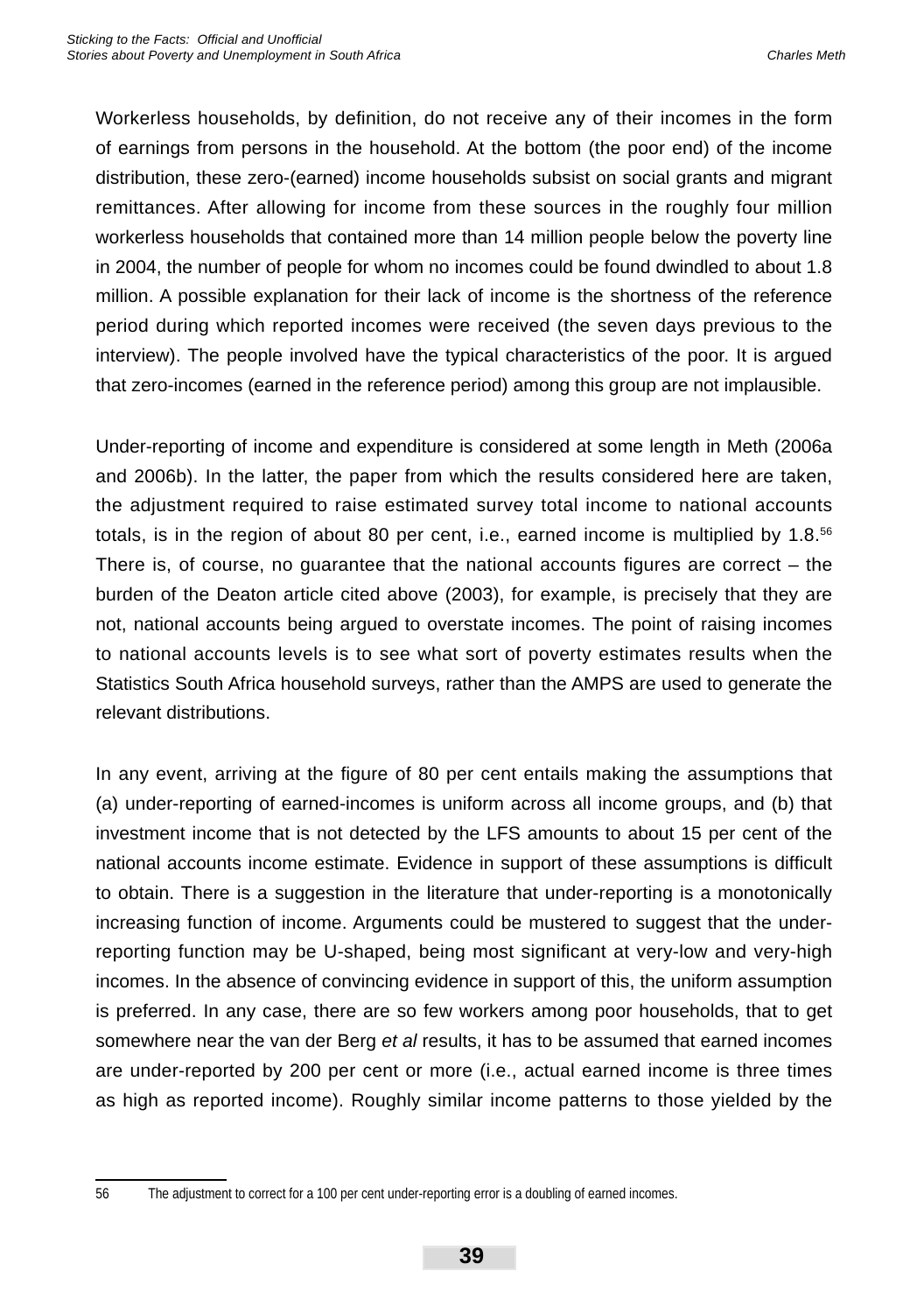September 2004 LFS are reported by the 2004 GHS. It seems unlikely that respondents in two completely independent surveys would tell similar lies about incomes. Unless convincing evidence of bias among low-income respondents can be found, modesty dictates that an adjustment in the region of about 80-85 per cent would be appropriate. This, as noted above, would raise total survey income to roughly the same as the national accounts total. If the South African national accounts are prey to over-estimation of income and expenditure levels as Ravallion (2000, 2003) and Deaton (2003) suggest is the case elsewhere in the world, then an assumed under-reporting error of that level $57$ would probably be conservative in that it would tend to understate poverty.

Prior to September 2004, both the GHS and the LFS set out to capture information on the receipt of social grants.58 Of the two, the GHS did a better (though not quite satisfactory) job. This was because of the wording of the relevant questions. The LFS merely asked whether anyone in the household received any of the listed grants, whereas the GHS asked which individuals received them. Comparing both surveys with the administrative data from the Department of Social Development (the SocPen database) discloses their inadequacies in the collection of data on the 'big three', the old age pension, disability grants and the child support grant. Of about 3.05 million people lifted over the poverty line of R309 per month per capita in 2004 (R250 in 2000 prices), the big three (in terms of numbers of beneficiaries) are responsible for about 3.02 million. Doubling or even trebling numbers of the lesser grants (foster care, care dependency and the grant-inaid) would have a measurable, but small effect on numbers in poverty. Attention was focused, therefore, on the big three when it came to devising ways to compensate for the weakness of the LFSs in their role as collector of information on social grants. The GHS finds too many state old age pensioners. Correcting the LFS by multiplying the number of households reporting receipt of a pension by the mean number of pensioners per household reported by the GHS brings the LFS totals close to the administrative data. Not much more was necessary as far as the pensions were concerned. Child support grant numbers were taken over the top of the administrative figures by awarding a grant to a household reporting receipt of the grant and containing one eligible child; two to a household containing two eligible children, and so on, where eligibility was determined by age alone (less than 12 years, the age group reached by the grant system in 2004). To deal with the over-estimate of the number of grants paid out, their value was scaled

<sup>57</sup> The 80-85 per cent under-reporting error is coupled with the estimate that the surveys miss an assumed 15 per cent of total national accounts income in the form of investment income.

<sup>58</sup> The LFS no longer collects information on grants, or on household expenditure, a serious loss – see Meth 2006a and 2006b.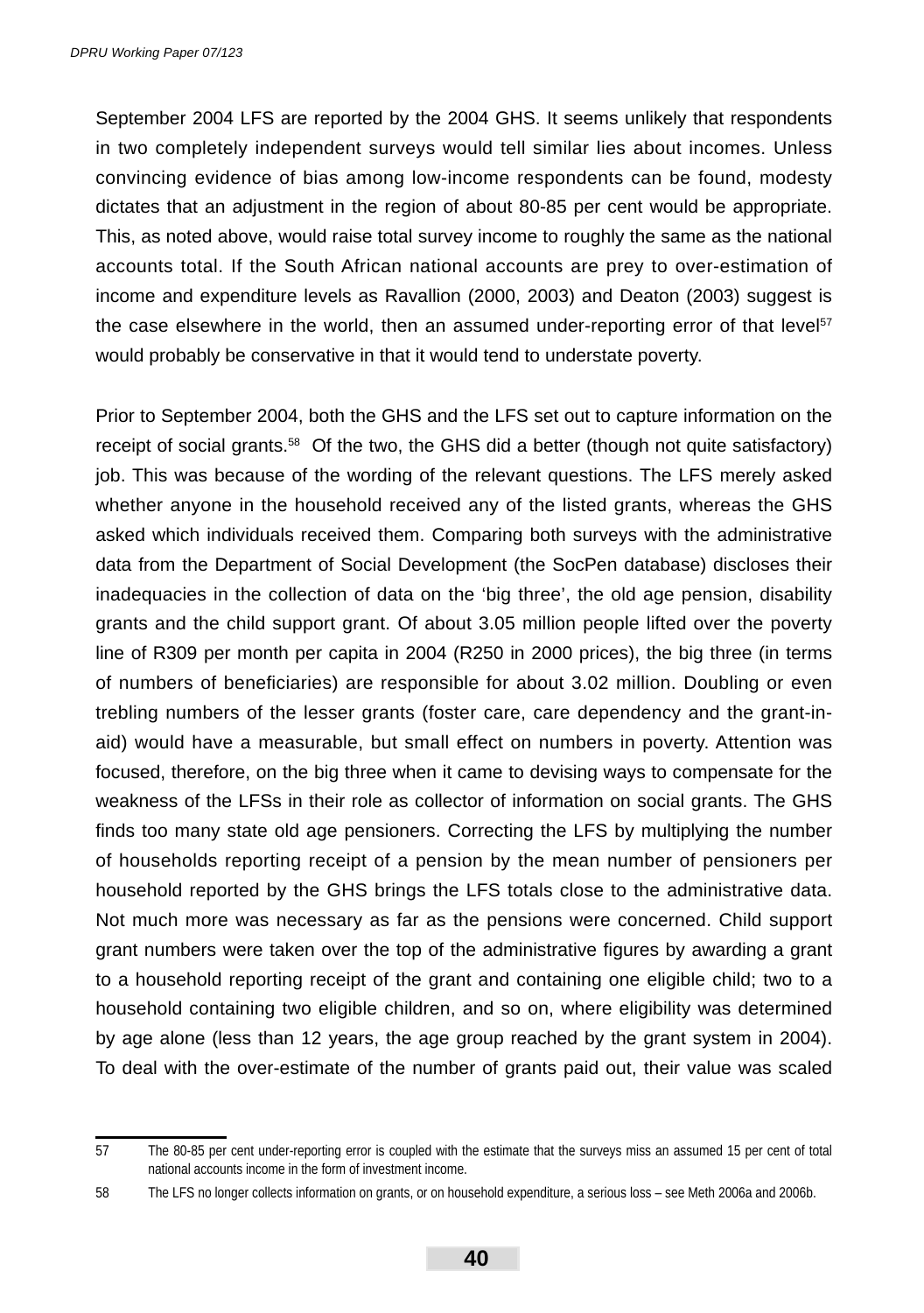downwards to make total payout the same for the survey as it was according to the administrative figures.

Most troublesome to deal with adequately was the disability grant. Although it may be appropriate to argue that almost all of the disability grant payout goes towards the reduction of the poverty gap, it is not correct to treat the grant's impact on the poverty headcount in a similar way. This is because the extent to which the grant is capable of meeting the special needs of the disabled is not easily determined. In their profile of social security beneficiaries in South Africa, de Koker *et al* (2006) give an indication of the extent of 'additional expenses incurred due to disability' (Section 5.3.5.2). Some of the sums involved are substantial. Information on four categories of expenditure, medical, extra assistance or care, regular therapy or treatment and other expenses is presented in Tables 5.76-5.79 (Vol. 1, pp.225-228). In other words, the poverty line for the disabled is likely to be quite a lot higher than that for the non-disabled. From the profiles in Vol. 3 of the work, it would appear that most of the households receiving disability grants are very poor. Only four per cent of beneficiaries were employed, while 21 per cent of the households in which they live report having missed a meal in the previous month for want of money (Vol. 3, pp.653-654). On these grounds, it seems reasonable to assume that consumption levels of the members of some (unknown) proportion of the poor households into which disability grants flowed would still have fallen below the poverty.

Partial compensation for the fact that the LFS undercounts the number of disability grants is made by multiplying the value of the grant going into households by the ratio of the number of grants detected by the GHS, to the number of households reported by the LFS as receiving at least one disability grant. This pumps up the value of the grant going into mainly poor households, making some (arbitrary) correction for the condition referred to above, namely the fact that a poverty line of R250 per month per capita almost certainly does not allow for the special needs of many of the disabled to be met. A more parsimonious correction assumes that only half of the 1.36 million grant recipients recorded by the administrative data receive enough to meet their needs. The value of the grant is scaled downwards and delivered to the 894 000 households detected by the LFS. These two assumptions are called respectively (the first of them somewhat misleadingly), the full value and half value assumptions.

Migrant remittances presented the final problem that had to be dealt with to produce a set of poverty estimates. The question here is with the extent of under-reporting of remittances. Two assumptions are used – one that under-reporting is zero; the other that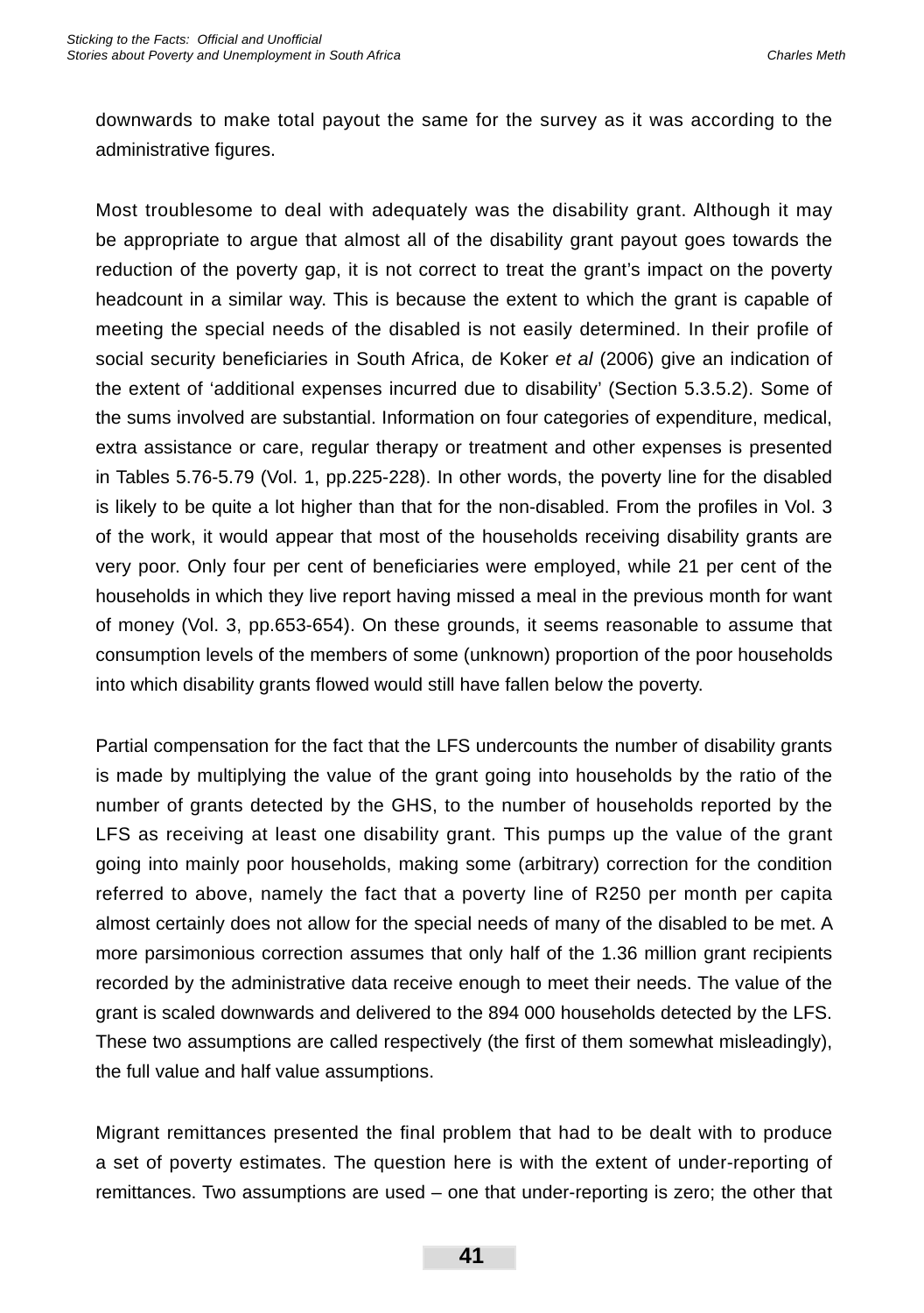under-reporting of remittances is the same as that of other earned incomes. Together, the procedures described above yield Table 6 (Table 6 in Meth, 2006b).

|  |  | Table 6: Poverty Estimates, 2004 - Income from all Sources |
|--|--|------------------------------------------------------------|
|--|--|------------------------------------------------------------|

| Error level                                                               | Zero       | 75%        | 100%       | 200%       |  |  |  |  |
|---------------------------------------------------------------------------|------------|------------|------------|------------|--|--|--|--|
| 1. Half-value disability grant, Zero under-reporting of remittances       |            |            |            |            |  |  |  |  |
| Headcount ratio $(P_0)$                                                   | 0.507      | 0.423      | 0.395      | 0.365      |  |  |  |  |
| Poverty gap ratio $(P_1)$                                                 | 0.286      | 0.245      | 0.237      | 0.216      |  |  |  |  |
| Headcount                                                                 | 23 200 000 | 19 300 000 | 18 400 000 | 16 700 000 |  |  |  |  |
| Poverty gap Rbn                                                           | 45.5       | 38.5       | 37.1       | 33.4       |  |  |  |  |
| 2. Half-value disability grant, Remittance under-reporting same as income |            |            |            |            |  |  |  |  |
| Headcount ratio $(P_0)$                                                   |            | 0.408      | 0.376      | 0.358      |  |  |  |  |
| Poverty gap ratio $(P_1)$                                                 |            | 0.235      | 0.224      | 0.209      |  |  |  |  |
| Headcount                                                                 |            | 18 600 000 | 17 600 000 | 16 400 000 |  |  |  |  |
| Poverty gap Rbn                                                           |            | 36.7       | 34.9       | 32.2       |  |  |  |  |
| 3. Full-value disability grant, Zero under-reporting of remittances       |            |            |            |            |  |  |  |  |
| Headcount ratio $(P_0)$                                                   | 0.495      | 0.413      | 0.386      | 0.332      |  |  |  |  |
| Poverty gap ratio $(P_1)$                                                 | 0.277      | 0.237      | 0.229      | 0.197      |  |  |  |  |
| Headcount                                                                 | 22 600 000 | 18 900 000 | 18 000 000 | 15 200 000 |  |  |  |  |
| Poverty gap Rbn                                                           | 44.0       | 37.0       | 35.7       | 30.1       |  |  |  |  |
| 4. Full-value disability grant, Remittance under-reporting same as income |            |            |            |            |  |  |  |  |
| Headcount ratio $(P_0)$                                                   |            | 0.399      | 0.367      | 0.325      |  |  |  |  |
| Poverty gap ratio $(P_1)$                                                 |            | 0.227      | 0.216      | 0.191      |  |  |  |  |
| Headcount                                                                 |            | 18 200 000 | 17 100 000 | 14 900 000 |  |  |  |  |
| Poverty gap Rbn                                                           |            | 35.3       | 33.4       | 29.0       |  |  |  |  |
| <b>Source:</b> Own calculations using September 2004 LFS data set         |            |            |            |            |  |  |  |  |

*Note: All sources means all income from employment, migrant remittances and all social grants*

Poverty in September 2004 is probably going to be somewhere in the region shaded grey in the middle of the table (as noted above, making a 100 per cent income under-reporting adjustment would be excessive). In place of the van der Berg *et al* (2005, Table 2) poverty headcount ratio of 0.332, we are looking at something in the region of 0.39, while the poverty gap ratio, instead of sinking to 0.146 in 2004 from 0.205 in 2000, as they suggest, was possibly about 0.23. Translating the latter into the value of the annual transfer that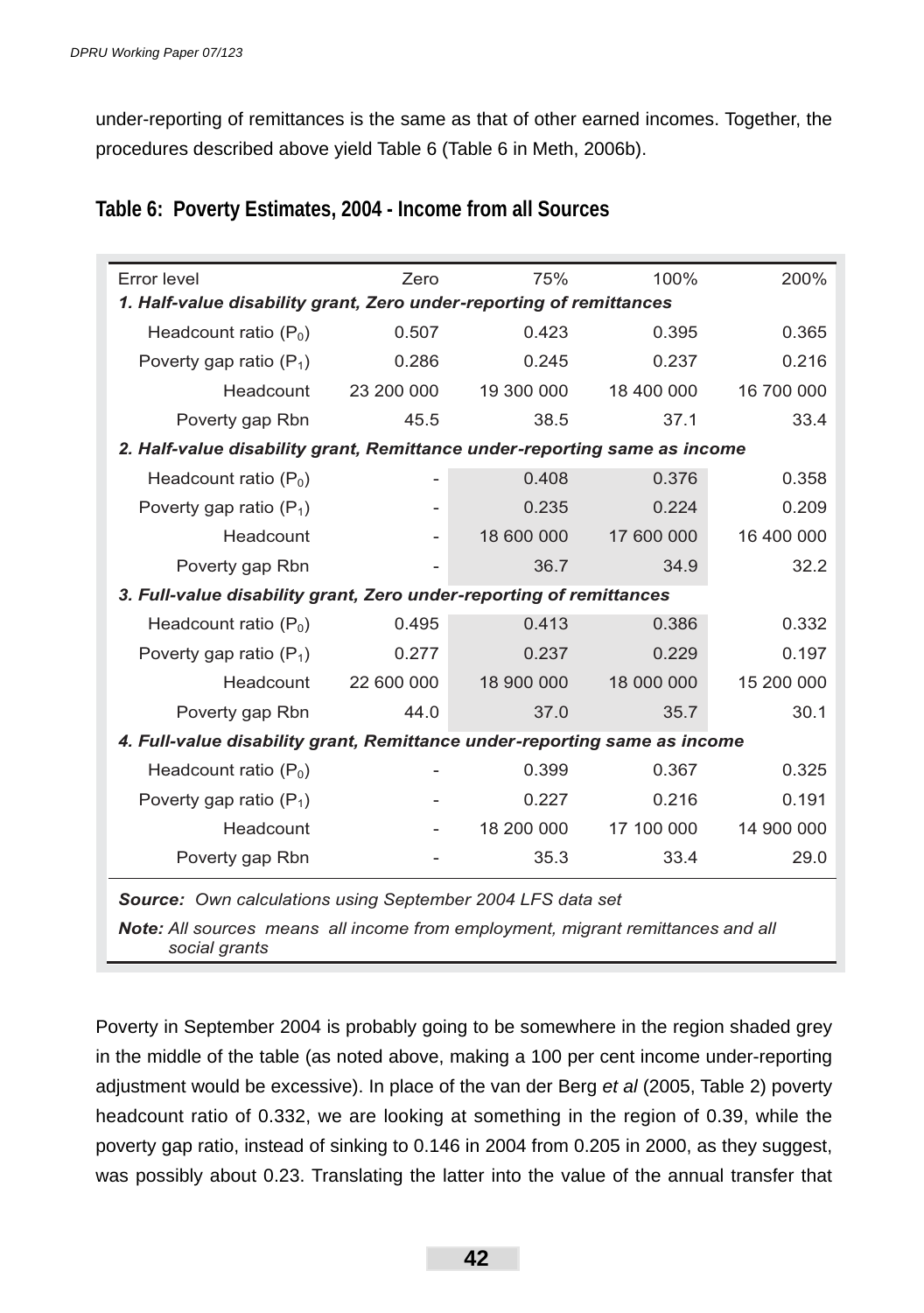would need to be made to eradicate poverty (as defined by the miserly R250 line!) would be about R35 billion per annum (in 2004 prices). This was less than four per cent of the value of the national accounts estimate of income in 2004.

As may be seen, the headcount hovers somewhere around the 18-million mark, depending on what assumptions are deployed. The estimates are sensitive to the assumptions, but even on the most parsimonious of them (with survey total income almost certainly climbing above the national accounts total) the headcount does not fall below 17 million. So much for the 2004 estimate  $-$  let us look now at the figures for 2001.

### **c. Changes in Poverty 2001-2004**

An estimate of changes in poverty levels between 2001 and 2004 is presented in Table 7.59 The September 2000 LFS cannot be used to test the proposition (from the van der Berg *et al* piece) that the headcount fell by three million or so between 2000 and 2004, because in its infancy, the LFS did not ask for expenditure data. $60$  The non-response problem for the income questions in the September 2000 LFS cannot be addressed with any ease because the absence of expenditure data robs us of the simple method by which to impute incomes.

Fortunately, the expenditure question (which used to be in the October Household Surveys – OHSs) was restored to the LFSs in September 2001. Non-responses or poor responses to the income question do not disappear in that and subsequent LFSs (and GHSs as well). The expenditure questions in them, however, elicit far fewer 'Refuses' or 'Don't knows' (or other forms of missing information) than do the income questions. That makes it possible to impute income for all but a small percentage of the workforce, even if the simple category-type questions only permit rough approximations.<sup>61</sup> So, although it is not possible (or, at least, not very easy) to look at changes in poverty over the period 2000-2004, it is possible to do so for the period 2001-2004.

<sup>59</sup> This is Table 8 in Meth (2006b).

<sup>60</sup> The first LFS was conducted in February 2000, the last October Household Survey having been carried out in 1999.

<sup>61</sup> Where expenditure fails us, it has at least been possible to use race as a proxy (albeit a very crude one) to permit an educated guess to be made of the likelihood of particular workers being poor.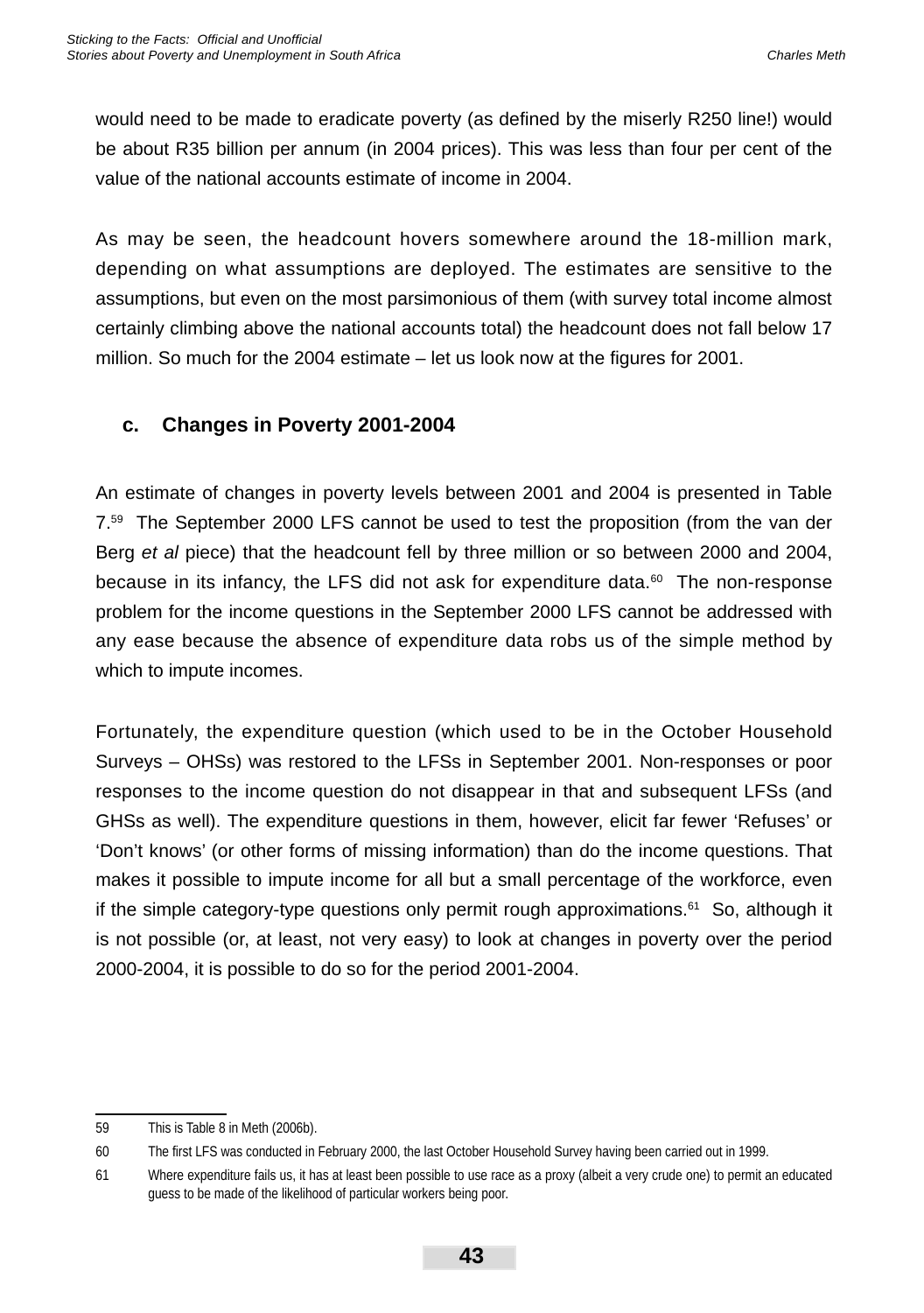Three sets of results are presented, two of them for the year 2004. One set is obtained from the September 2004 LFS and the other from the GHS for that year. Neither the GHS nor the September 2001 LFS collected data on migrant remittances. To make the September 2004 LFS figures comparable, it is necessary, therefore, to strip remittances from the income definition. It is also necessary to treat disability grants for the two years in the same way. Accordingly, the September 2004 LFS figures in Table 7 use the 'full value' assumption (described above) for disability grants. Poverty headcounts for September 2004 thus exceed their counterparts in Table 6 by the amount by which remittances reduce poverty. A little mental arithmetic suggests that remittances appear to lift somewhere between one and one-and-a-half million people over the poverty line (depending on the extent to which incomes and remittances are under-reported). Lest it be thought that this number is small, it should be borne in mind that remittances fulfil the vital function of sending income into workerless households, even if they are not large enough to lift many of these households out of poverty.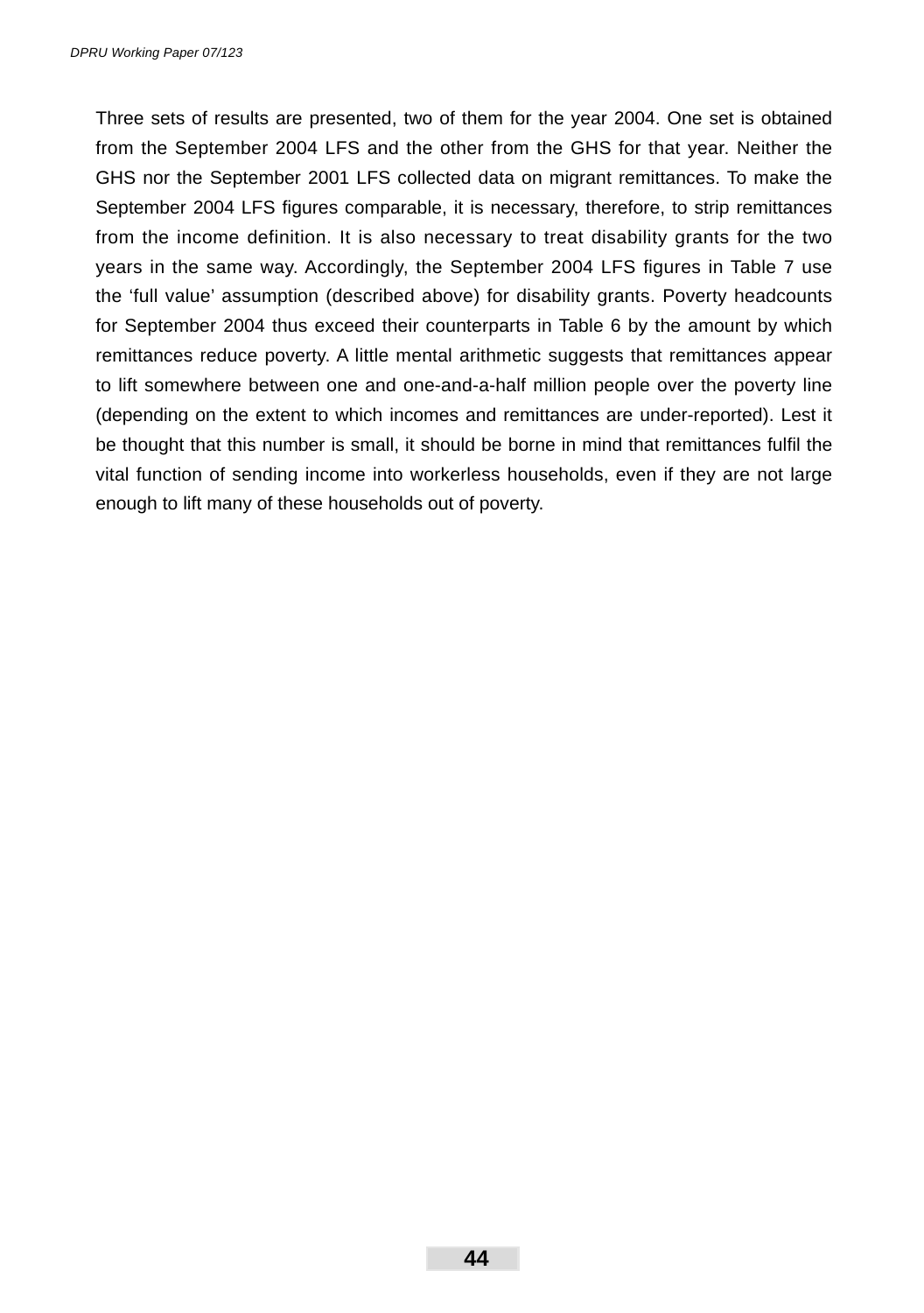**Table 7: Poverty in South Africa, 2001-2004**

| <b>2004 GHS</b>           |            |            |            |            |
|---------------------------|------------|------------|------------|------------|
| Error level               | Zero       | 75%        | 100%       | 200%       |
| Headcount ratio $(P_0)$   | 0.542      | 0.460      | 0.442      | 0.401      |
| Poverty gap ratio $(P_1)$ | 0.231      | 0.186      | 0.180      | 0.155      |
| Headcount                 | 25 100 000 | 21 300 000 | 20 400 000 | 18 600 000 |
| Poverty gap Rbn           | 55.0       | 47.5       | 46.3       | 42.0       |
| September 2004 LFS        |            |            |            |            |
| Error level               | Zero       | 75%        | 100%       | 200%       |
| Headcount ratio $(P_0)$   | 0.510      | 0.427      | 0.399      | 0.370      |
| Poverty gap ratio $(P_1)$ | 0.305      | 0.262      | 0.255      | 0.235      |
| Headcount                 | 23 300 000 | 19 500 000 | 18 600 000 | 16 900 000 |
| Poverty gap Rbn           | 48.8       | 41.4       | 40.1       | 36.6       |
| September 2001 LFS        |            |            |            |            |
| Error level               | Zero       | 75%        | 100%       | 200%       |
| Headcount ratio $(P_0)$   | 0.549      | 0.459      | 0.439      | 0.389      |
| Poverty gap ratio $(P_1)$ | 0.375      | 0.322      | 0.310      | 0.310      |
| Headcount                 | 24 800 000 | 20 700 000 | 19 800 000 | 17 600 000 |
| Poverty gap Rbn           | 50.5       | 43.0       | 41.3       | 37.7       |
|                           |            |            |            |            |
| Change: Sept 01-Sept 04   | $-1500000$ | $-1200000$ | $-1200000$ | $-700000$  |

*Source: Own calculations using September 2004 LFS, the 2004 GHS, and the September 2001 data sets . Revised weights, supplied by Statistics South Africa, have been applied to the 2001 LFS data.*

*Note: Income equals income from employment plus social grants. No data on remittances are collected by the GHS and the September 2001 LFS.*

There are three striking features in the results in Table 7. The first is that it looks, from the two sets of LFS results, as though the headcount fell by about 1.2 million over the three years, a far cry from the 3.1 million reported by van der Berg *et al* for the four-year period. The second, however, is the quite substantial drop in the poverty gap ratio (possibly from about 0.316 to about 0.258). Third are the big differences between the LFS and GHS results for 2004, the latter generating a far more gloomy picture.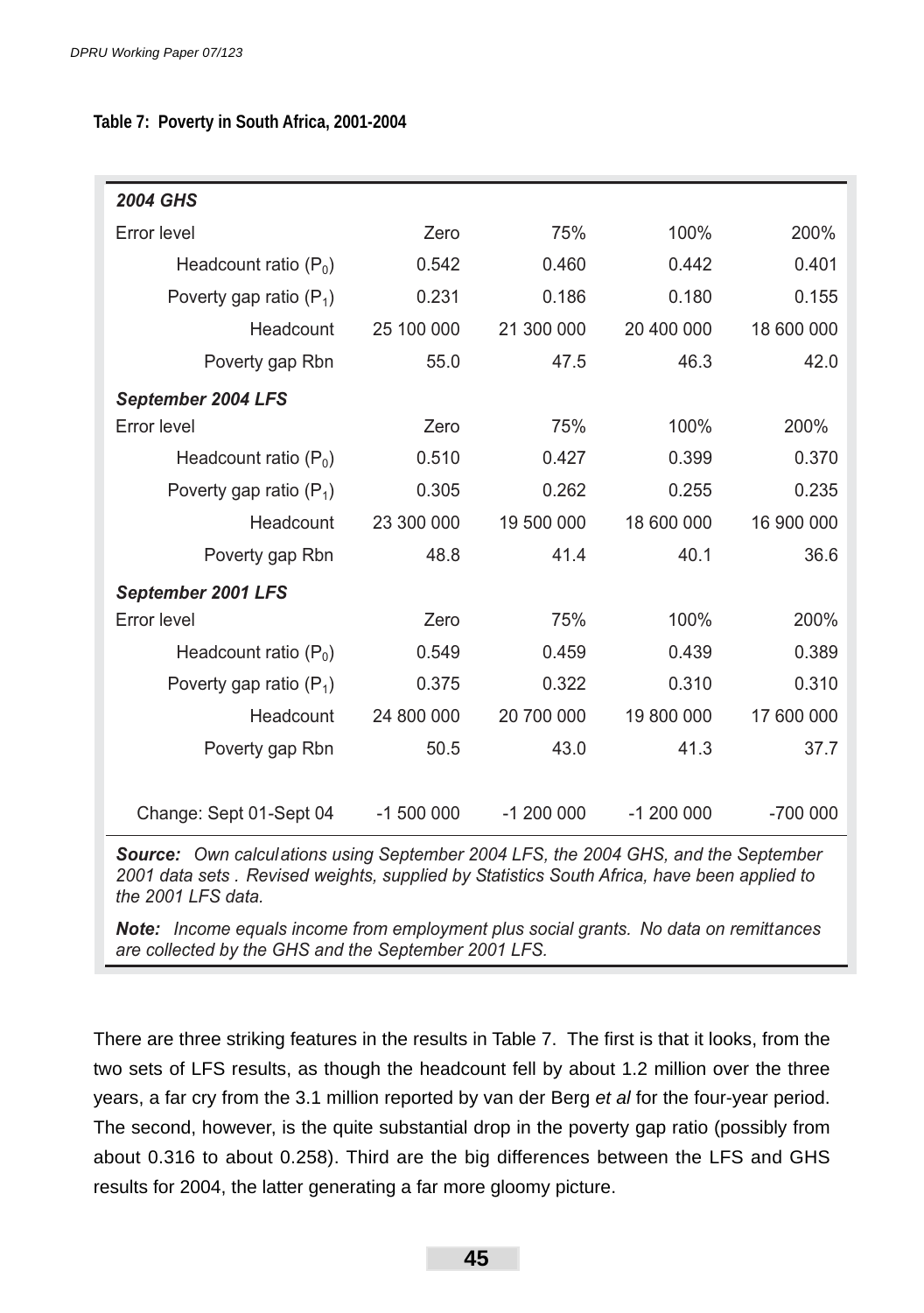Digging into the finding that the poverty headcount fall between 2001 and 2004 could have been about 1.2 million (let us be generous and say that it could have been as high as 1.5 million) if we discount the zero-error and 200 per cent error estimates, it could be argued that this is not inconsistent with expectations. A substantial part of the social grant system was already in place, $62$  employment growth was slack, and there were simply not enough workers in poor households for income growth to have made much of a dent in poverty.

To reject the finding that the fall in the headcount was approximately one-and-a-half million (instead of three million), a number of arguments could be advanced, the first being that it is inappropriate to use two sets of cross-section survey results as though they were time-series data. If this objection is valid, however, it must apply with equal force to the van der Berg *et al* effort, which does the same thing with AMPS survey data. Another possible problem is that the sample for the 2001 LFS was not adequate. $63$  It is also possible that the survey design is such that unemployment, the major cause of poverty in South Africa, is significantly overstated, while employment is understated. To investigate fully each of the ways in which the results may have been infected, is no small undertaking. As a researcher, I am compelled, as are van der Berg *et al* (2005, p.),<sup>64</sup> to take certain findings on trust. The onus is upon those who would dismiss my findings, to show why it is inappropriate for me to have relied upon the sources in question.

Although estimated declines in headcounts in Table 7 are relatively slight, the falls in the headcount ratio are fairly substantial. Possible increases in poverty caused by population growth, on the one hand, and the reduction in poverty caused by the extension of the social grants,<sup>65</sup> on the other, are working in opposite directions, with the latter dominant, in

<sup>62</sup> See Table 4 in Meth (2006b).

<sup>63</sup> The 'missings', 'don't knows' and 'refuses' among respondents in the September 2001 LFS are similar in proportion and number to those in the September 2004 LFS. In 2001, there were 26 532 employed respondents. Of them, 18 920 (71.3 per cent) gave point estimates of income, while 5 997 (22.6 per cent) gave category estimates. 'Missings', 'don't knows' and 'refuses' numbered 1 618 (6.1 per cent of the employed). After imputation using data on expenditure, this was reduced to 637 cases (2.4 per cent of the employed). Source: own calculations using September 2001 LFS data set.

<sup>64</sup> They "trust national accounts data for aggregate household income" and AMPS "survey data for the distribution of such income between households." (2005, p.11)

<sup>65</sup> In the absence of the increases in the numbers of social grants, poverty would obviously have been much worse in 2004. Applying the 2001 headcount ratios to the 2004 population suggests that there would have been somewhere between 1.8-2.2 million more poor people in 2004 than are reported in Table 7.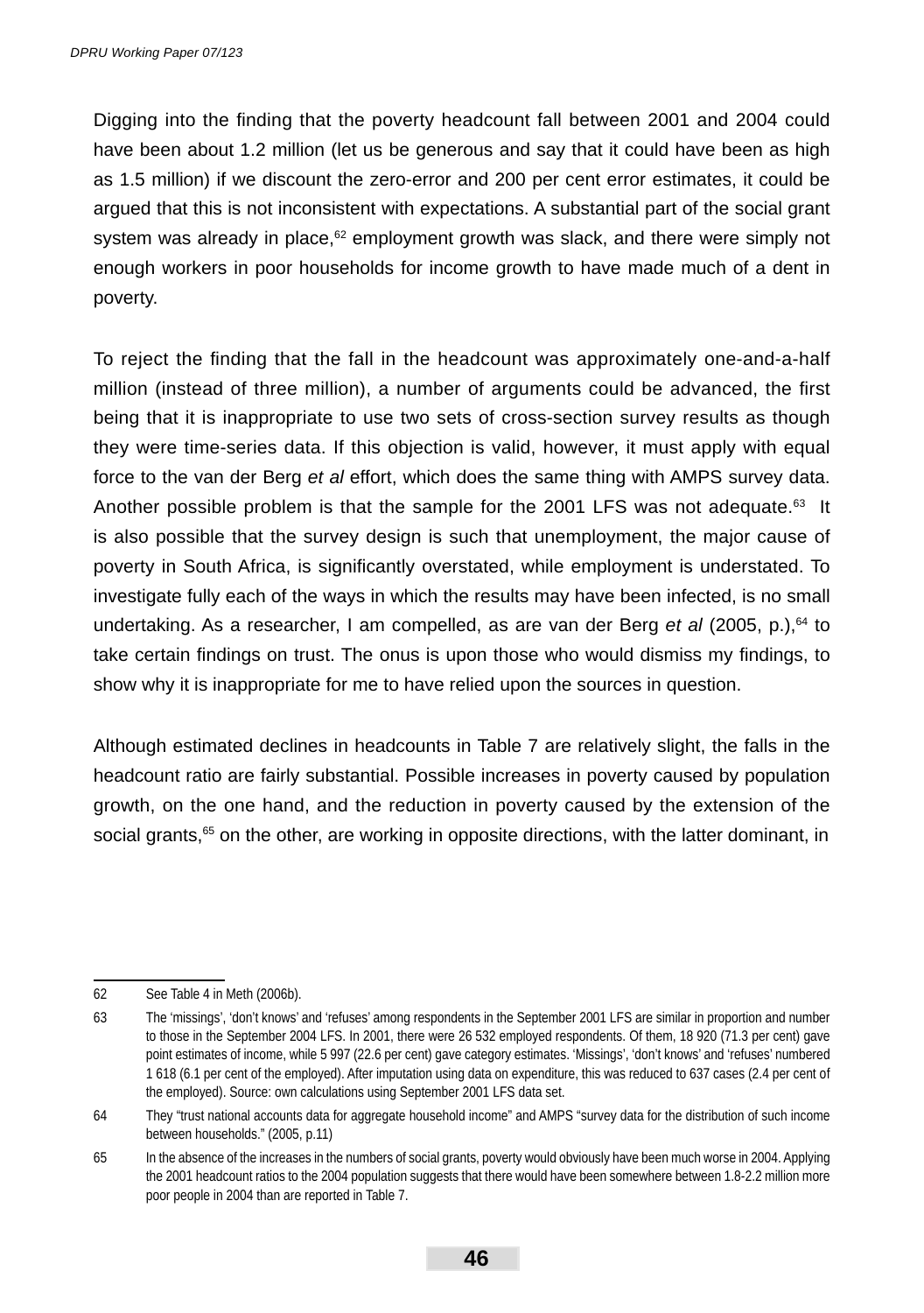part, because population growth rates are falling.66 This outcome prompts a consideration of the contribution, positive or negative, of population growth to poverty reduction. South Africa's poverty reduction goal, like that of the other countries committed to the achievement of the Millennium Development Goals, is one of halving the 'rate', i.e., the headcount ratio  $(P_0)$ .<sup>67</sup> The adoption of such a goal does not mean that headcount itself must fall as well – it is quite possible for population growth to cause headcounts to rise while headcount ratios fall. Whether, under such conditions, one can say that poverty had 'gone down' is one of the 'hard questions' posed by Kanbur (2004, pp.6-7). As we shall see below, however, population growth rates in South Africa have fallen so much, that there is now little chance of such a question having to be answered.

Poverty in the period 2001-2004 in South Africa appears, however, unambiguously to have 'gone down'. The headcount ratio  $(P_{o})$  and the headcount, as well as the poverty gap ratio  $(P_1)$  and the poverty all fall. The critical question, of course, is, by how much? Presumably emboldened by the van der Berg *et al* (2005) findings on poverty reduction, senior politicians, as we have seen above, have taken recently to asserting with confidence that the poverty halving goal will be met. $68$  It is not known if these assertions are based on a model, or are merely back-of-envelope calculations informed by the apparent success of poverty reduction in the period 2000-2004.

Building a model to speculate on future possibilities is, of course, simplicity itself (how accurate its predictions are, depends entirely, of course, on how well the future values of the relevant variables have been guesstimated). Assume that, because full take-up of the planned extensions to South Africa's social grant will soon be reached, the van der Berg *et al* poverty reduction estimates for period cannot be extrapolated very far into the future.

<sup>66</sup> Population growth rates for the years 2001-2002; 2002-2003; 2003-2004; 2004-2005 and 2005-2006 respectively are, 1.25; 1.22; 1.19; 1.17 and 1.06. See mid-year population estimates for 2006 (P0302, 1 August 2006, Table 5, p.6). The decline in the population growth rate after 2004 (0.11 percentage points) is much larger than those in previous years. Population growth rates in the 2006 release are higher than the corresponding rates in the mid-year population estimates for 2005 (P0302, 31 May 2005, Table 7, p.10).

 $67$  In South Africa's case, the target year is 2014, the  $20<sup>th</sup>$  anniversary of the commencement of democratic rule, rather than by 2015. It is not obvious what base year the South African government has in mind. The United Nations uses 1995. Because of the fragmented nature of South African statistics, poverty levels in 1994 or 1995 are the subject of some disagreement. AsgiSA seems to suggest that the intention is to halve the rate of poverty to "less than one sixth of households". This precedes a statement which says that "there remain about a third of South African households not yet able to benefit directly from our economic advances". I take it that this is a way of saying that the (household) poverty rate is (currently) about 0.33. One could conclude from this that the base year is 2006.

<sup>68</sup> Recall that President Mbeki used the figures to reassure Prince N E Zulu, during question time in Parliament on March 30'2006, that government was on course to halve the poverty rate by 2015, while Joel Netshitenzhe uses them to make the same claim in his critique of Pilger (*Sunday Independent*, August 20 2006).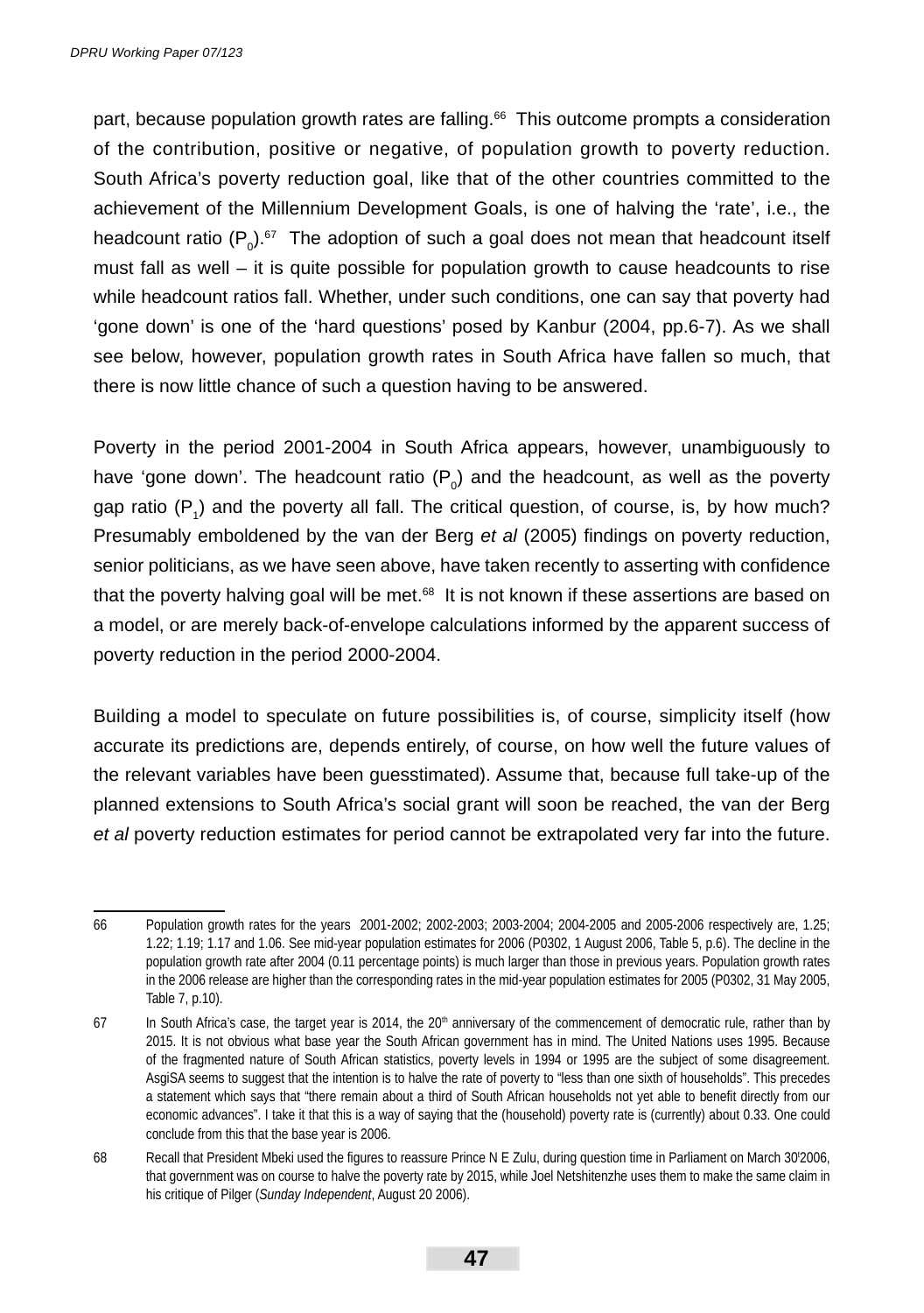Assume, instead, that the headcount falls by three million between 2004 and 2014. With a sustained decline in the population growth rate of 0.06 percentage points each year from a reported population growth rate of 1.17 per cent per annum in 2004-2005, the headcount ratio would fall from 0.410 to 0.314. Using these same assumptions, but aiming for a halving of the poverty headcount ratio (to 0.205) in 2014, would require the headcount to fall from 18.6 million in 2004 to 10.2 million in the end year, a tall order.<sup>69</sup> Interestingly, the poverty halving goal becomes harder to achieve (in absolute terms) as the fall in the population growth rate accelerates. This is because a smaller end-year population with a given headcount ratio, yields a smaller headcount in the end-year, thus raising the number that have to be lifted out of poverty between the start-year and the end-year.

Unless the rate of poverty reduction, as measured by the headcount ratio, slows to a barely discernible trickle, it is highly unlikely, in South Africa's case, that Kanbur's hard question of whether a fall in the poverty rate accompanied by a rise in the poverty headcount, constitutes a reduction in the severity of poverty, will be posed. HIV/AIDS has reduced the population growth rate by enough to ensure that even a slight fall in the headcount ratio will be accompanied by a fall in the headcount itself. It would be sobering, amidst the premature celebration of the likely attainment of the poverty halving goal, for the contribution of this awful epidemic to that (possible, but unlikely) achievement, to be acknowledged.

### **d. A Three-Million Headcount Fall, 2000-2004?**

Poverty reduction can come about for three reasons: employment growth; earnings growth and increases in social grant income. The claim by van der Berg *et al* that the number of people living in poverty fell by three million between 2000 and 2004 does not receive much support from the available evidence. That evidence is reviewed in Meth (2006b). It is not the intention to do much more than to summarise the major findings here.

<sup>69</sup> To produce a situation in which the hard question about poverty arises to which Kanbur (2004) refers, it would be necessary to have population growth rates not seen in South Africa for a long time, as the following (obviously hypothetical) example shows. All other things being equal, if we start with a headcount ratio of 0.41 in 2004, and we assume that the population growth falls by 0.02 percentage points per annum, the headcount would remain static over the period 2004-2014, if the population growth rate in 2004 had been 2.5 per cent per annum. The headcount ratio in 2014 would then be about 0.325. If the population growth rate did not fall, the headcount would begin to rise slowly, thus prompting the Kanbur 'hard question'.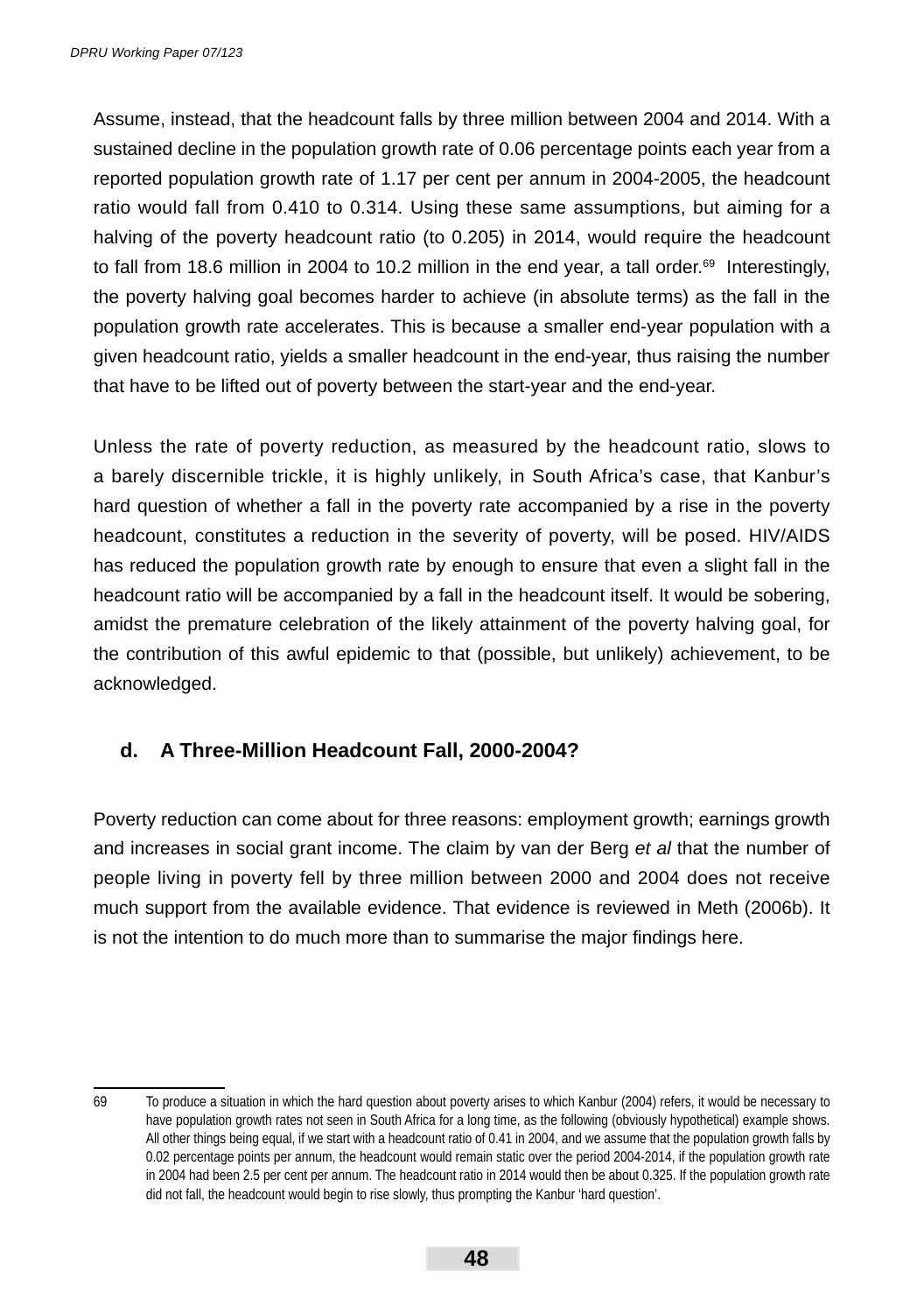As far as employment is concerned, it looks as though those in the best-off households scored handsomely, while the numbers employed at lower income levels fell. The number of workers living in households with incomes of R10 000 or more per month, increased by more than 600 000 between 2001 and 2004. In households where income was less than R1236 per month, home to more than 70 per cent of the poor, over 200 000 jobs were lost between 2001 and 2004. In the van der Berg *et al* paper, a simulation exercise (2005, p.21) finds a pro-poor bias to one million hypothetical jobs. If the LFSs are to be believed, the reality is quite the opposite.

For evidence of earnings growth, we turn to the work of two of the co-authors of the van der Berg *et al* (2005) paper, Burger and Yu (2006). The authors present their results in graphical rather than table form. This is a bit of drawback, because one has to guess at the numbers underlying the graphs. It is also a bit of a blessing, however, because it makes it clear, at a glance, that interpretation is sensitive to end-point selection. Looking at their Figure 3 (p.8), if one starts with the very first LFS, earnings of informal economy workers appear to increase from about R500 per month (in 2000 prices) in February 2000 to about R900 in September 2005. Real earnings in September 2000, however, look as though they were about R800 per month. They dip (inexplicably?) to about R600 per month in February 2001, only to climb again. This erratic behaviour undermines the validity out of their claim that "the earnings of the self-employed have been steadily increasing" (2006, p.8). Real earnings of the self-employed show a more substantial increase, possibly from about R1900 to about R2500 between September 2000 and September 2004 (2006, Figure 4, p.9). These folk, however, are unlikely to have been numbered among the poor in the first place, so are not of great interest to us. A similar conclusion holds for workers in the formal sector, where average earnings rise from about R2700 to R2800 per month between September 2000 and September 2004 (2006, Figure 5, p.10). African workers in the formal sector see their average real earnings rise from about R1800 to R2000 per month between September 2000 and September 2004 (2006, Figure 8, p.12). Average earnings of the unskilled show precious little change over the period September 2000 and September 2004 (2006, Figure 10, p.13), possibly rising from about R900 in 2000 to R1000 in 2004.

There is little in all of this to encourage the belief that rising real incomes contributed much to the decline in the poverty headcount asserted by van der Berg *et al* to have taken place between 2000 and 2004. If employment of lower skilled workers fell, or was static, as the figures in Table 11 in Meth (2006b) suggest (and as one would expect in a time of high and rising unemployment), there would be even less reason to believe that any part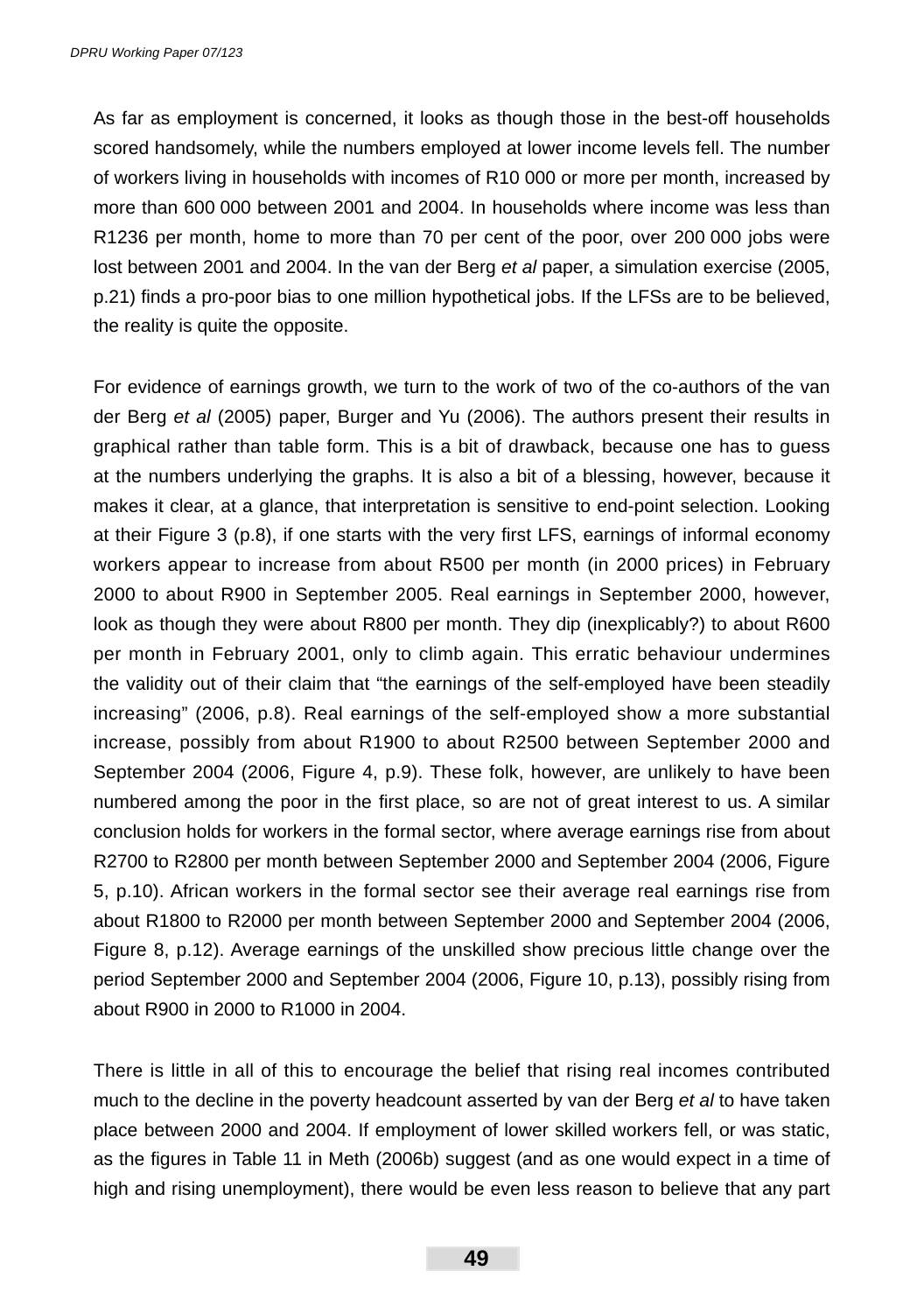of the asserted headcount fall was due to income increases. In short, the case for poverty reduction of the magnitude they claim comes to rest on social grants.

### **e. Social Grants**

Without social grants, it is safe to say, conditions among the poor would have been dire indeed. The grants appear to have lifted about 1.7 million people over the poverty line in 2001 (and brought many others below it, closer to the line). By 2004, rapid expansion in the number of grants made, raised the number released from poverty to about 3.2 million. So, although there was a large increase in the number of social grants, the increase was not enough to lift more than an additional 1.3 million-1.5 million or so people out of poverty.

While the increase in social grant expenditure (in partial fulfilment of the State's constitutional obligations) is to be welcomed, the poverty gap in rand terms in 2004 was still some R35 billion per annum in 2004. This sounds, and is, a large sum of money to redistribute each year. It was, however, less than three per cent of GDP in 2004 – that is what it would take to eradicate income poverty, if some way of delivering it (with near perfect targeting) could be found.

Three grants, as we noted above, do most of the work: the old age pension, child support grants and disability grants. It is important to bear in mind that none of these is intended to meet the needs of the unemployed, although, through the process known as benefit dilution, the unemployed almost certainly share this source of income. Old age pensions have the greatest impact on poverty. In 2004, the approximately two million pensions raised about 1.5 million people in 600 000 households over the poverty line.

Five million child support grants look as though they lifted about 900 000 people in 150 000 households out of poverty. In terms of the numbers of beneficiaries, the grant with the largest increase was the child support grant. This had a relatively limited effect on the numbers living below the poverty line, however, because of the small size of the CSG,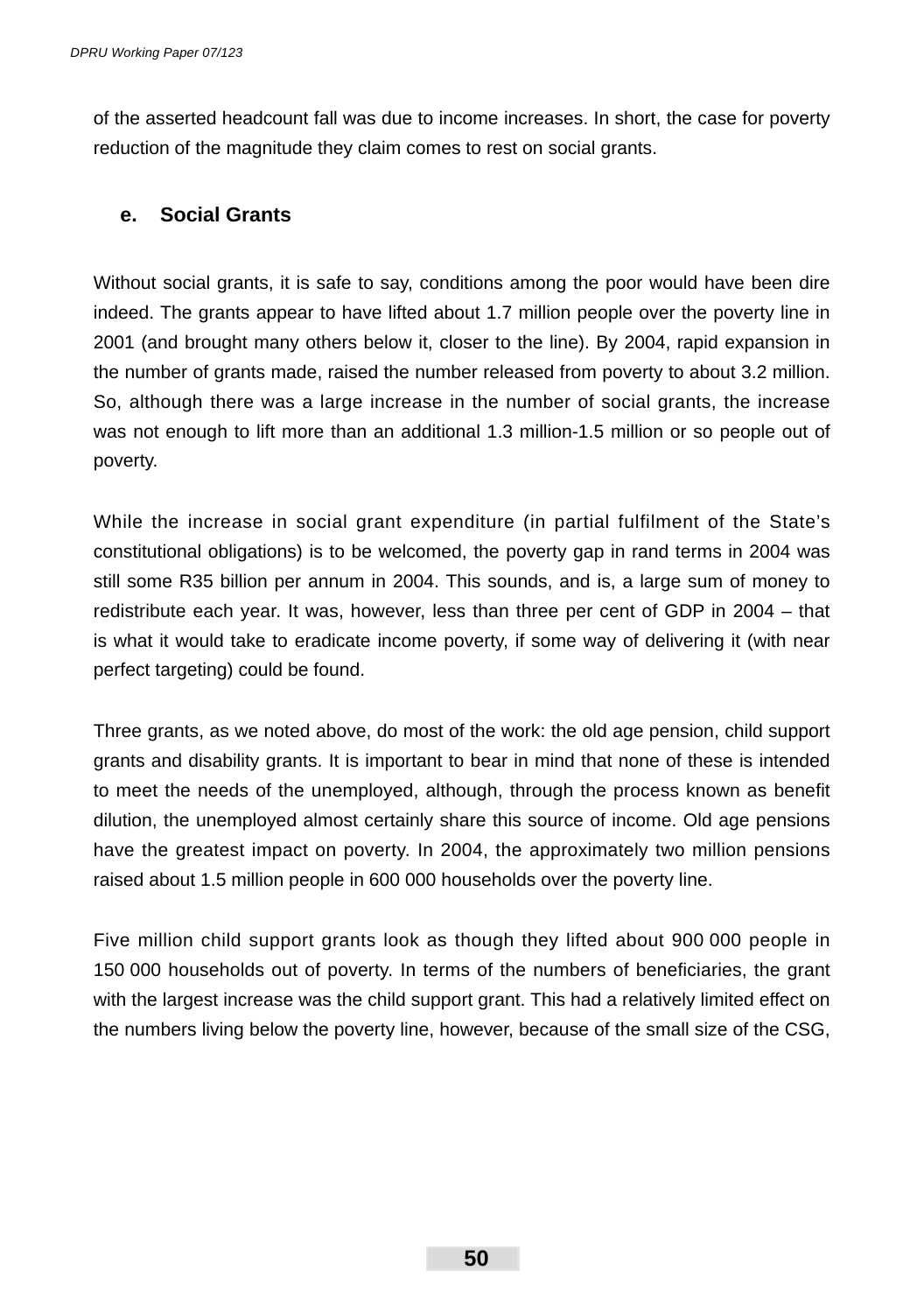and because many of the households into which the grants flow are so very poor, having no other sources of income (which implies, of course, that the grants are well targeted).<sup>70</sup>

Next in importance to these two is the disability grant. Estimating its impact poses serious problems. Since most of the recipients of disability grants are poor, it is appropriate to allocate most of the money paid out in the form of disability grants to a reduction of the poverty gap. The same cannot be said about headcounts. This is because, as noted above, the costs of meeting the special needs of the disabled are not known with any precision. The degree to which the grant lifts them (and the households in which they are located) out of poverty, cannot, therefore, be determined.

Up until recently, the number claiming disability grants (and foster care grants) spiralled rapidly upwards, a wholly predictable consequence of (a) the AIDS epidemic, and (b) the yawning gap in South Africa's social protection system. Apart from the few hundred thousand reached (each for a short while) by the EPWP, there is effectively no social protection for the working age population. As a consequence, the number of disability grants paid grew from 613 000 in April 2002 to 694 000 in April 2002, and then to 1.27 million in April 2004 (IGFR, 2004, Table 6.14, p.76). One of the important explanations of this, according to Delany *et al* (2005) is poverty and unemployment. In one of the areas in which the study conducted in-depth interviews, it was reported that:

> "the disability grant is viewed as 'igrant yokuhlupheka' or 'the grant for the poor people', both by the general public and some involved in the assessment process." (2005, Section 6.2.2.1)

a perception that is by no means limited to that particular locality. So bad was poverty that the study (by CASE) found evidence of the desperate decision by sick people to sacrifice their health (remain ill) in exchange for the grant. Given government's concern

<sup>70</sup> The poverty-reducing effects of the child support grant are moderated by what appears to be fairly large scale abuse of the system by households at the upper end of the income distribution. The 2005 GHS suggests that among a total of 5.8 million grants disbursed, 444 000 went into households where monthly expenditure was between R5000-9999, and a further 180 000 into households where income exceeded R10 000 per month (own calculations on GHS 2005 data set, correction for income under-reporting of 75 per cent was used, and income from all sources, except migrant remittances was taken into account). Since 2005, government has taken active steps to combat benefit fraud (see below), so it may be that the GHS is picking up the results of these malpractices before the crackdown began. At any event, the fraud makes that other chestnut 'young girls falling pregnant simply to claim the child support grant' (a conservative favourite) pale into insignificance, as well it should. From fieldwork conducted between February and July 2005, de Koker *et al* (2006, Vol. 3, p.658) found that less than five per cent of child support grant claimants were aged less than 21 years, effectively giving the lie to the rumour of hordes of teenagers rushing to claim the grant.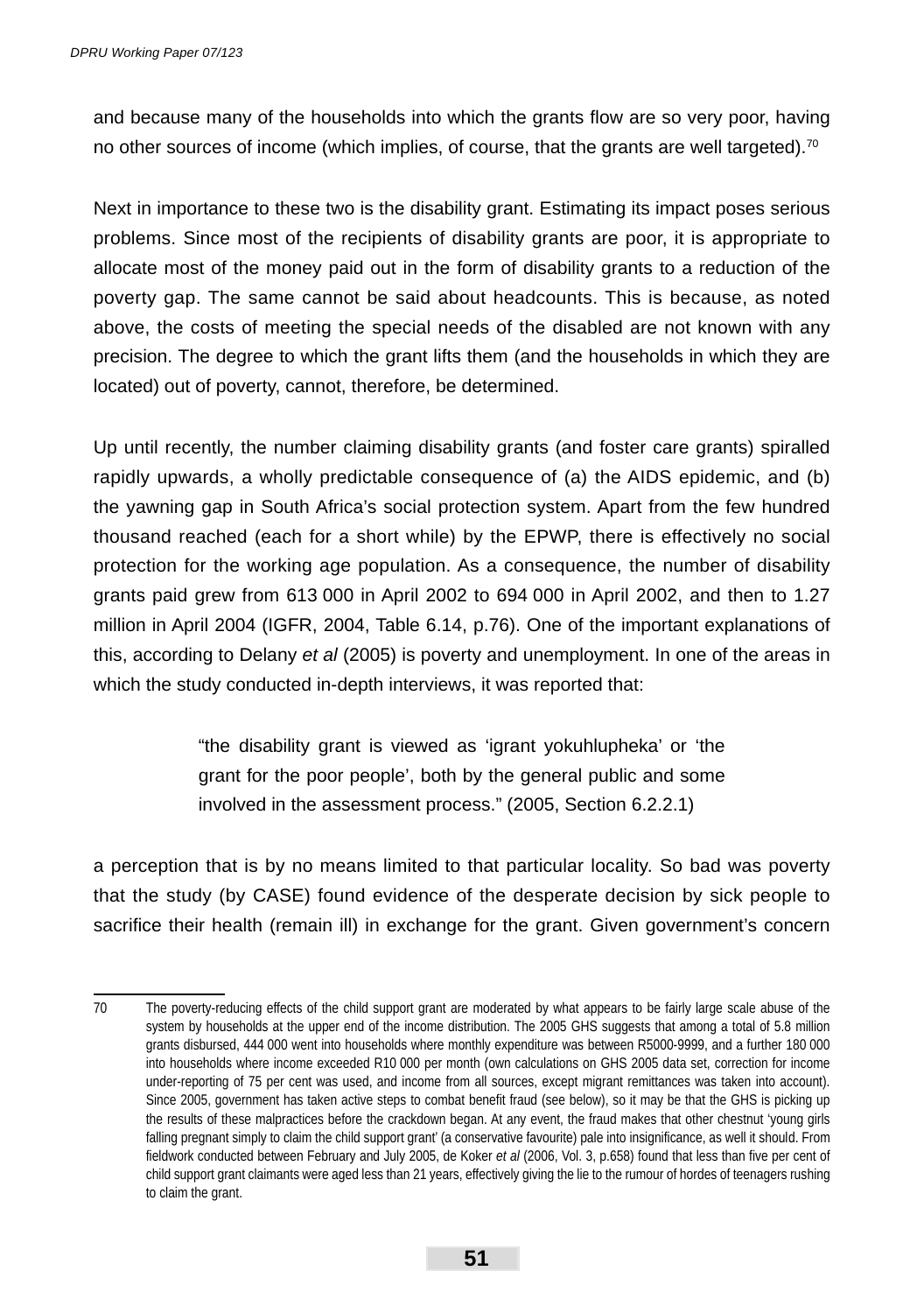with 'perverse incentives' in the social grant system, finding ways to halt the growth in the number of successful applications for disability benefits was obviously a matter that exercised the minds of those whose job it is to act on such things. Control seems to have been regained, presumably by tightening up (and medicalising) the assessment procedures (Nattrass, 2006, p.7).71 By March 2006 the number of disability grant beneficiaries had stabilised at about 2.13 million (Plaatjies, 2006, Slide 6). If trends observed up until 2004 had continued into the future, disability grants would have overtaken the old age pensions in terms of numbers in a few years. That would have made a substantial contribution to poverty reduction. The threat (likelihood?) of such an outcome appears, at least for the meanwhile to have been averted, albeit at potentially very high cost (Nattrass, 2006, p.7). Although the rapid growth in the numbers of disability grants undoubtedly made an increasing contribution to the reduction in poverty, it is nevertheless still not appropriate to assume that the grants succeeded in eliminating poverty in all of the households into which they flowed. The special needs of many of the disabled must have gone unmet in the face of the extreme poverty of the households in which they lived.

<sup>71</sup> Minister Skweyiya (of the national Department of Social Development) was reported as stating that more than 20 per cent of disability grants were obtained fraudulently. See *Mail & Guardian* online, 5 May 2005, in the article by Donwald Pressly headed "Ninety thousand confess to welfare grant fraud". The article refers as well to the 41 000 public servants in receipt of grants, all of whom were being investigated.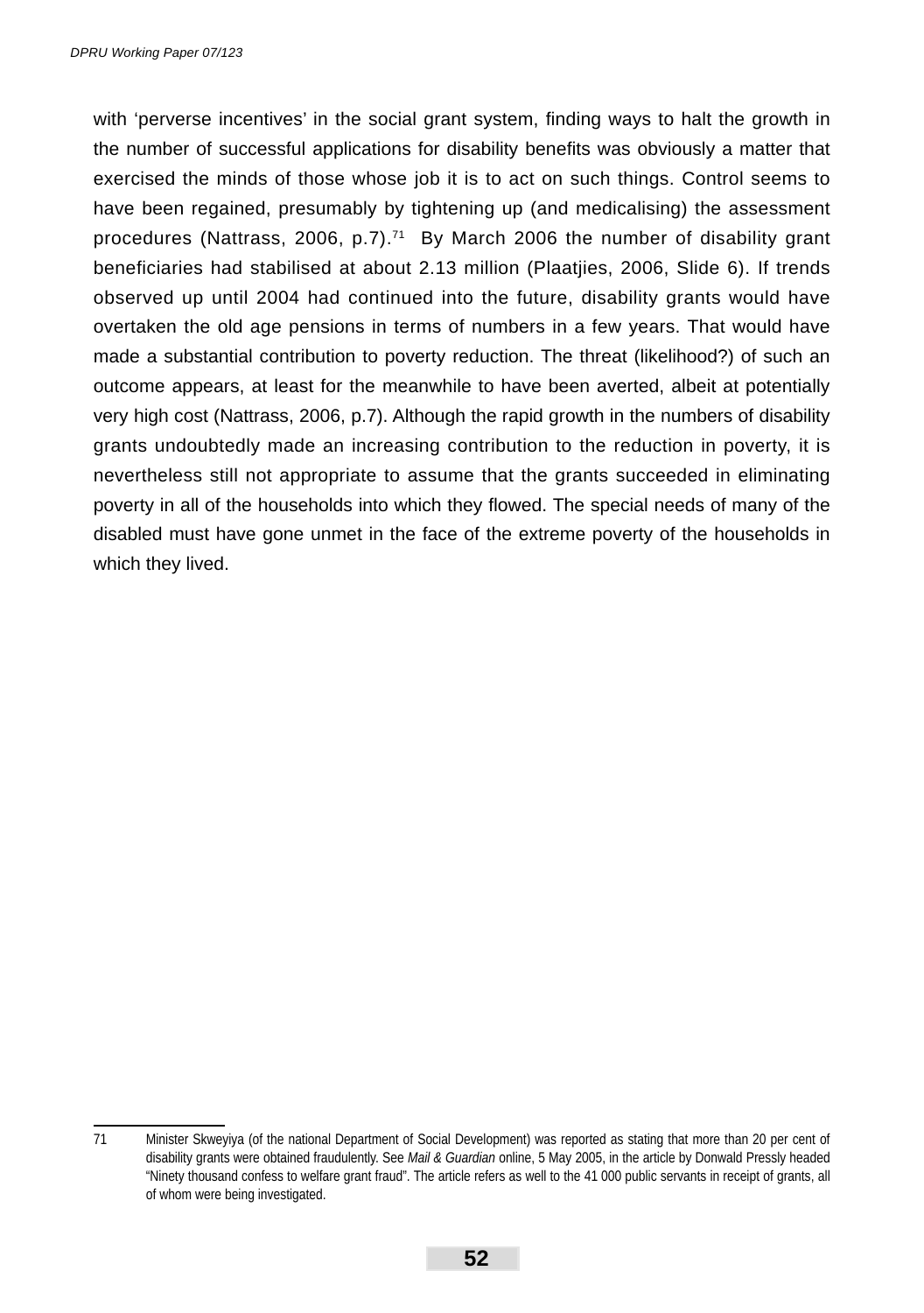## **5. Conclusion**

Stories about poverty and unemployment in South Africa differ, depending on who is telling them. Differences of interpretation are less easily justified in the case of unemployment, than they are in the case of poverty. Government appears not to have much faith in the 'official' figures gathered by the biannual Labour Force Surveys.<sup>72</sup> No less a personage than the President himself, as we have seen, prefers the appearance of casual observation (the non-appearance of '… at least 4 million South Africans walking about in our villages, our towns and cities "actively looking for work" ') to the essence portrayed by the LFSs. Social commentators are, of course, perfectly at liberty to reject the LFS findings – they may do so on the basis of casual empiricism; they could turn to surveys like the  $AMPS<sub>1</sub>$ <sup>3</sup> or even, as some have, to proxies like the Unemployment Insurance Fund records. If they do not do that, they then discover that apart from the odd lapse, the (revised)<sup>74</sup> LFSs tell a fairly coherent tale.<sup>75</sup> That tale does not accord with government's oft-repeated claim that (one of the causes of) the continuing unemployment problem is the 'fact' that the rate of growth of the numbers of economically active, exceeds that of the working age population.76 Everybody knows that the unemployment problem is serious – nobody can say for certain why it is so bad. Taking refuge in a mistaken interpretation of events between 1996 and 2005 contributes nothing to its solution. Nor does repetition of the slogan 'we are on track to halve unemployment by 2014' – careful analysis suggests that there is little basis, other than faith, to underpin this assertion – there are simply too many unknowns to permit statements of this sort to be made with confidence (Meth, 2004; 2006c).

Unemployment is difficult to measure, employment more so. Poverty measurement, however, is in a league of its own. Surprisingly, given the fact that poverty eradication (or at least, poverty alleviation) is one of government's most important goals, no national

<sup>72</sup> The rejection of 'official' poverty estimates in South Africa (Statistics South Africa, 2002) was even more emphatic. It is ironic that the poverty estimates that currently enjoy favour at the highest political level are generated from 'unofficial' (private sector) data.

<sup>73</sup> The economic activity question in the 2004 AMPS (Question PD2) asks; "Which one of these statements best describes your working life?" Respondents are offered the options of working full-time or working part-time. If they are not working, they are invited to select among 'housewife', 'student', 'retired' or 'unemployed'. This simplicity contrasts strongly with the LFS questionnaires. The quality of the information collected in the AMPS is anybody's guess.

<sup>74</sup> See statistical release P0210, 26 September 2005, and subsequent LFSs.

<sup>75</sup> About the October Household Surveys, it is less easy to be sure.

<sup>76</sup> It is only possible to tell this story if one willfully ignores the obvious break between the OHS series, which ends in 1999, and the LFS series, which commences in 2000.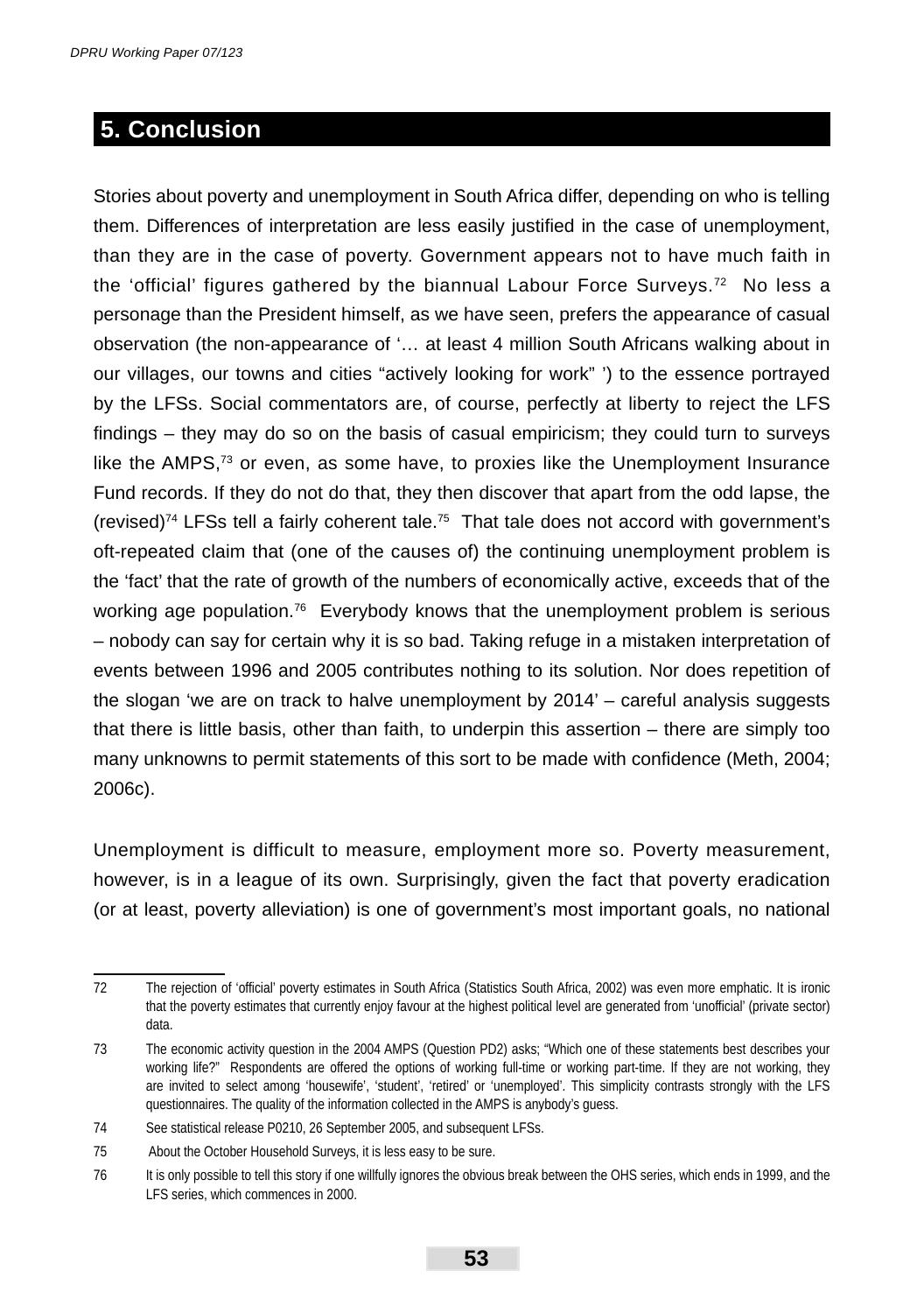survey, specifically dedicated to the task of measuring poverty (and inequality) has been conducted since the dawn of democracy. Academics interested in the subject have thus had to make do with whatever has been available.<sup>77</sup> Both my results (Meth 2006a; 2006b) and those of van der Berg *et al* (2005) are further instances of academics 'making-do'. As noted above, the decision by van der Berg and his co-authors to make use of the AMPS data is bold and innovative. Such are the uncertainties of their methodology, however, that their results should be regarded as tentative and exploratory, rather than authoritative. The political attractiveness of the results, unfortunately, is such that important users in government have shown themselves incapable of resisting the allure of figures that say what they, the users, want to hear. How much these users were emboldened by the way in which van der Berg *et al* put out their results is not easy to say. The results have enjoyed extensive coverage in the press, on the radio and on television. Here is the way in which their paper's abstract presents the findings:

"*To steer clear of an unduly optimistic conclusion, assumptions are chosen that would tend to show the least decline in poverty.* Whilst there were no strong trends in poverty for the period 1995 to 2000, *both data series show a considerable decline in poverty after 2000, particularly in the period 2002- 2004.* Poverty dominance testing shows that this decline is independent of the poverty line chosen or whether the poverty headcount, the poverty ratio or the poverty severity ratio are used as measure. We find likely explanations for *this strong and robust decline in poverty* in the massive expansion of the social grant system as well as possibly in improved job creation in recent years." (van der Berg et al, 2005, p.2, emphasis added)

Using the LFSs as primary data source, my calculations suggest that not only are headcounts likely to have been higher than van der Berg *et al* suggest, but also that the fall in poverty was likely to have been much smaller. The LFSs appear as well, to suggest that 'improved job creation' played little or no role in such reduction of poverty as did occur. My results are tentative, because of the numerous obstacles that have had to be surmounted. That said, the LFSs (whatever other shortcomings as data sources they may have), do allow the poverty question to be addressed, almost independently, from both the income and the expenditure sides. This is a strong point in their favour. Because

<sup>77</sup> A few surveys attempt to gather data in smaller jurisdictions, the KwaZulu-Natal Income Dynamics Study, being a notable example.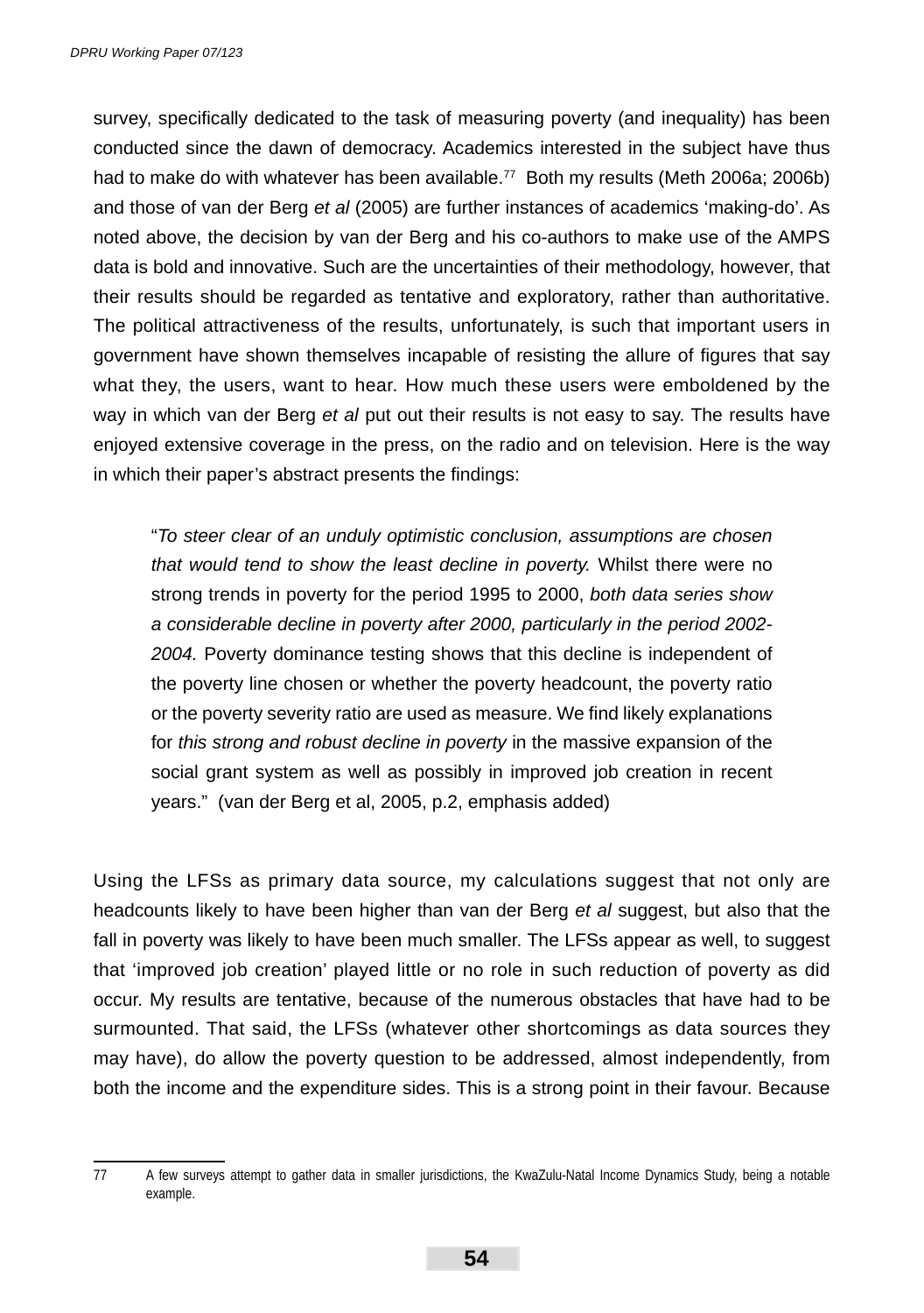the surveys collect data on both income and expenditure, it is possible to use simple imputation to reduce missing or implausible figures on either side to a minimum. To the extent that it is able, the 2004 GHS, which also collects income and expenditure data, offers some support to the conclusions generated by the LFS.

Painless, the process of extracting poverty information from official statistics, certainly is not. A great deal of guesswork (some of it educated, some of it less so) has to be done. Similar strictures apply to van der Berg and his colleagues – like the rest of us, they are forced to make a variety of assumptions to compensate for deficiencies in the data they use. This means that the quality of all of our (guess) estimates leaves more than a little to be desired. In short, there is much work to be done, and a number of problems to be solved before any of the household surveys conducted in South Africa is capable of yielding more precise poverty estimates.

Since precision remains tantalizingly out of reach, the 'actual' headcount and the true magnitude of the poverty gap, and the ways that these have changed in recent years, must remain a matter for conjecture. This has implications for the way that all of us (producers and users of information about poverty) should behave. As poverty researchers, we must make the caveats that apply to all of our work so prominent that nobody can ever miss them. We should refrain from the unjustifiable use of words like 'robust', when 'fragile' and 'tentative' are more apposite. The spurious accuracy of single point estimates is to be avoided – all of the results from my work are approximations – in each case, they lie within a range, whose width, unfortunately, it is not very easy to estimate. Neither my results nor those of van der Berg *et al* are 'facts' – they are possibilities. That is the spirit in which they should be used.

Although one can (and should) attempt to prescribe the way in which one's research findings may be used, limiting the ways in which users actually deploy them once they are in the public domain, is not possible. Even if politicians, for example, were inclined to read 'directions for use', it is not obvious that they have much incentive to heed them. This could be so for many reasons. Often, they address audiences with notoriously short attention spans, among whom caveats would go unheard. Politicians impelled, either by inclination or necessity, to advance particular agendas (as part, for example, of the imperative of attempting to show that justice has been done), are also likely to ignore or downplay the fragility of research results. The only protection citizens have against this is a vigilant and well-informed press, able to dispel myth or self-serving assertion wherever they find it. This leads back to the uncomfortable conclusion that when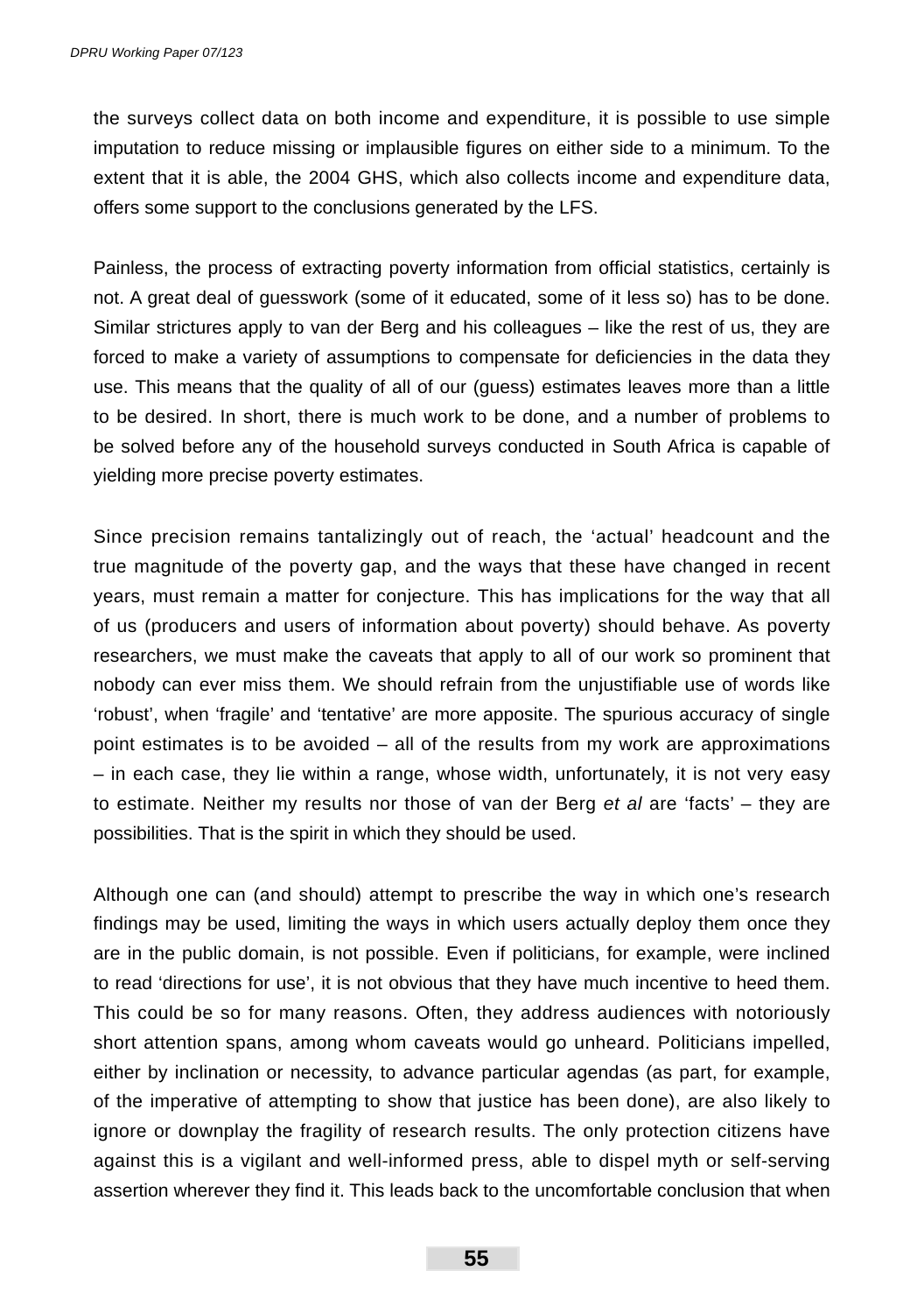academics engage in research in highly sensitive areas, they have to forsake the comfort of the ivory tower where arcane matters are normally settled (or not, as the case may be – as one economist quipped, some debates in the discipline drone on for centuries) for a cockpit in full view of a (probably) partisan public. Oh dear!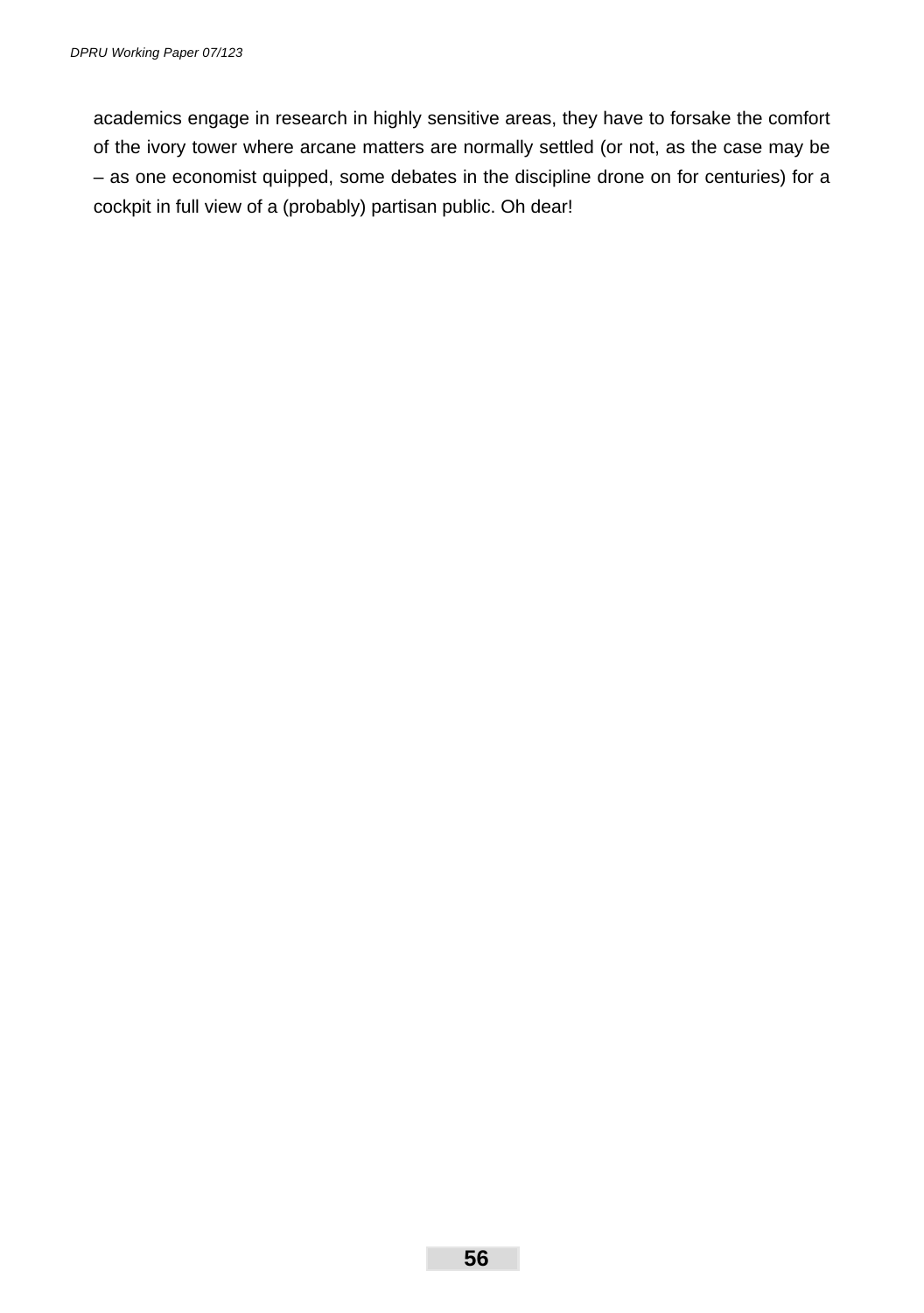## **6. References**

- **Bhorat, Haroon, Naidoo, Pranushka and van der Westhuizen, Carlene.** "Shifts in Non- Income Welfare in South Africa: 1993-2004", DPRU Working Paper 06/108, Development Policy Research Unit, University of Cape Town, May 2006.
- **Bhorat, Haroon and Kanbur, Ravi (eds)**. *Poverty and Policy in Post-Apartheid South Africa*, Cape Town: HSRC, 2006.
- **Blecher, Mark and Harrison, Stephen**. "Health Care Financing" in *South African Health Review 2006*, Durban: Health Systems Trust, October 2006, pp.31-64.
- **Burger, Rulof. and Yu. Derek**. "Wage trends in post-apartheid South Africa: Constructing an earnings series from household data ", Stellenbosch Economic Working Papers: 04/06
- **Byrne, David**. *Social exclusion*, Buckingham: Open University Press, 1999.
- **Cole, Ken; Cameron, John and Edwards, Chris**. *Why economists disagree: The political economy of economics*, Second edition, London: Longman, 1991.
- **Deaton, Angus**. "Measuring Poverty in a Growing World (or Measuring Growth in a Poor World)", NBER Working Paper No. 9822, Cambridge, Massachusetts: National Bureau for Economic Research, 2003.
- De Koker, Christell; De Waal, Liezel and Vorster, Jan. A profile of social security  *benefi ciaries in South Africa*, (three volumes), Department of Sociology & Social Anthropology, Stellenbosch University, June 2006
- **Delany, Aislinn; Budlender, Debbie; Moultrie, Tom and Kimmie, Zaid.** *Investigation into the Increase in Uptake of Disability and Care Dependency Grants since December 2001*, Researched For The National Treasury and The Department of Social Development by Community Agency For Social Enquiry (CASE), July 2005. Referred to as CASE (2005).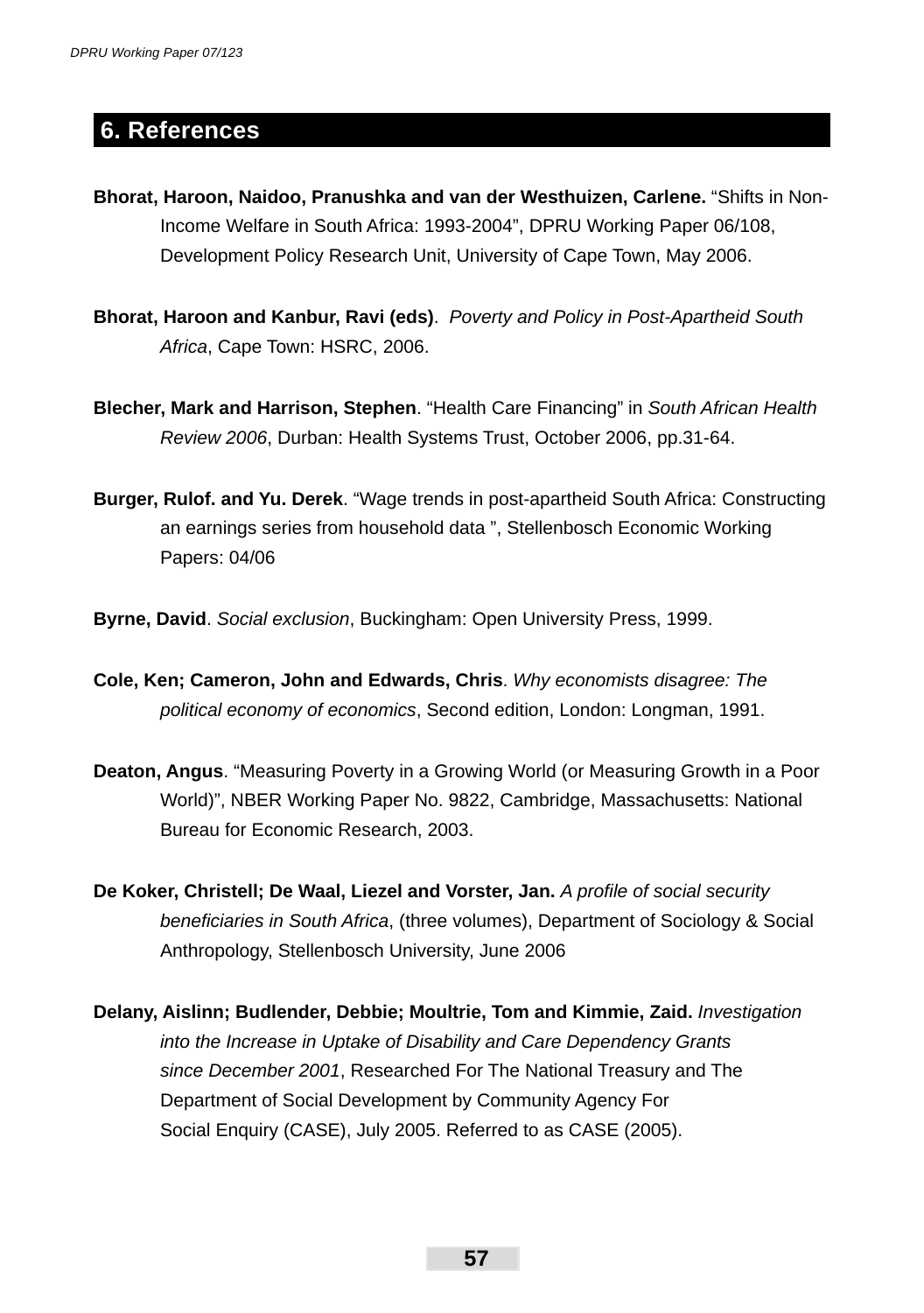- **Desai, Ashwin**. *We are the poors: Community struggles in post-apartheid South Africa*, New York: Monthly Review Press, 2002.
- **Friedman, Steven**. "A Voice for Some: South Africa's Ten Years of Democracy", in Piombo and Nijzink (eds), 2006, pp3-22.
- **Glennerster, Howard and Hills, John**. *The State of Welfare: The Economics of Social Spending*, (Second Edition), Oxford: Oxford University Press, 1998.
- **Good, Kenneth**. "Democracies and Poverty: Links and Associations", in Wilson *et al* (eds), 2001, pp.33-53.
- **Kanbur, Ravi**. "Growth, Inequality and Poverty: Some Hard Questions", January 2004, downloaded from www.people.cornell.edu/pages/sk145, 1<sup>st</sup> June 2004.
- **Kingdon, Geeta and Knight, John**. "Are Searching and Non-searching Unemployment Distinct States when Unemployment is High? The Case of South Africa", unpublished paper, Centre for the Study of African Economies, University of Oxford, April 2000.
- **Lal, Deepak and Myint, H**. *The Political Economy of Poverty, Equity and Growth: A Comparative Study*, Oxford: Clarendon Press, 1996.
- **Lawson, Tony**. *Economics and reality*, London and New York: Routledge, 1997.
- **Leftwich, Adrian**. "Bringing Politics Back In: Towards a Model of the Developmental State", *Journal of Development Studies*, February 1995, 31(3), cited in Swilling *et al*, 2005.
- **MacDonald, Michael**. *Why Race Matters in South Africa*, Pietermaritzburg: University of KwaZulu-Natal Press, 2006.
- **Meth, Charles**. "Sorry wrong number: A critical review of African labour force estimates", Research Monograph No. 4, Economic Research Unit, University of Natal, 1988.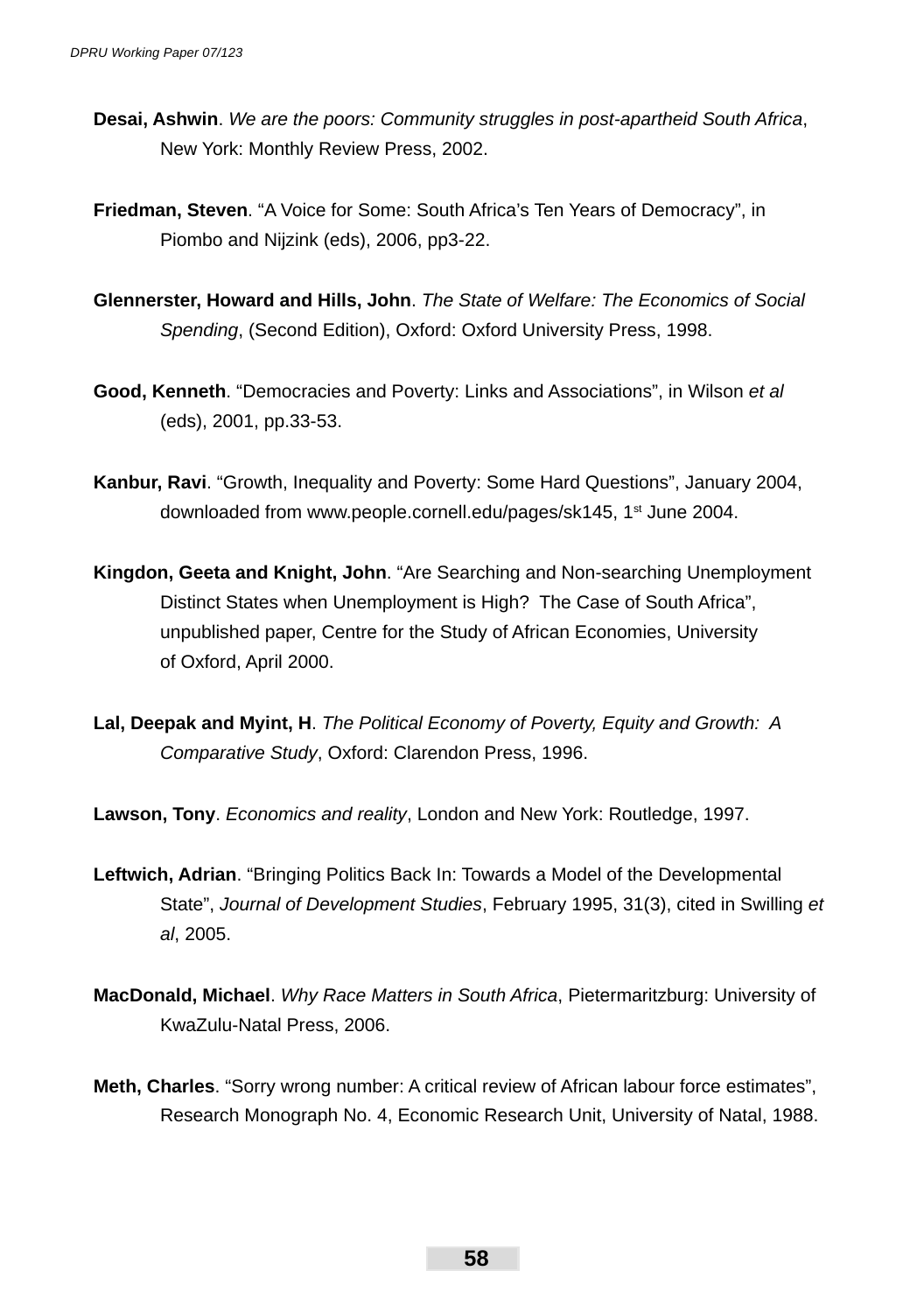- **Meth, Charles**. "Half Measures: The ANC's Unemployment and Poverty Reduction Goals", DPRU Working Paper No 04/89, Development Policy Research Unit, School of Economics, University of Cape Town, December 2004.
- **Meth, Charles**. "Unemployment for beginners: Being a catalogue of some of the pitfalls and pleasures a do-it-yourself interpreter may encounter in the official statistics", *New Agenda*, Issue 19, Third Quarter 2005, pp.31-34.
- **Meth, Charles**. "What was the poverty headcount in 2004 and how does it compare with recent estimates by van der Berg *et al*?", SALDRU Working Paper No 06/01, Southern African Labour and Development Research Unit, University of Cape Town, June 2006a.
- **Meth, Charles**. "Income poverty in 2004: A second encounter with the recent van der Berg *et al* figures", Working Paper No. 47, School of Development Studies, University of KwaZulu-Natal, September 2006b.
- **Meth, Charles**. "Half measures revisited: The ANC's unemployment and poverty reduction goals", in Bhorat and Kanbur (eds), pp.366-458, 2006c.
- **Nattrass, Nicoli**. "Disability and Welfare in South Africa's Era of Unemployment and AIDS", CSSR Working Paper No. 147, University of Cape Town, February 2006.
- **National Treasury**. *Trends in Intergovernmental Finances: 2000/01-2006/07*, Pretoria, August 2004. Referred to as IGFR 2004.
- **Pilger, John**. *Freedom Next Time*, New York: Bantam Press, Random House, 2006.
- **Piombo, Jessica and Nijzink, Lia (eds)**. *Electoral politics in South Africa: Assessing the fi rst democratic decade*, Cape Town: HSRC Press, 2006.
- **Plaatjies, Daniel**. "Conditional Cash Transfer Programs in South Africa", South African Social Security Agency (SASSA), paper presented at the Third International Conference on Conditional Cash Transfers, Istanbul, June 26-30, 2006. Power Point presentation downloaded from http://info.worldbank. org/etools/icct06/DOCS/English/Day1/Plaatjies, 7<sup>th</sup> December 2006.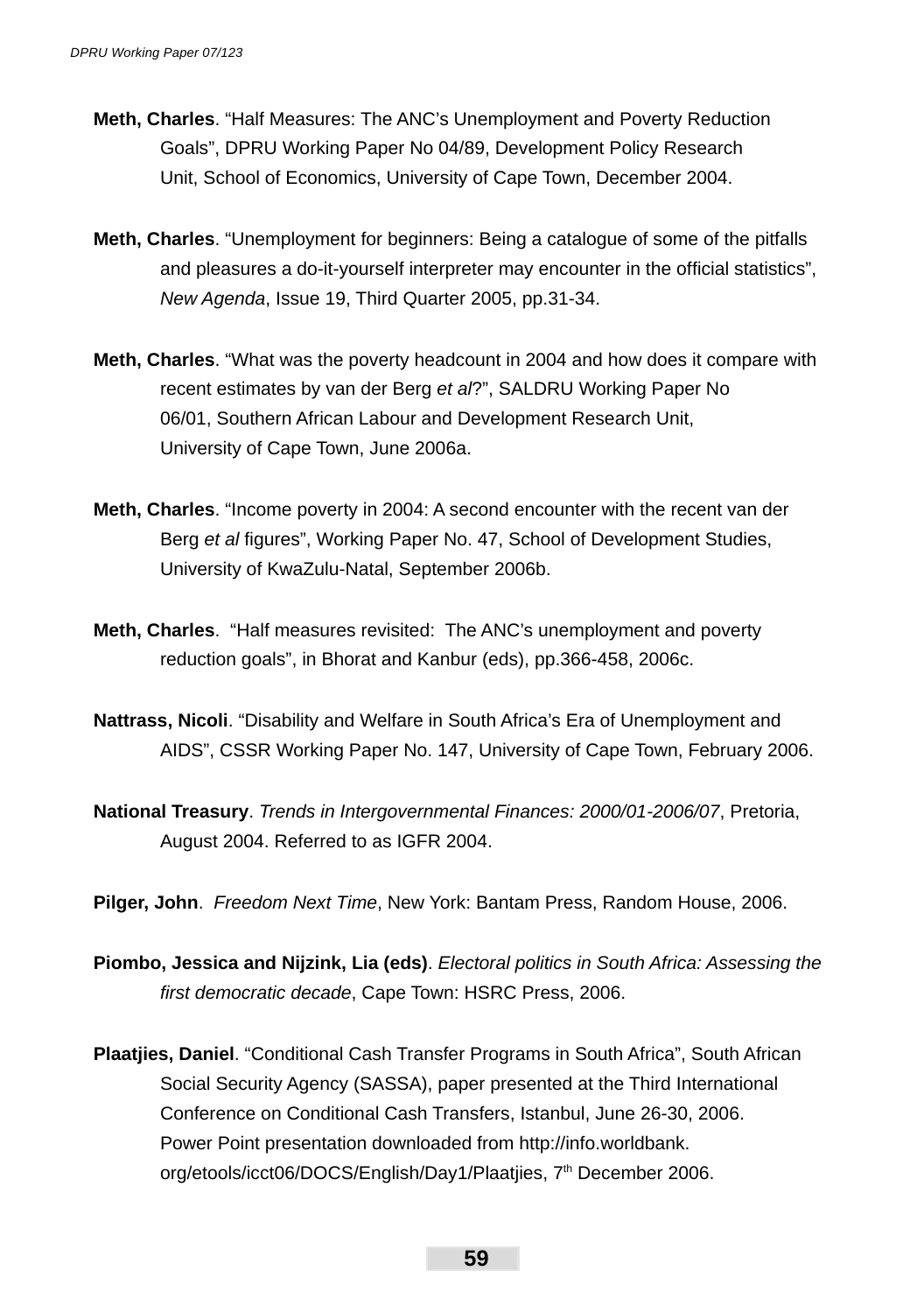- **Ravallion, M**. "Should poverty measures be anchored to the national accounts?", *Economic and Political Weekly*, (34)**,** August 26, 2000, pp.3245–3252.
- **Ravallion, M**. "Measuring aggregate welfare in developing countries: How well do national accounts and surveys agree?", *Review of Economics and Statistics***,** (85)**,** 2003, pp.645–652.
- **Scharpf, Fritz W, and Schmidt, Vivien A (eds)**. *Welfare and work in the open economy. Volume I, From Vulnerability to Competitiveness*, Oxford: Oxford University Press, 2000a.
- **Schlemmer, Lawrence, and Levitz, Charisse**. *Unemployment in South Africa: The Facts, the Prospects, and an Exploration of Solutions*, Spotlight Series, January 1998, 1/98, Johannesburg: South African Institute of Race Relations.
- **Seekings, Jeremy**. "The Broader Importance of Welfare Reform in South Africa", *Social Dynamics*, Winter 2002, 28(*2*), pp.1-38.
- **Standing, Guy; Sender, John, and Weeks, John.** *Restructuring the South African Labour Market* (Presidential Commission to Investigate the Development of a Comprehensive Labour Market Policy), Geneva: ILO, 1996.
- **Statistics South Africa.** *Earning and spending in South Africa: Selected findings and comparisons from the income and expenditure surveys of October 1995 and October 2000*, Pretoria: Statistics South Africa, 2002.
- **Swilling, Mark; van Breda, John; van Zyl, Albert and Khan, Firoz**. "Economic Policy- Making in a Developmental State: Review of the South African Government's Poverty and Development Approaches, 1994-2004", Research Report 3, Economic Policy and Poverty Alleviation Report Series, Centre for Civil Society, no date, but apparently published in 2005. Referred to as Swilling *et al*, 2005.
- **The Presidency**. *Towards a Ten Year Review: Synthesis Report on Implementation of Government Programmes,* Policy Co-ordination and Advisory Services, (PCAS), referred to as (PCAS, 2003).